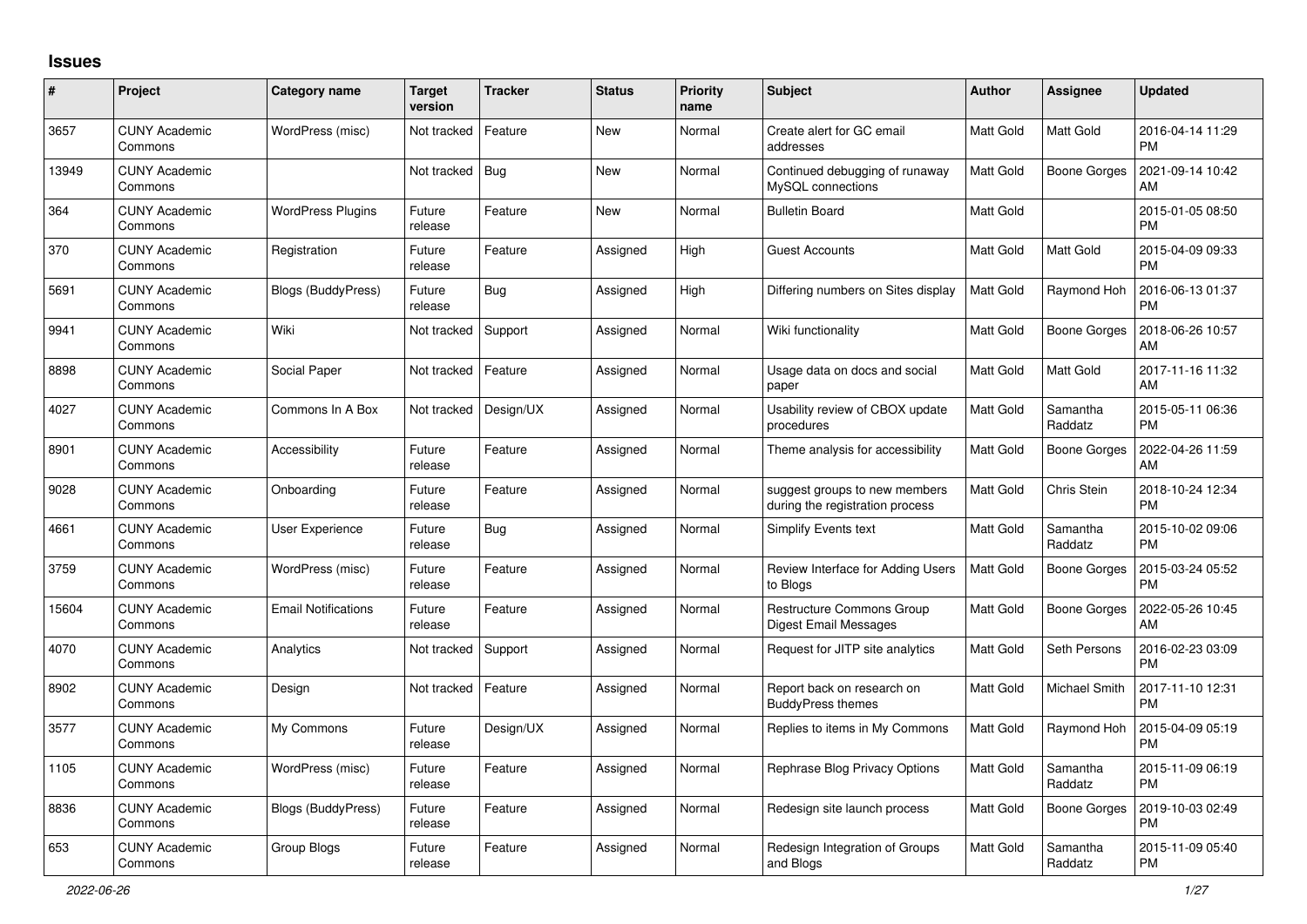| #     | Project                         | <b>Category name</b>     | <b>Target</b><br>version | <b>Tracker</b> | <b>Status</b> | <b>Priority</b><br>name | <b>Subject</b>                                                      | <b>Author</b>    | Assignee            | <b>Updated</b>                |
|-------|---------------------------------|--------------------------|--------------------------|----------------|---------------|-------------------------|---------------------------------------------------------------------|------------------|---------------------|-------------------------------|
| 658   | <b>CUNY Academic</b><br>Commons | <b>WordPress Plugins</b> | Future<br>release        | Feature        | Assigned      | Normal                  | Rebulid Sitewide Tag Suggestion                                     | Matt Gold        | <b>Boone Gorges</b> | 2015-01-05 08:47<br><b>PM</b> |
| 5316  | <b>CUNY Academic</b><br>Commons | User Experience          | Future<br>release        | Feature        | Assigned      | Normal                  | Prompt user email address<br>updates                                | <b>Matt Gold</b> | Stephen Real        | 2016-12-21 03:30<br><b>PM</b> |
| 3090  | <b>CUNY Academic</b><br>Commons | Twitter page             | Future<br>release        | Feature        | Assigned      | Normal                  | Prevent Retweets from showing up<br>on Commons twitter page         | <b>Matt Gold</b> | Tahir Butt          | 2016-10-24 11:31<br>AM        |
| 4986  | <b>CUNY Academic</b><br>Commons | ZenDesk                  | Not tracked              | Support        | Assigned      | Normal                  | Prepare documentation for<br>Zendesk re web widget                  | <b>Matt Gold</b> | Samantha<br>Raddatz | 2016-02-25 03:09<br><b>PM</b> |
| 10659 | <b>CUNY Academic</b><br>Commons | Group Forums             | Future<br>release        | Feature        | Assigned      | Normal                  | Post to multiple groups via email                                   | Matt Gold        | Raymond Hoh         | 2018-11-15 12:54<br>AM        |
| 3524  | <b>CUNY Academic</b><br>Commons | Documentation            | Not tracked              | Documentation  | Assigned      | Normal                  | Post describing all you can do<br>when starting up a new blog/group | Matt Gold        | scott voth          | 2014-10-04 12:56<br><b>PM</b> |
| 8976  | <b>CUNY Academic</b><br>Commons | Reply By Email           | Not tracked              | Feature        | Assigned      | Normal                  | Package RBE new topics posting?                                     | Matt Gold        | Raymond Hoh         | 2017-12-04 02:34<br><b>PM</b> |
| 3517  | <b>CUNY Academic</b><br>Commons | My Commons               | Future<br>release        | Feature        | Assigned      | Normal                  | Mute/Unmute My Commons<br>updates                                   | Matt Gold        | Raymond Hoh         | 2015-11-09 01:19<br><b>PM</b> |
| 8992  | <b>NYCDH Community Site</b>     |                          |                          | Bug            | Assigned      | Normal                  | Multiple RBE error reports                                          | <b>Matt Gold</b> | Raymond Hoh         | 2017-12-11 05:43<br><b>PM</b> |
| 6995  | <b>CUNY Academic</b><br>Commons | Home Page                | Not tracked              | Bug            | Assigned      | Normal                  | member filter on homepage not<br>working                            | Matt Gold        | Raymond Hoh         | 2016-12-11 09:46<br><b>PM</b> |
| 8900  | <b>CUNY Academic</b><br>Commons | Accessibility            | Future<br>release        | Feature        | Assigned      | Normal                  | Look into tools to enforce<br>accessibility in WP environment       | <b>Matt Gold</b> | <b>Boone Gorges</b> | 2022-04-26 11:59<br>AM        |
| 377   | <b>CUNY Academic</b><br>Commons | BuddyPress (misc)        | Future<br>release        | Feature        | Assigned      | Normal                  | Like buttons                                                        | Matt Gold        | <b>Boone Gorges</b> | 2010-11-16 05:13<br><b>PM</b> |
| 3768  | <b>CUNY Academic</b><br>Commons | <b>Public Portfolio</b>  | Future<br>release        | Feature        | Assigned      | Normal                  | Institutions/Past positions on public   Matt Gold<br>portfolios     |                  | Boone Gorges        | 2018-04-23 10:44<br>AM        |
| 3536  | <b>CUNY Academic</b><br>Commons | My Commons               | Future<br>release        | Feature        | Assigned      | Normal                  | Infinite Scroll on My Commons<br>page                               | Matt Gold        | Raymond Hoh         | 2015-04-13 04:42<br><b>PM</b> |
| 435   | <b>CUNY Academic</b><br>Commons | BuddyPress (misc)        | Future<br>release        | Feature        | Assigned      | Normal                  | Include Avatar Images in Forum<br>Post Notification Emails          | Matt Gold        | Boone Gorges        | 2010-12-08 12:40<br><b>PM</b> |
| 4903  | <b>CUNY Academic</b><br>Commons | Events                   | Future<br>release        | Design/UX      | Assigned      | Normal                  | Improving visual appearance of<br>event calendars                   | Matt Gold        | Boone Gorges        | 2016-10-13 11:51<br>AM        |
| 3770  | <b>CUNY Academic</b><br>Commons | <b>Public Portfolio</b>  | Future<br>release        | Feature        | Assigned      | Normal                  | Improve Layout/Formatting of<br>Positions Area on Public Portfolios | Matt Gold        | Chris Stein         | 2015-04-01 09:17<br><b>PM</b> |
| 6426  | <b>CUNY Academic</b><br>Commons | Spam/Spam<br>Prevention  | Future<br>release        | Feature        | Assigned      | Normal                  | Force captcha on all comments?                                      | Matt Gold        | <b>Tahir Butt</b>   | 2016-10-24 02:06<br><b>PM</b> |
| 412   | <b>CUNY Academic</b><br>Commons | <b>WordPress Themes</b>  | Future<br>release        | Feature        | Assigned      | Normal                  | <b>Featured Themes</b>                                              | <b>Matt Gold</b> | Dominic Giglio      | 2015-01-05 08:44<br>PM        |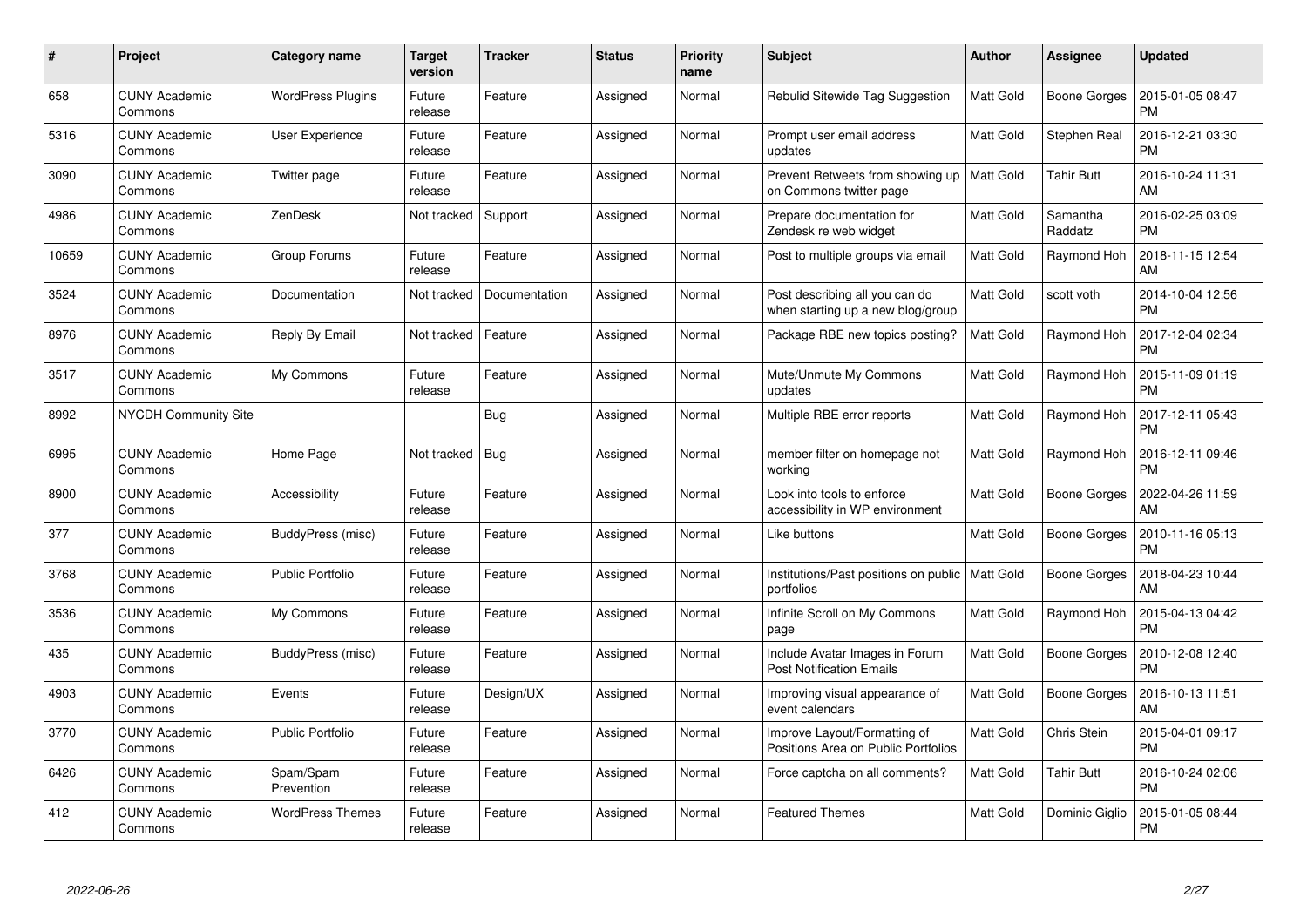| #    | Project                         | <b>Category name</b>     | <b>Target</b><br>version | <b>Tracker</b> | <b>Status</b> | <b>Priority</b><br>name | <b>Subject</b>                                                                        | <b>Author</b>    | <b>Assignee</b>     | <b>Updated</b>                |
|------|---------------------------------|--------------------------|--------------------------|----------------|---------------|-------------------------|---------------------------------------------------------------------------------------|------------------|---------------------|-------------------------------|
| 500  | <b>CUNY Academic</b><br>Commons | BuddyPress (misc)        | Future<br>release        | Feature        | Assigned      | Normal                  | Export Group Data                                                                     | <b>Matt Gold</b> | <b>Boone Gorges</b> | 2010-12-19 12:09<br><b>PM</b> |
| 4235 | <b>CUNY Academic</b><br>Commons |                          | Not tracked              | Design/UX      | Assigned      | Normal                  | Explore user experience around<br>comments on forum topics vs docs                    | <b>Matt Gold</b> | Samantha<br>Raddatz | 2015-07-21 10:23<br>AM        |
| 5581 | <b>CUNY Academic</b><br>Commons | Analytics                | Future<br>release        | Feature        | Assigned      | Normal                  | <b>Explore alternatives to Google</b><br>Analytics                                    | <b>Matt Gold</b> | Valerie<br>Townsend | 2020-04-17 03:12<br><b>PM</b> |
| 6298 | <b>CUNY Academic</b><br>Commons | User Experience          | Not tracked              | Design/UX      | Assigned      | Normal                  | Examine data from survey                                                              | <b>Matt Gold</b> | Margaret<br>Galvan  | 2016-10-14 12:16<br><b>PM</b> |
| 5696 | <b>CUNY Academic</b><br>Commons | Events                   | Future<br>release        | Feature        | Assigned      | Normal                  | Events Calendar - display options /<br>calendar aggregation                           | <b>Matt Gold</b> | <b>Boone Gorges</b> | 2016-10-13 11:44<br>AM        |
| 9015 | <b>CUNY Academic</b><br>Commons | Groups (misc)            | Not tracked              | Outreach       | Assigned      | Normal                  | Email group admins the email<br>addresses of their groups                             | <b>Matt Gold</b> | Matt Gold           | 2018-01-02 09:54<br>AM        |
| 3662 | <b>CUNY Academic</b><br>Commons | <b>SEO</b>               | Future<br>release        | Feature        | Assigned      | Normal                  | Duplicate Content/SEO/Google<br>issues                                                | <b>Matt Gold</b> | Raymond Hoh         | 2015-04-13 04:37<br><b>PM</b> |
| 497  | <b>CUNY Academic</b><br>Commons | <b>WordPress Plugins</b> | Future<br>release        | Feature        | Assigned      | Normal                  | Drag and Drop Ordering on Gallery<br>Post Plugin                                      | Matt Gold        | <b>Ron Rennick</b>  | 2015-11-09 06:18<br><b>PM</b> |
| 287  | <b>CUNY Academic</b><br>Commons | WordPress (misc)         | Future<br>release        | Feature        | Assigned      | Normal                  | Create troubleshooting tool for<br>account sign-up                                    | <b>Matt Gold</b> | <b>Boone Gorges</b> | 2015-11-09 06:17<br><b>PM</b> |
| 8666 | <b>CUNY Academic</b><br>Commons | Teaching                 | Not tracked              | Documentation  | Assigned      | Normal                  | Create Teaching on the Commons<br>Resource Page                                       | <b>Matt Gold</b> | Laurie Hurson       | 2019-09-23 03:16<br><b>PM</b> |
| 4053 | <b>CUNY Academic</b><br>Commons | Events                   | Future<br>release        | Feature        | Assigned      | Normal                  | Create new tab for past events                                                        | <b>Matt Gold</b> | <b>Boone Gorges</b> | 2015-05-12 02:10<br><b>PM</b> |
| 365  | <b>CUNY Academic</b><br>Commons | WordPress (misc)         | Future<br>release        | Feature        | Assigned      | Normal                  | <b>Create Mouseover Tooltips</b><br>throughout Site                                   | <b>Matt Gold</b> | Chris Stein         | 2015-11-09 06:18<br>l PM      |
| 636  | <b>CUNY Academic</b><br>Commons | WordPress (misc)         | Not tracked              | Support        | Assigned      | Normal                  | Create Lynda.com-like Table of<br>Contents for Prospective Tutorial<br>Screencasts    | <b>Matt Gold</b> | scott voth          | 2016-02-23 03:12<br><b>PM</b> |
| 6115 | <b>CUNY Academic</b><br>Commons | Publicity                | Not tracked              | Feature        | Assigned      | Normal                  | create digital signage for GC                                                         | <b>Matt Gold</b> | scott voth          | 2016-10-11 10:09<br><b>PM</b> |
| 5955 | <b>CUNY Academic</b><br>Commons | Outreach                 | Future<br>release        | Feature        | Assigned      | Normal                  | Create auto-newsletter for<br>commons members                                         | <b>Matt Gold</b> | Luke Waltzer        | 2016-08-30 10:34<br>AM        |
| 8837 | <b>CUNY Academic</b><br>Commons |                          | Not tracked              | Feature        | Assigned      | Normal                  | Create a form to request info from<br>people requesting premium<br>themes and plugins | <b>Matt Gold</b> | Marilyn Weber       | 2017-11-14 03:35<br><b>PM</b> |
| 4238 | <b>CUNY Academic</b><br>Commons | Events                   | Future<br>release        | Feature        | Assigned      | Normal                  | Copy Events to Other Groups?                                                          | Matt Gold        | <b>Boone Gorges</b> | 2015-07-02 10:08<br>AM        |
| 599  | <b>CUNY Academic</b><br>Commons | BuddyPress (misc)        | Future<br>release        | Feature        | Assigned      | Normal                  | Consider adding rating plugins for<br><b>BuddyPress/BBPress</b>                       | <b>Matt Gold</b> | <b>Boone Gorges</b> | 2011-08-22 06:50<br><b>PM</b> |
| 4404 | <b>CUNY Academic</b><br>Commons | Public Portfolio         | Future<br>release        | Design/UX      | Assigned      | Normal                  | Change color of permissions info<br>on portfolio editing interface                    | Matt Gold        | Samantha<br>Raddatz | 2015-08-11 05:28<br><b>PM</b> |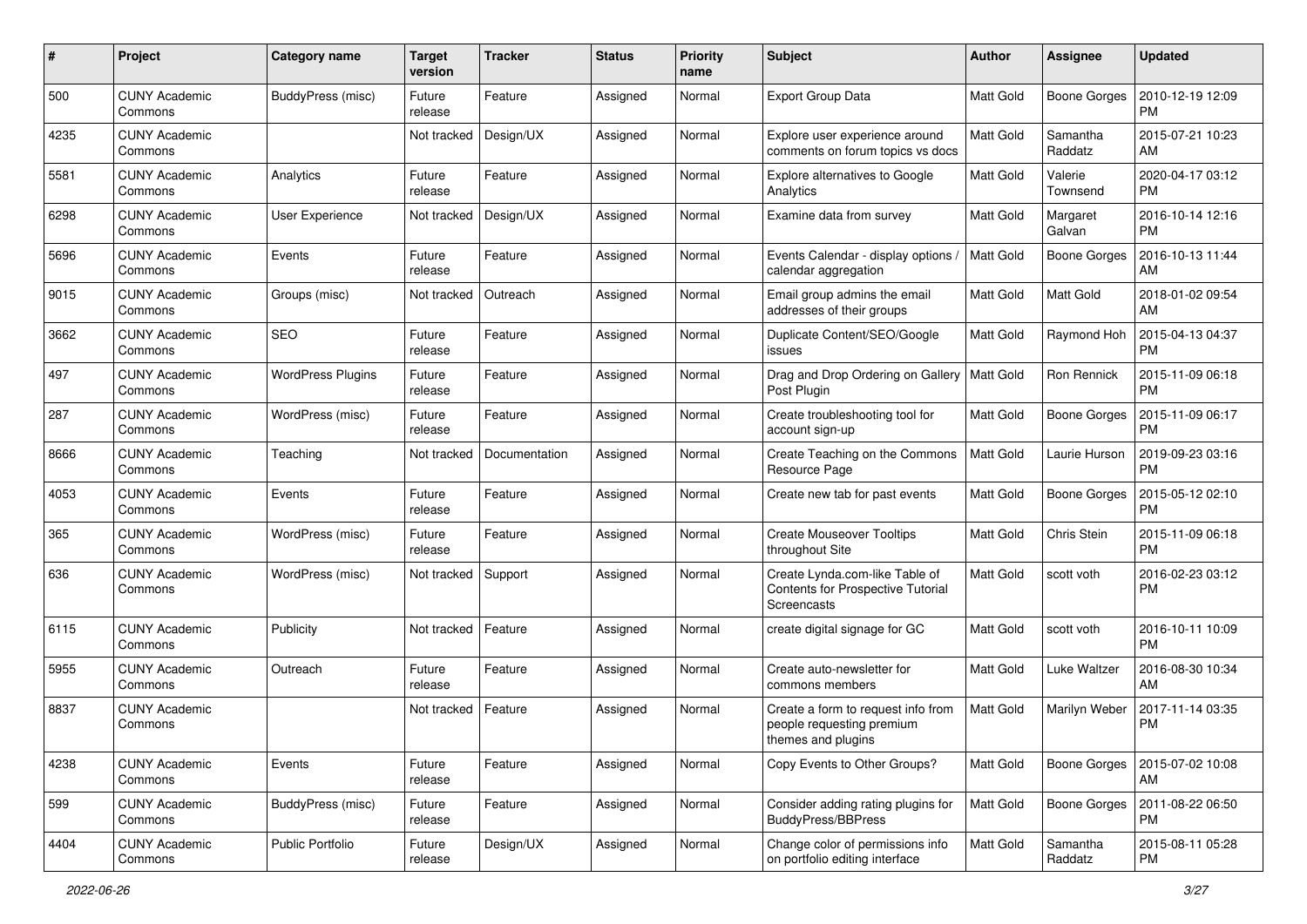| #    | Project                         | Category name              | <b>Target</b><br>version | <b>Tracker</b> | <b>Status</b> | Priority<br>name | <b>Subject</b>                                                                | Author           | Assignee            | <b>Updated</b>                |
|------|---------------------------------|----------------------------|--------------------------|----------------|---------------|------------------|-------------------------------------------------------------------------------|------------------|---------------------|-------------------------------|
| 4980 | <b>CUNY Academic</b><br>Commons | Home Page                  | Future<br>release        | Feature        | Assigned      | Normal           | CAC Featured Content -- Adding<br>Randomization                               | <b>Matt Gold</b> | Boone Gorges        | 2016-12-12 03:01<br><b>PM</b> |
| 3042 | <b>CUNY Academic</b><br>Commons | <b>Public Portfolio</b>    | Future<br>release        | Feature        | Assigned      | Normal           | Browsing member interests                                                     | <b>Matt Gold</b> | <b>Boone Gorges</b> | 2015-03-21 09:04<br><b>PM</b> |
| 635  | <b>CUNY Academic</b><br>Commons | BuddyPress (misc)          | Future<br>release        | Feature        | Assigned      | Normal           | Big Blue Button -<br>Videoconferencing in Groups and<br><b>Blogs</b>          | <b>Matt Gold</b> | <b>Boone Gorges</b> | 2011-03-14 03:24<br><b>PM</b> |
| 2523 | <b>CUNY Academic</b><br>Commons | <b>BuddyPress Docs</b>     | Future<br>release        | Feature        | Assigned      | Normal           | Allow Users to Upload Images to<br><b>BP</b> Docs                             | Matt Gold        | <b>Boone Gorges</b> | 2015-11-09 06:14<br><b>PM</b> |
| 3308 | <b>CUNY Academic</b><br>Commons | Group Invitations          | Future<br>release        | Feature        | Assigned      | Normal           | Allow members to rescind group<br>invitations                                 | Matt Gold        | Boone Gorges        | 2015-04-01 08:53<br><b>PM</b> |
| 554  | <b>CUNY Academic</b><br>Commons | BuddyPress (misc)          | Future<br>release        | Feature        | Assigned      | Normal           | Add Trackback notifications to<br>site-wide activity feed                     | Matt Gold        | Boone Gorges        | 2015-11-09 06:19<br><b>PM</b> |
| 3220 | <b>CUNY Academic</b><br>Commons | <b>Public Portfolio</b>    | Future<br>release        | Feature        | Assigned      | Normal           | Add indent/outdent option to<br>Formatting Buttons on Profile Page            | Matt Gold        | <b>Boone Gorges</b> | 2014-05-21 10:39<br><b>PM</b> |
| 6671 | <b>CUNY Academic</b><br>Commons | Reply By Email             | Not tracked              | <b>Bug</b>     | Assigned      | Normal           | "Post too often" RBE error<br>message                                         | Matt Gold        | Raymond Hoh         | 2016-11-11 09:55<br>AM        |
| 1192 | <b>CUNY Academic</b><br>Commons | <b>Group Files</b>         | Future<br>release        | Feature        | Assigned      | Low              | When posting group files, allow<br>users to add a category without<br>saving  | Matt Gold        | Raymond Hoh         | 2015-11-09 05:53<br>PM        |
| 1562 | <b>CUNY Academic</b><br>Commons | <b>WordPress Plugins</b>   | Future<br>release        | Feature        | Assigned      | Low              | Play with NYT Collaborative<br><b>Authoring Tool</b>                          | Matt Gold        | <b>Boone Gorges</b> | 2015-01-05 08:47<br><b>PM</b> |
| 2618 | NYCDH Community Site            |                            |                          | Bug            | Assigned      | Low              | Mark blogs as spam when created<br>by users marked as spam                    | Matt Gold        | Boone Gorges        | 2013-06-09 11:38<br><b>PM</b> |
| 2013 | <b>CUNY Academic</b><br>Commons | <b>Public Portfolio</b>    | Future<br>release        | Feature        | Assigned      | Low              | Have Profile Privacy Options show<br>up only for filled-in fields             | <b>Matt Gold</b> | <b>Boone Gorges</b> | 2015-11-09 06:09<br><b>PM</b> |
| 310  | <b>CUNY Academic</b><br>Commons | BuddyPress (misc)          | Future<br>release        | Feature        | Assigned      | Low              | Friend Request Email                                                          | Matt Gold        | Samantha<br>Raddatz | 2015-11-09 05:08<br>PM        |
| 333  | <b>CUNY Academic</b><br>Commons | <b>Email Notifications</b> | Future<br>release        | Feature        | Assigned      | Low              | Delay Forum Notification Email<br>Delivery Until After Editing Period<br>Ends | Matt Gold        | Raymond Hoh         | 2015-11-09 06:01<br><b>PM</b> |
| 3080 | CUNY Academic<br>Commons        | <b>Group Files</b>         | Future<br>release        | Feature        | Assigned      | Low              | Create a system to keep track of<br>file changes                              | Matt Gold        | Boone Gorges        | 2014-02-26 10:04<br><b>PM</b> |
| 940  | <b>CUNY Academic</b><br>Commons | Redmine                    | Future<br>release        | Feature        | Assigned      | Low              | Communication with users after<br>releases                                    | Matt Gold        | Dominic Giglio      | 2012-09-09 04:36<br><b>PM</b> |
| 3354 | <b>CUNY Academic</b><br>Commons | <b>Group Files</b>         | Future<br>release        | Feature        | Assigned      | Low              | Allow Group Download of Multiple<br><b>Selected Files</b>                     | <b>Matt Gold</b> | Chris Stein         | 2014-08-01 08:50<br>AM        |
| 5016 | <b>CUNY Academic</b><br>Commons | Events                     | Future<br>release        | Feature        | Assigned      | Low              | Allow comments to be posted on<br>events                                      | Matt Gold        | Raymond Hoh         | 2019-03-01 02:23<br>PM        |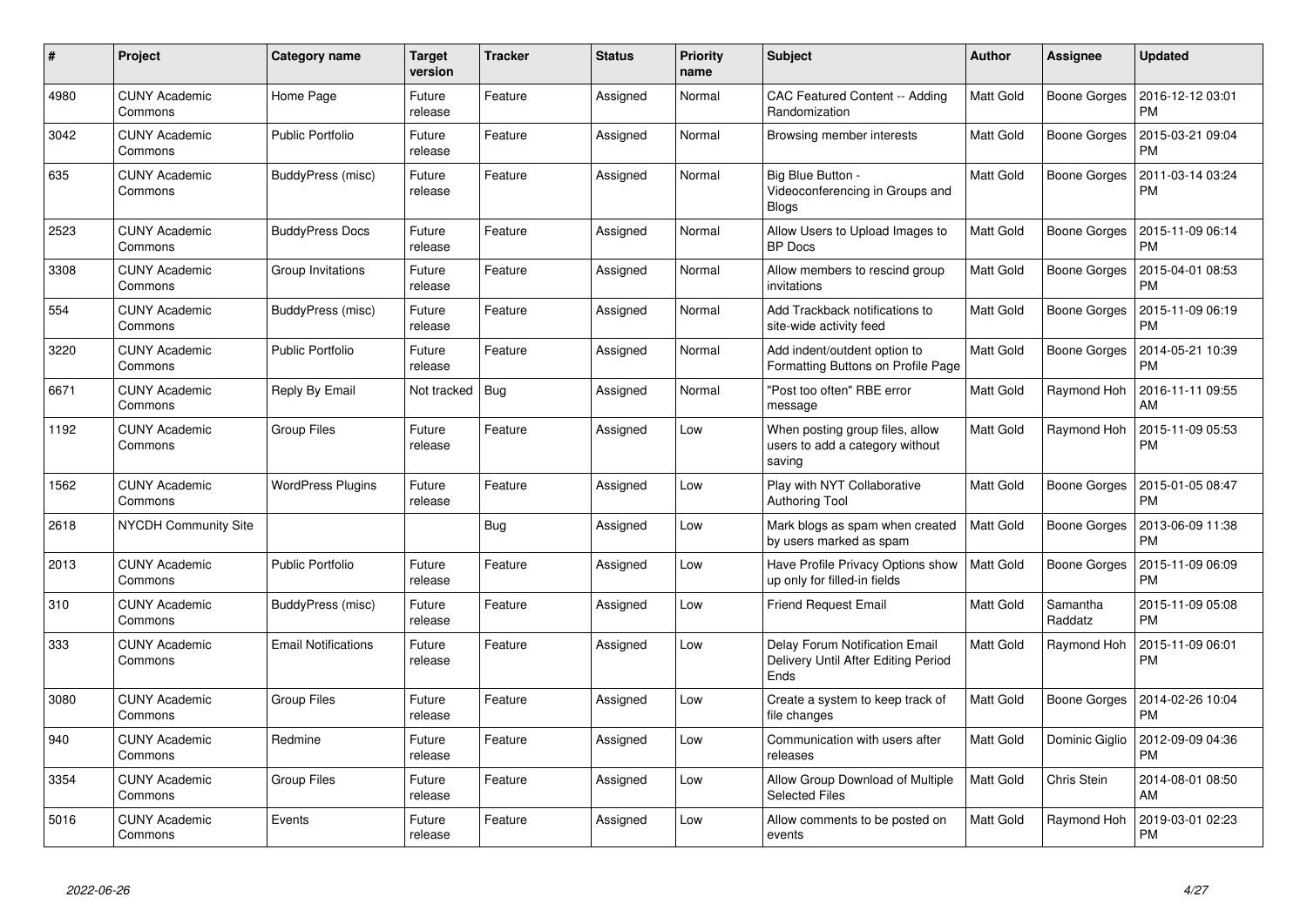| #     | Project                         | <b>Category name</b>       | <b>Target</b><br>version | <b>Tracker</b> | <b>Status</b>        | <b>Priority</b><br>name | <b>Subject</b>                                            | <b>Author</b>    | Assignee            | <b>Updated</b>                |
|-------|---------------------------------|----------------------------|--------------------------|----------------|----------------------|-------------------------|-----------------------------------------------------------|------------------|---------------------|-------------------------------|
| 2223  | <b>CUNY Academic</b><br>Commons | <b>WordPress Plugins</b>   | Future<br>release        | Feature        | Assigned             | Low                     | Add Participad to the CUNY<br><b>Academic Commons</b>     | <b>Matt Gold</b> | Boone Gorges        | 2014-09-17 10:03<br><b>PM</b> |
| 3369  | <b>CUNY Academic</b><br>Commons | Reply By Email             | Not tracked              | Outreach       | Hold                 | Normal                  | Release reply by email to WP<br>plugin directory          | <b>Matt Gold</b> | Raymond Hoh         | 2016-03-01 12:46<br><b>PM</b> |
| 8991  | <b>CUNY Academic</b><br>Commons | Reply By Email             | Not tracked              | Bug            | Hold                 | Normal                  | RBE duplicate email message<br>issue                      | <b>Matt Gold</b> | Raymond Hoh         | 2018-02-18 08:53<br><b>PM</b> |
| 8756  | <b>CUNY Academic</b><br>Commons | Group Blogs                | Future<br>release        | Feature        | Hold                 | Normal                  | Connect multiple blogs to one<br>group?                   | Matt Gold        | Boone Gorges        | 2017-09-30 10:42<br>AM        |
| 10040 | <b>CUNY Academic</b><br>Commons | WordPress (misc)           | Not tracked              | Bug            | Reporter<br>Feedback | Normal                  | User doesn't see full list of themes                      | <b>Matt Gold</b> | Boone Gorges        | 2018-07-25 10:12<br>AM        |
| 9979  | <b>CUNY Academic</b><br>Commons | <b>Email Notifications</b> | Not tracked              | Bug            | Reporter<br>Feedback | Normal                  | Reports of slow email activation<br>emails                | Matt Gold        | Boone Gorges        | 2018-08-29 09:40<br><b>PM</b> |
| 7115  | <b>CUNY Academic</b><br>Commons | Groups (misc)              | Future<br>release        | Feature        | Reporter<br>Feedback | Normal                  | make licensing info clear during<br>group creation        | <b>Matt Gold</b> | Raymond Hoh         | 2020-12-08 11:32<br>AM        |
| 9947  | <b>CUNY Academic</b><br>Commons | <b>WordPress Plugins</b>   | Future<br>release        | Feature        | Reporter<br>Feedback | Normal                  | Install H5P quiz plugin                                   | <b>Matt Gold</b> | <b>Boone Gorges</b> | 2018-09-11 11:01<br>AM        |
| 1544  | <b>CUNY Academic</b><br>Commons | Groups (misc)              | Future<br>release        | Feature        | Reporter<br>Feedback | Normal                  | Group Filtering and Sorting                               | <b>Matt Gold</b> | Chris Stein         | 2019-03-01 02:25<br><b>PM</b> |
| 6014  | <b>CUNY Academic</b><br>Commons | Publicity                  | Future<br>release        | Publicity      | Reporter<br>Feedback | Normal                  | Google search listing                                     | Matt Gold        | <b>Boone Gorges</b> | 2016-09-21 03:48<br><b>PM</b> |
| 1456  | <b>CUNY Academic</b><br>Commons | Group Invitations          | Future<br>release        | Feature        | Reporter<br>Feedback | Low                     | Invite to Group Button from Profile<br>Field              | Matt Gold        | Samantha<br>Raddatz | 2015-11-09 05:59<br><b>PM</b> |
| 6082  | <b>CUNY Academic</b><br>Commons | <b>WordPress Themes</b>    | 1.9.29                   | Bug            | Resolved             | Immediate               | Sites down                                                | <b>Matt Gold</b> | <b>Boone Gorges</b> | 2016-09-23 03:32<br><b>PM</b> |
| 1679  | <b>CUNY Academic</b><br>Commons | WordPress (misc)           | Not tracked              | Support        | Resolved             | Immediate               | Remove password-protection from<br>JITP                   | <b>Matt Gold</b> |                     | 2012-03-06 09:48<br>AM        |
| 185   | <b>CUNY Academic</b><br>Commons | BuddyPress (misc)          |                          | Bug            | Resolved             | Immediate               | Private Group Info/Documents on<br><b>Activity Stream</b> | <b>Matt Gold</b> | <b>Boone Gorges</b> | 2010-05-11 05:01<br><b>PM</b> |
| 12185 | <b>CUNY Academic</b><br>Commons |                            | 1.16.1                   | Bug            | Resolved             | Immediate               | Group links not working                                   | <b>Matt Gold</b> | Boone Gorges        | 2019-12-10 10:35<br>AM        |
| 2016  | <b>CUNY Academic</b><br>Commons | Server                     | Not tracked              | Bug            | Resolved             | Immediate               | Commons Down for a moment                                 | Matt Gold        |                     | 2012-08-06 02:14<br><b>PM</b> |
| 3393  | <b>CUNY Academic</b><br>Commons | <b>WordPress Themes</b>    | Not tracked              | Bug            | Resolved             | Urgent                  | Widgets reset on JITP                                     | <b>Matt Gold</b> | <b>Matt Gold</b>    | 2014-09-01 08:51<br><b>PM</b> |
| 165   | <b>CUNY Academic</b><br>Commons | Wiki                       |                          | <b>Bug</b>     | Resolved             | Urgent                  | White Screen of Death on<br><b>Commons MediaWiki</b>      | <b>Matt Gold</b> | <b>Boone Gorges</b> | 2010-02-28 12:44<br><b>PM</b> |
| 2068  | CUNY Academic<br>Commons        | WordPress (misc)           | Not tracked              | Support        | Resolved             | Urgent                  | User Blog Not Accessible                                  | <b>Matt Gold</b> | Boone Gorges        | 2012-08-28 07:35<br><b>PM</b> |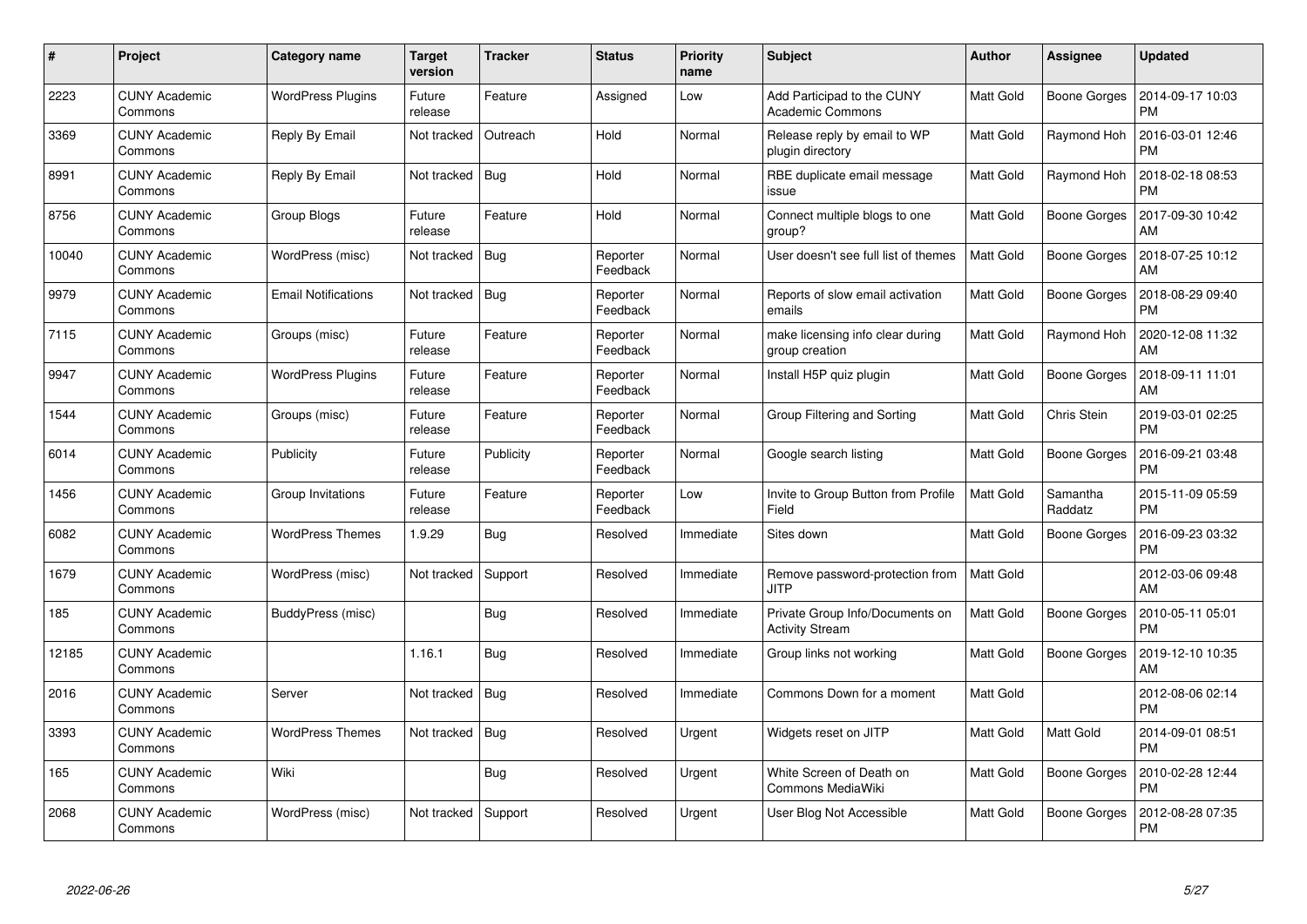| $\#$  | Project                         | Category name              | <b>Target</b><br>version | Tracker    | <b>Status</b> | <b>Priority</b><br>name | <b>Subject</b>                                                   | Author           | Assignee            | <b>Updated</b>                |
|-------|---------------------------------|----------------------------|--------------------------|------------|---------------|-------------------------|------------------------------------------------------------------|------------------|---------------------|-------------------------------|
| 2729  | <b>CUNY Academic</b><br>Commons | BuddyPress (misc)          | 1.5.0.2                  | <b>Bug</b> | Resolved      | Urgent                  | Update Positions to Include<br><b>Missing Colleges</b>           | Matt Gold        | Boone Gorges        | 2013-08-26 09:54<br>AM        |
| 2762  | <b>NYCDH Community Site</b>     |                            |                          | Bug        | Resolved      | Urgent                  | Unable to Delete Spam Groups                                     | Matt Gold        | Raymond Hoh         | 2013-09-04 11:23<br><b>PM</b> |
| 2034  | <b>CUNY Academic</b><br>Commons | WordPress (misc)           | 1.4.2                    | Bug        | Resolved      | Urgent                  | Spacing issue on reply-by-email                                  | Matt Gold        | Raymond Hoh         | 2012-08-13 02:41<br><b>PM</b> |
| 14896 | <b>CUNY Academic</b><br>Commons |                            |                          | Bug        | Resolved      | Urgent                  | site down for maintenance                                        | Matt Gold        | Boone Gorges        | 2021-10-26 11:01<br>AM        |
| 2773  | <b>NYCDH Community Site</b>     |                            |                          | <b>Bug</b> | Resolved      | Urgent                  | Severe site weirdness                                            | Matt Gold        | Raymond Hoh         | 2018-02-21 07:13<br><b>PM</b> |
| 6869  | <b>CUNY Academic</b><br>Commons | <b>Email Notifications</b> |                          | Bug        | Resolved      | Urgent                  | Report: Email notifications not<br>going out                     | Matt Gold        | Raymond Hoh         | 2016-11-29 09:44<br><b>PM</b> |
| 126   | <b>CUNY Academic</b><br>Commons | Upgrades                   |                          | <b>Bug</b> | Resolved      | Urgent                  | Report of Lost Forum Attachments<br>after Upgrade                | <b>Matt Gold</b> | <b>Boone Gorges</b> | 2009-12-09 03:23<br><b>PM</b> |
| 3598  | <b>CUNY Academic</b><br>Commons | Reply By Email             |                          | <b>Bug</b> | Resolved      | Urgent                  | RBE message not posted                                           | Matt Gold        | Boone Gorges        | 2014-10-27 09:34<br><b>PM</b> |
| 3058  | <b>CUNY Academic</b><br>Commons | BuddyPress (misc)          | 1.5.18.1                 | Bug        | Resolved      | Urgent                  | Main navigation bar not working                                  | <b>Matt Gold</b> | <b>Boone Gorges</b> | 2014-02-21 09:28<br>AM        |
| 4639  | <b>CUNY Academic</b><br>Commons | Home Page                  | Not tracked              | Bug        | Resolved      | Urgent                  | Front page slider stopped working                                | <b>Matt Gold</b> | Boone Gorges        | 2015-09-21 03:44<br>PM        |
| 71    | <b>CUNY Academic</b><br>Commons | Group Forums               |                          | <b>Bug</b> | Resolved      | Urgent                  | Forum of Private Group Not<br>Hidden                             | Matt Gold        | <b>Boone Gorges</b> | 2009-11-24 10:15<br><b>PM</b> |
| 3557  | <b>CUNY Academic</b><br>Commons | My Commons                 | 1.7.1                    | <b>Bug</b> | Resolved      | Urgent                  | Fix typo on My Commons overlay                                   | Matt Gold        | Boone Gorges        | 2014-10-15 11:02<br><b>PM</b> |
| 3547  | <b>CUNY Academic</b><br>Commons | <b>Email Notifications</b> | Not tracked              | Bug        | Resolved      | Urgent                  | Email notifications not working                                  | Matt Gold        | Matt Gold           | 2016-01-26 05:11<br><b>PM</b> |
| 3057  | <b>CUNY Academic</b><br>Commons | Reply By Email             | Not tracked              | Bug        | Resolved      | Urgent                  | Double RBE Posts                                                 | Matt Gold        | Boone Gorges        | 2014-02-20 10:14<br><b>PM</b> |
| 2479  | <b>CUNY Academic</b><br>Commons | BuddyPress (misc)          | 1.4.21                   | <b>Bug</b> | Resolved      | Urgent                  | Double posting, double notification<br>of message posted via RBE | Matt Gold        | Raymond Hoh         | 2013-04-09 02:04<br>AM        |
| 3079  | <b>CUNY Academic</b><br>Commons | cuny.is                    | Not tracked              | Bug        | Resolved      | Urgent                  | cuny.is request                                                  | Matt Gold        | <b>Boone Gorges</b> | 2014-02-26 07:47<br><b>PM</b> |
| 1641  | <b>CUNY Academic</b><br>Commons | WordPress (misc)           | 1.3.7                    | Feature    | Resolved      | Urgent                  | Create shortcode to embed fora.tv<br>videos                      | Matt Gold        | Boone Gorges        | 2012-02-21 05:22<br><b>PM</b> |
| 3046  | <b>CUNY Academic</b><br>Commons | cuny.is                    | Not tracked              | Bug        | Resolved      | Urgent                  | Create CUNY.IS                                                   | Matt Gold        | <b>Boone Gorges</b> | 2014-02-18 06:55<br><b>PM</b> |
| 1531  | CUNY Academic<br>Commons        | WordPress (misc)           | 1.3.4                    | <b>Bug</b> | Resolved      | Urgent                  | Commons Only Viewable to<br>Logged-In Viewers                    | Matt Gold        | <b>Boone Gorges</b> | 2012-01-12 12:50<br>AM        |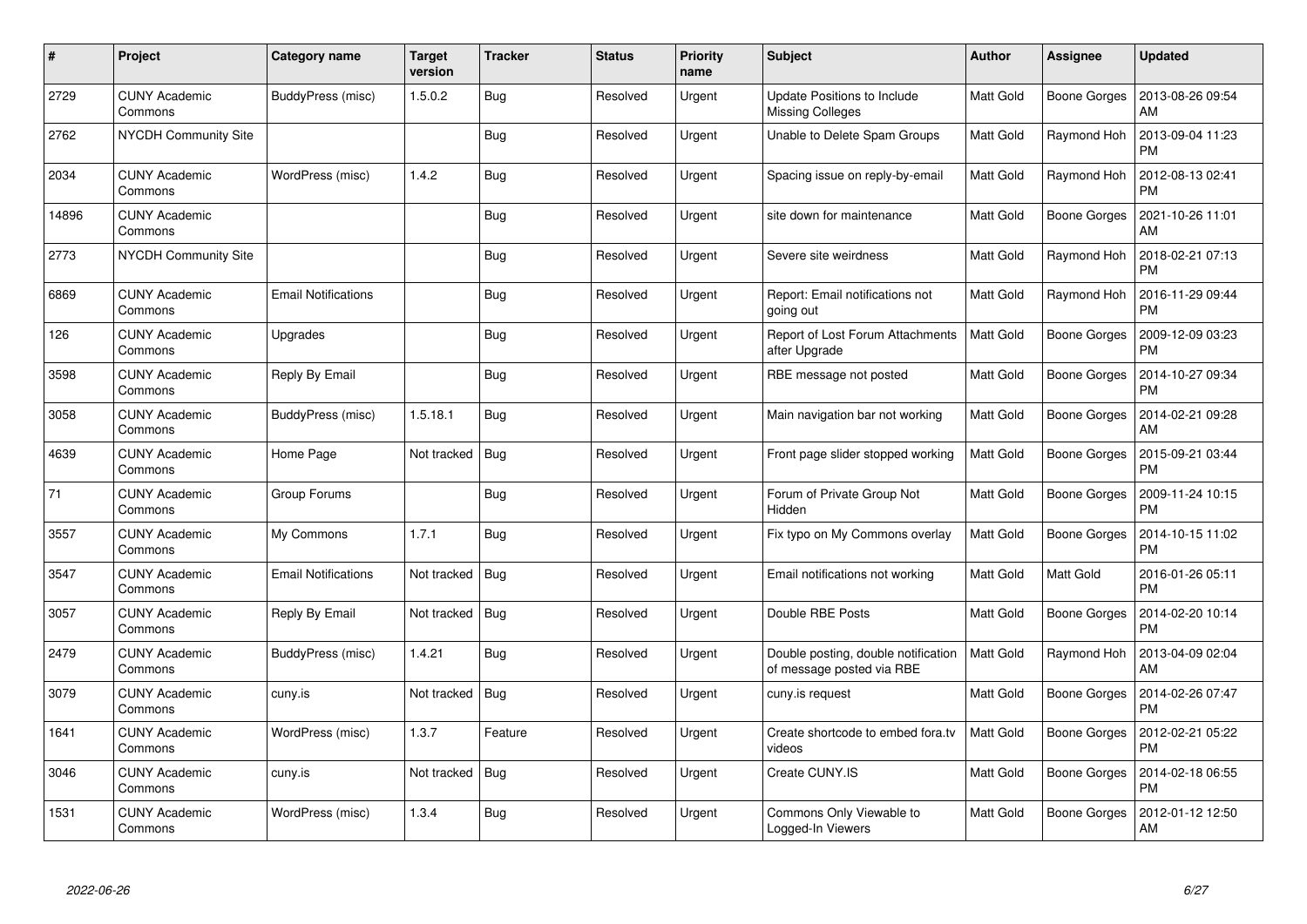| #     | Project                         | <b>Category name</b>     | <b>Target</b><br>version | <b>Tracker</b> | <b>Status</b> | <b>Priority</b><br>name | <b>Subject</b>                                                | <b>Author</b>    | <b>Assignee</b>     | <b>Updated</b>                |
|-------|---------------------------------|--------------------------|--------------------------|----------------|---------------|-------------------------|---------------------------------------------------------------|------------------|---------------------|-------------------------------|
| 3898  | <b>CUNY Academic</b><br>Commons | Server                   |                          | System Upgrade | Resolved      | Urgent                  | commons down                                                  | <b>Matt Gold</b> | Boone Gorges        | 2015-03-11 09:50<br>AM        |
| 10563 | <b>CUNY Academic</b><br>Commons |                          | 1.13.12                  | <b>Bug</b>     | Resolved      | Urgent                  | cllicking on links from site menu<br>leads to 500 error       | <b>Matt Gold</b> | <b>Boone Gorges</b> | 2018-10-23 10:48<br>AM        |
| 2737  | <b>CUNY Academic</b><br>Commons | BuddyPress (misc)        | 1.5.0.2                  | Bug            | Resolved      | Urgent                  | <b>CAC Not allowing CUNY</b><br>Addresses to Register         | <b>Matt Gold</b> | <b>Boone Gorges</b> | 2013-08-26 05:43<br><b>PM</b> |
| 9105  | <b>CUNY Academic</b><br>Commons | <b>BuddyPress Docs</b>   | 1.12.7                   | <b>Bug</b>     | Resolved      | Urgent                  | BP doc titles/dates messed up                                 | Matt Gold        | Boone Gorges        | 2018-01-23 11:00<br>AM        |
| 1639  | <b>CUNY Academic</b><br>Commons | WordPress (misc)         | 1.3.7                    | Feature        | Resolved      | Urgent                  | Add WP-Cumulus Plugin                                         | Matt Gold        | <b>Boone Gorges</b> | 2012-02-21 02:32<br>PM        |
| 1648  | <b>CUNY Academic</b><br>Commons | BuddyPress (misc)        | 1.3.9                    | Feature        | Resolved      | Urgent                  | Add Password Protect WordPress<br>Plugin                      | Matt Gold        |                     | 2012-02-24 10:22<br>AM        |
| 2361  | <b>CUNY Academic</b><br>Commons | WordPress (misc)         | 1.4.15                   | Feature        | Resolved      | Urgent                  | Add KingSize Theme                                            | <b>Matt Gold</b> | <b>Boone Gorges</b> | 2013-01-02 11:41<br>AM        |
| 1640  | <b>CUNY Academic</b><br>Commons | WordPress (misc)         | 1.3.7                    | Feature        | Resolved      | Urgent                  | Add Jetpack plugin                                            | <b>Matt Gold</b> | Boone Gorges        | 2012-02-21 02:30<br><b>PM</b> |
| 1637  | <b>CUNY Academic</b><br>Commons | WordPress (misc)         | 1.3.7.1                  | Feature        | Resolved      | Urgent                  | Add Clean Child Theme for ARC<br>Project                      | <b>Matt Gold</b> | Boone Gorges        | 2012-02-21 06:13<br><b>PM</b> |
| 3655  | <b>CUNY Academic</b><br>Commons | Group Forums             | Not tracked              | Bug            | Resolved      | High                    | xlsx attachments not allowed in<br>forums                     | <b>Matt Gold</b> | <b>Boone Gorges</b> | 2014-11-21 10:41<br>AM        |
| 2018  | <b>CUNY Academic</b><br>Commons | WordPress (misc)         | 1.4                      | Bug            | Resolved      | High                    | <b>WP Nav Bar Overflow</b>                                    | Matt Gold        | <b>Boone Gorges</b> | 2012-08-06 12:58<br><b>PM</b> |
| 2738  | <b>CUNY Academic</b><br>Commons | BuddyPress (misc)        | 1.5.0.2                  | <b>Bug</b>     | Resolved      | High                    | Users Unable to Change Email<br><b>Address in Settings</b>    | Matt Gold        | Boone Gorges        | 2013-08-28 09:05<br><b>PM</b> |
| 301   | <b>CUNY Academic</b><br>Commons | BuddyPress (misc)        |                          | <b>Bug</b>     | Resolved      | High                    | User unable to upload documents                               | <b>Matt Gold</b> | Boone Gorges        | 2010-08-25 12:06<br>PM        |
| 6992  | <b>CUNY Academic</b><br>Commons | Registration             | Not tracked              | Support        | Resolved      | High                    | User cannot activate account                                  | Matt Gold        | Boone Gorges        | 2016-12-08 11:13<br>AM        |
| 3914  | <b>CUNY Academic</b><br>Commons | <b>WordPress Plugins</b> | 1.7.15.1                 | Feature        | Resolved      | High                    | Upgrade Yoast's SEO plugin                                    | <b>Matt Gold</b> | Boone Gorges        | 2015-03-13 05:30<br><b>PM</b> |
| 87    | <b>CUNY Academic</b><br>Commons | Upgrades                 |                          | <b>Bug</b>     | Resolved      | High                    | Upgrade MediaWiki Skin                                        | <b>Matt Gold</b> | Boone Gorges        | 2009-12-03 08:24<br>AM        |
| 3676  | <b>CUNY Academic</b><br>Commons | WordPress (misc)         | 1.7.4                    | Feature        | Resolved      | High                    | Update WP to 4.0.1                                            | <b>Matt Gold</b> | Boone Gorges        | 2014-11-21 10:49<br>AM        |
| 48    | <b>CUNY Academic</b><br>Commons | Group Forums             |                          | <b>Bug</b>     | Resolved      | High                    | Unsubscribed Users Receiving<br>Commons Forum Posts via Email | Matt Gold        | <b>Boone Gorges</b> | 2009-10-17 07:01<br><b>PM</b> |
| 100   | <b>CUNY Academic</b><br>Commons | Upgrades                 |                          | Bug            | Resolved      | High                    | Unclickable title links on group<br>forum                     | Matt Gold        | Boone Gorges        | 2009-12-03 09:19<br>AM        |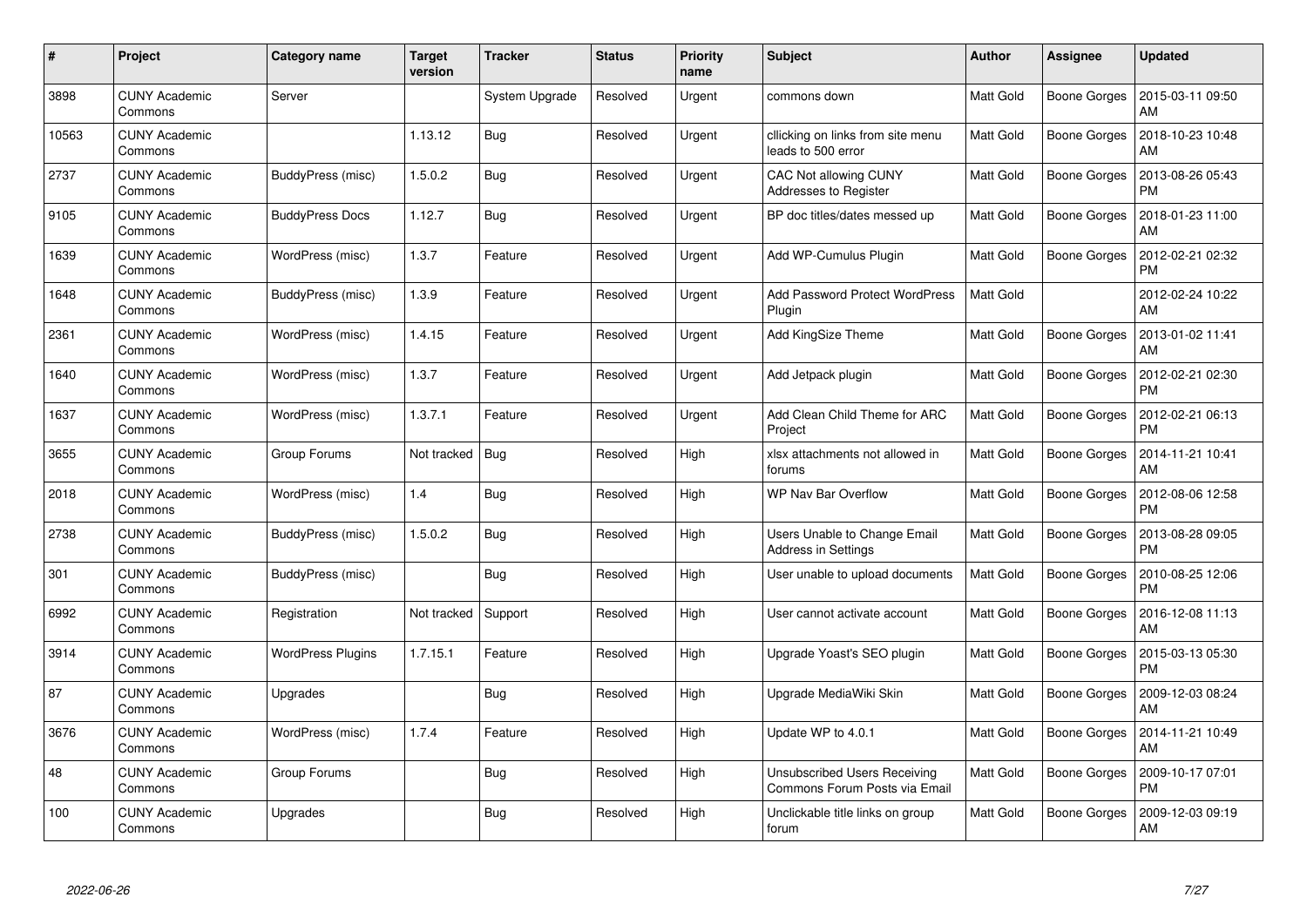| #     | Project                         | <b>Category name</b> | <b>Target</b><br>version | <b>Tracker</b> | <b>Status</b> | <b>Priority</b><br>name | Subject                                                                         | <b>Author</b>    | Assignee            | <b>Updated</b>                |
|-------|---------------------------------|----------------------|--------------------------|----------------|---------------|-------------------------|---------------------------------------------------------------------------------|------------------|---------------------|-------------------------------|
| 457   | <b>CUNY Academic</b><br>Commons | BuddyPress (misc)    | 1.1.2                    | Bug            | Resolved      | High                    | Unable to Upload Documents as<br>Forum Attachments                              | <b>Matt Gold</b> | <b>Boone Gorges</b> | 2010-12-10 06:56<br>PM        |
| 2019  | <b>CUNY Academic</b><br>Commons | WordPress (misc)     | 1.4                      | Bug            | Resolved      | High                    | Unable to Add New User to Blog                                                  | Matt Gold        | <b>Boone Gorges</b> | 2012-08-08 04:21<br><b>PM</b> |
| 1547  | CUNY Academic<br>Commons        | WordPress (misc)     | 1.3.5                    | Bug            | Resolved      | High                    | Spam Registrations                                                              | Matt Gold        | <b>Boone Gorges</b> | 2012-01-16 08:23<br>PM        |
| 7907  | <b>CUNY Academic</b><br>Commons | WordPress (misc)     |                          | Bug            | Resolved      | High                    | Site header image shows up for<br>logged in user but not for logged<br>out user | <b>Matt Gold</b> | <b>Boone Gorges</b> | 2017-04-04 03:16<br>PM        |
| 256   | <b>CUNY Academic</b><br>Commons | BuddyPress (misc)    | Not tracked              | <b>Bug</b>     | Resolved      | High                    | Security warnings on site                                                       | Matt Gold        | <b>Boone Gorges</b> | 2014-05-01 09:23<br>AM        |
| 2702  | <b>CUNY Academic</b><br>Commons | WordPress (misc)     | Not tracked              | Publicity      | Resolved      | High                    | Revise GCDI text                                                                | <b>Matt Gold</b> | scott voth          | 2014-02-08 02:37<br><b>PM</b> |
| 137   | <b>CUNY Academic</b><br>Commons | Upgrades             |                          | Bug            | Resolved      | High                    | Reports of Inability to<br>Attach/Download Attachments to<br>Forum Posts        | Matt Gold        | Boone Gorges        | 2009-12-10 11:41<br>AM        |
| 8023  | <b>CUNY Academic</b><br>Commons | Reply By Email       | 1.10.18                  | Bug            | Resolved      | High                    | Reply to CAC Message gets<br>posted to forum                                    | Matt Gold        | Raymond Hoh         | 2017-04-25 02:35<br><b>PM</b> |
| 2035  | <b>CUNY Academic</b><br>Commons | BuddyPress (misc)    | 1.4.3                    | Support        | Resolved      | High                    | Reply by Email - some possible<br>confusion                                     | Matt Gold        | Raymond Hoh         | 2012-08-19 08:58<br>AM        |
| 2635  | <b>CUNY Academic</b><br>Commons | WordPress (misc)     | Not tracked              | Support        | Resolved      | High                    | Recover content of deleted blog<br>from backup                                  | <b>Matt Gold</b> | Matt Gold           | 2013-06-17 10:53<br>AM        |
| 3563  | CUNY Academic<br>Commons        | Reply By Email       | Not tracked              | Bug            | Resolved      | High                    | RBE posting lags                                                                | Matt Gold        | <b>Boone Gorges</b> | 2014-10-21 11:33<br>AM        |
| 2046  | <b>CUNY Academic</b><br>Commons | BuddyPress (misc)    | 1.4.3                    | Bug            | Resolved      | High                    | <b>RBE Delayed Post</b>                                                         | Matt Gold        | Raymond Hoh         | 2012-08-27 11:55<br>AM        |
| 322   | <b>CUNY Academic</b><br>Commons | BuddyPress (misc)    | 1.0.2                    | Feature        | Resolved      | High                    | Raising Limitation on Emailed<br>Invites                                        | Matt Gold        | <b>Boone Gorges</b> | 2010-09-03 07:07<br>AM        |
| 3853  | <b>CUNY Academic</b><br>Commons | BuddyPress (misc)    | 1.7.16                   | Bug            | Resolved      | High                    | Post erroneously ascribed to<br>wrong author in activity feed                   | Matt Gold        | Raymond Hoh         | 2015-03-21 01:13<br><b>PM</b> |
| 10970 | <b>CUNY Academic</b><br>Commons | Reply By Email       | Not tracked              | Bug            | Resolved      | High                    | Post by email failure                                                           | Matt Gold        | Raymond Hoh         | 2019-01-22 12:05<br><b>PM</b> |
| 2055  | CUNY Academic<br>Commons        | WordPress (misc)     | 1.4.3                    | Bug            | Resolved      | High                    | Non-CUNY Sign-Ups not enabled                                                   | Matt Gold        | <b>Boone Gorges</b> | 2012-08-23 12:51<br>PM        |
| 222   | <b>CUNY Academic</b><br>Commons | BuddyPress (misc)    |                          | Bug            | Resolved      | High                    | No way for group admins to invite<br>new members                                | Matt Gold        | <b>Boone Gorges</b> | 2010-05-11 09:02<br><b>PM</b> |
| 346   | <b>CUNY Academic</b><br>Commons | BuddyPress (misc)    | 1.0.3                    | <b>Bug</b>     | Resolved      | High                    | News Nav Bar Link on Wiki Pages<br>Points to Wrong Page                         | Matt Gold        | <b>Boone Gorges</b> | 2010-09-20 05:28<br><b>PM</b> |
| 15239 | <b>CUNY Academic</b><br>Commons | Group Forums         | 1.19.3                   | <b>Bug</b>     | Resolved      | High                    | multiple notifications of forum post                                            | Matt Gold        | Raymond Hoh         | 2022-02-01 10:10<br>PM        |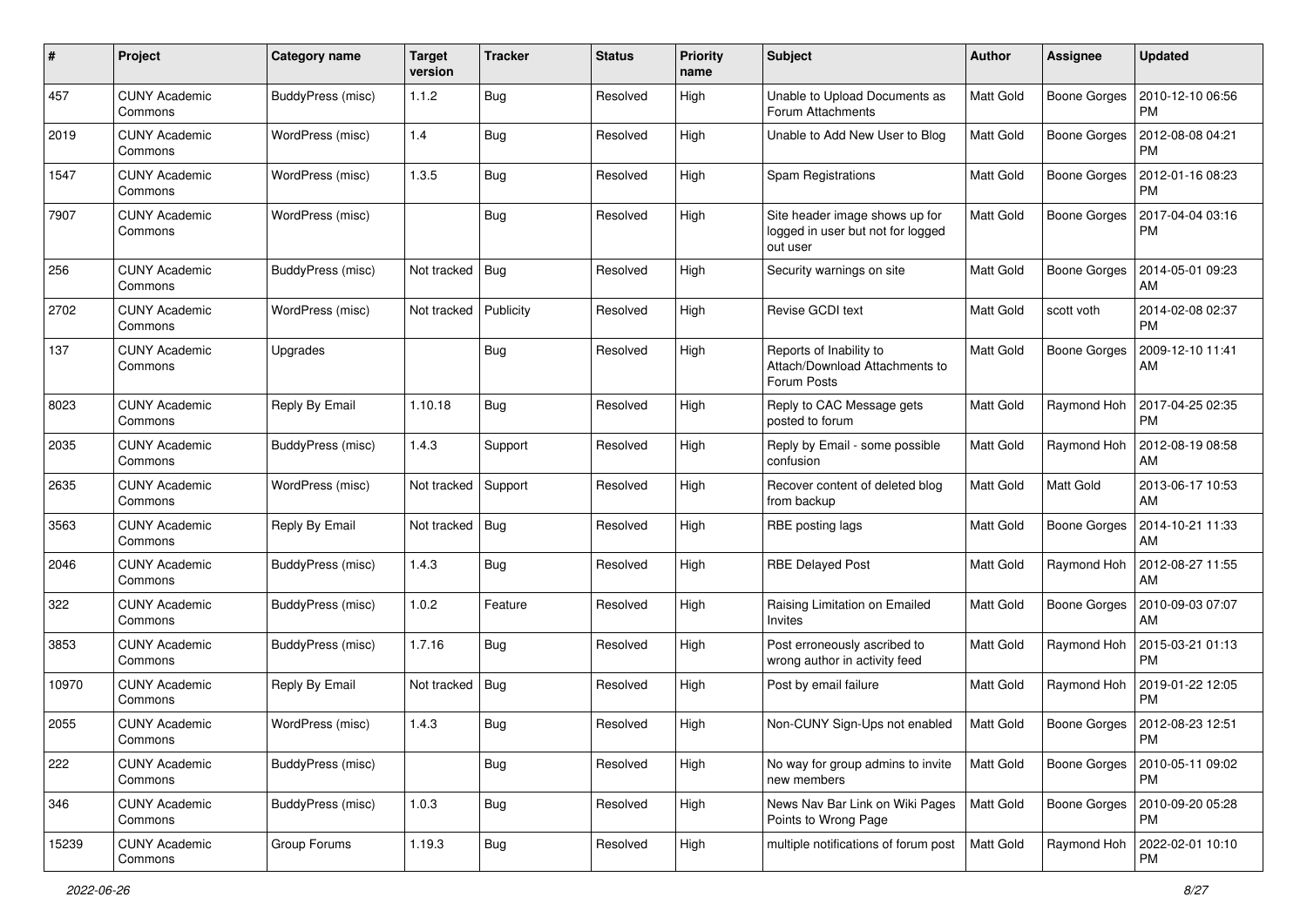| #    | Project                         | <b>Category name</b> | <b>Target</b><br>version | <b>Tracker</b> | <b>Status</b> | <b>Priority</b><br>name | <b>Subject</b>                                            | <b>Author</b>    | <b>Assignee</b>     | <b>Updated</b>                |
|------|---------------------------------|----------------------|--------------------------|----------------|---------------|-------------------------|-----------------------------------------------------------|------------------|---------------------|-------------------------------|
| 111  | <b>CUNY Academic</b><br>Commons | Upgrades             |                          | Bug            | Resolved      | High                    | More Privacy Options and BP<br>Feed                       | <b>Matt Gold</b> | Boone Gorges        | 2010-02-25 12:24<br><b>PM</b> |
| 163  | <b>CUNY Academic</b><br>Commons | WordPress (misc)     |                          | <b>Bug</b>     | Resolved      | High                    | Missing plugins                                           | <b>Matt Gold</b> | <b>Boone Gorges</b> | 2010-05-11 08:38<br><b>PM</b> |
| 2230 | <b>CUNY Academic</b><br>Commons | WordPress (misc)     | 1.4.10                   | <b>Bug</b>     | Resolved      | High                    | MESTC page scrambled                                      | <b>Matt Gold</b> | Dominic Giglio      | 2012-11-20 02:39<br><b>PM</b> |
| 451  | <b>CUNY Academic</b><br>Commons | BuddyPress (misc)    | Not tracked              | Bug            | Resolved      | High                    | Members Unable to Upload<br>Documents to Groups           | <b>Matt Gold</b> | Boone Gorges        | 2010-12-09 12:32<br><b>PM</b> |
| 574  | <b>CUNY Academic</b><br>Commons | BuddyPress (misc)    | 1.1.10                   | Bug            | Resolved      | High                    | Members unable to read<br>documents posted to groups      | <b>Matt Gold</b> | Boone Gorges        | 2011-02-10 03:01<br><b>PM</b> |
| 209  | <b>CUNY Academic</b><br>Commons | BuddyPress (misc)    |                          | Bug            | Resolved      | High                    | Members Report that Forum<br>Attachments not working      | <b>Matt Gold</b> | <b>Boone Gorges</b> | 2010-05-14 12:13<br><b>PM</b> |
| 1754 | <b>CUNY Academic</b><br>Commons | WordPress (misc)     | 1.3.10                   | <b>Bug</b>     | Resolved      | High                    | Members receiving dev site<br>comment spam                | <b>Matt Gold</b> | Boone Gorges        | 2012-03-20 01:05<br><b>PM</b> |
| 568  | <b>CUNY Academic</b><br>Commons | BuddyPress (misc)    | 1.1.10                   | <b>Bug</b>     | Resolved      | High                    | Member reports trouble uploading<br>documents to groups   | Matt Gold        | <b>Boone Gorges</b> | 2011-02-10 02:33<br><b>PM</b> |
| 5022 | <b>CUNY Academic</b><br>Commons | Wiki                 | 1.9.1                    | Bug            | Resolved      | High                    | Main nav bar different on wiki page                       | <b>Matt Gold</b> | Boone Gorges        | 2015-12-11 09:31<br><b>PM</b> |
| 3555 | <b>CUNY Academic</b><br>Commons | Publicity            | Not tracked              | Bug            | Resolved      | High                    | Mailchimp email display issue                             | <b>Matt Gold</b> | Matt Gold           | 2017-11-15 05:47<br><b>PM</b> |
| 107  | <b>CUNY Academic</b><br>Commons | Upgrades             |                          | <b>Bug</b>     | Resolved      | High                    | Log In Problem                                            | <b>Matt Gold</b> | <b>Boone Gorges</b> | 2009-12-04 12:02<br>AM        |
| 476  | <b>CUNY Academic</b><br>Commons | WordPress (misc)     | 1.1.3                    | Bug            | Resolved      | High                    | Limited Email Domains List Empty<br>After Site Upgrade    | Matt Gold        | Boone Gorges        | 2010-12-13 07:02<br>PM        |
| 106  | <b>CUNY Academic</b><br>Commons | Upgrades             |                          | Bug            | Resolved      | High                    | <b>ITPF09 Forum Issue</b>                                 | Matt Gold        | Boone Gorges        | 2009-12-03 04:49<br><b>PM</b> |
| 507  | <b>CUNY Academic</b><br>Commons | BuddyPress (misc)    | 1.1.6                    | Bug            | Resolved      | High                    | Invite Anyone Rejects CUNY Email<br>Addresses             | Matt Gold        | Boone Gorges        | 2010-12-21 11:26<br>AM        |
| 123  | <b>CUNY Academic</b><br>Commons | Upgrades             |                          | Feature        | Resolved      | High                    | Install Bug Report code onto<br>Homepage                  | <b>Matt Gold</b> | CIC Michael         | 2010-05-20 05:42<br><b>PM</b> |
| 1916 | <b>CUNY Academic</b><br>Commons | WordPress (misc)     | 1.3.14                   | Bug            | Resolved      | High                    | Images Breaking on Help Blog and<br><b>Ground Control</b> | Matt Gold        | Boone Gorges        | 2012-05-26 07:54<br><b>PM</b> |
| 1116 | <b>CUNY Academic</b><br>Commons | WordPress (misc)     | Not tracked              | Bug            | Resolved      | High                    | Image Upload Error                                        | Matt Gold        |                     | 2011-08-27 08:44<br>AM        |
| 5179 | <b>CUNY Academic</b><br>Commons | Homepage Slides      | 1.9.6                    | <b>Bug</b>     | Resolved      | High                    | homepage slider image broken                              | <b>Matt Gold</b> | Raymond Hoh         | 2016-02-01 11:26<br><b>PM</b> |
| 3910 | <b>CUNY Academic</b><br>Commons | Home Page            | 1.7.15.2                 | Bug            | Resolved      | High                    | Home Page Display Errors                                  | Matt Gold        | Boone Gorges        | 2015-03-17 10:21<br>AM        |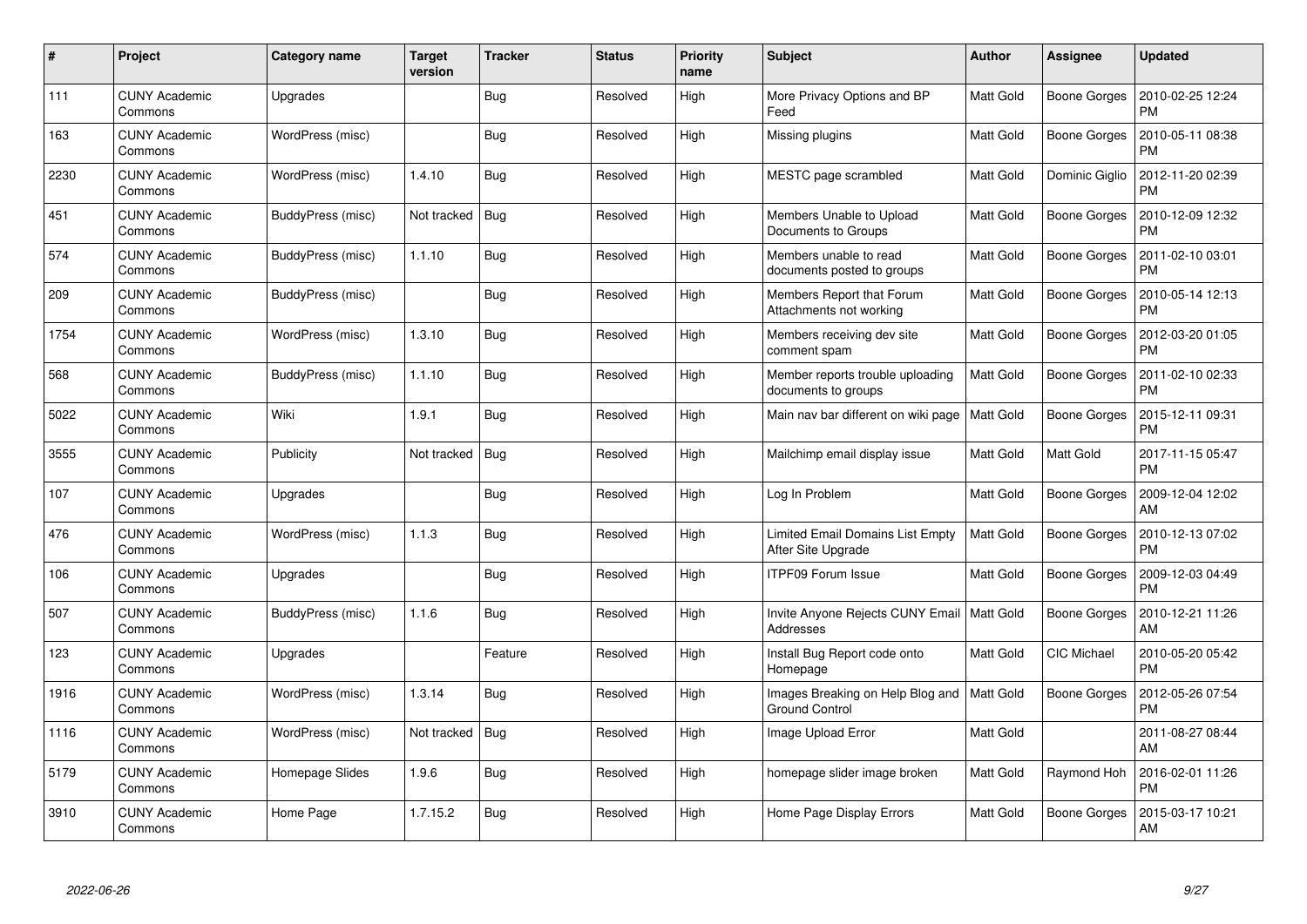| #     | <b>Project</b>                  | Category name              | <b>Target</b><br>version | <b>Tracker</b> | <b>Status</b> | <b>Priority</b><br>name | <b>Subject</b>                                                | <b>Author</b>    | Assignee            | <b>Updated</b>                |
|-------|---------------------------------|----------------------------|--------------------------|----------------|---------------|-------------------------|---------------------------------------------------------------|------------------|---------------------|-------------------------------|
| 220   | <b>CUNY Academic</b><br>Commons | BuddyPress (misc)          |                          | <b>Bug</b>     | Resolved      | High                    | Hidden Groups showing up in<br>homepage group listing         | <b>Matt Gold</b> | <b>Boone Gorges</b> | 2010-05-07 10:30<br>AM        |
| 444   | <b>CUNY Academic</b><br>Commons | WordPress (misc)           | 1.1.1                    | Bug            | Resolved      | High                    | Hero Slides Not Showing Up in<br>Firefox                      | <b>Matt Gold</b> | <b>Boone Gorges</b> | 2010-12-08 08:41<br>AM        |
| 469   | <b>CUNY Academic</b><br>Commons | WordPress (misc)           | Not tracked              | Bug            | Resolved      | High                    | Help with a blog using a deleted<br>theme                     | <b>Matt Gold</b> | <b>Boone Gorges</b> | 2010-12-13 05:09<br><b>PM</b> |
| 15135 | <b>CUNY Academic</b><br>Commons | Toolbar                    | 1.19.1                   | <b>Bug</b>     | Resolved      | High                    | Header design spacing                                         | <b>Matt Gold</b> | Boone Gorges        | 2022-01-11 04:41<br><b>PM</b> |
| 4816  | <b>CUNY Academic</b><br>Commons | Group Invitations          | 1.8.15                   | Bug            | Resolved      | High                    | Group invite email notifications not<br>received              | Matt Gold        | <b>Boone Gorges</b> | 2015-10-26 11:56<br>AM        |
| 3608  | <b>CUNY Academic</b><br>Commons | <b>Email Notifications</b> | 1.7.3                    | Bug            | Resolved      | High                    | Group email plain-text formatting<br>problem                  | <b>Matt Gold</b> | Raymond Hoh         | 2014-11-11 12:19<br><b>PM</b> |
| 1362  | <b>CUNY Academic</b><br>Commons | WordPress (misc)           | Not tracked              | Bug            | Resolved      | High                    | Google Malware Warning                                        | Matt Gold        |                     | 2011-11-23 12:15<br><b>PM</b> |
| 9112  | <b>CUNY Academic</b><br>Commons |                            | Not tracked              | Bug            | Resolved      | High                    | GCDI site down                                                | <b>Matt Gold</b> | Boone Gorges        | 2018-01-23 10:18<br><b>PM</b> |
| 4010  | <b>CUNY Academic</b><br>Commons | <b>WordPress Plugins</b>   | 1.7.20                   | Bug            | Resolved      | High                    | GC Digital Fellows site down                                  | Matt Gold        |                     | 2015-04-22 10:30<br>AM        |
| 3480  | <b>CUNY Academic</b><br>Commons | WordPress (misc)           | Not tracked              | Bug            | Resolved      | High                    | Games site shows up as<br>archived/suspended                  | <b>Matt Gold</b> | Boone Gorges        | 2014-09-21 09:34<br><b>PM</b> |
| 3601  | <b>CUNY Academic</b><br>Commons | <b>Email Notifications</b> | 1.7.3                    | Bug            | Resolved      | High                    | Forum replies do not show up on<br>the group homepage         | <b>Matt Gold</b> | Raymond Hoh         | 2014-11-10 01:24<br><b>PM</b> |
| 10789 | <b>CUNY Academic</b><br>Commons | <b>Email Notifications</b> | 1.14.2                   | <b>Bug</b>     | Resolved      | High                    | Forum Posts not generating email<br>notifications             | Matt Gold        | Boone Gorges        | 2018-12-10 07:19<br><b>PM</b> |
| 8582  | <b>NYCDH Community Site</b>     |                            |                          | Bug            | Resolved      | High                    | Forum post doesn't work                                       | <b>Matt Gold</b> | Raymond Hoh         | 2018-02-21 07:13<br><b>PM</b> |
| 2280  | <b>CUNY Academic</b><br>Commons | commonsinabox.org          | Not tracked              | Bug            | Resolved      | High                    | Forum links not working                                       | Matt Gold        | Boone Gorges        | 2012-11-20 12:33<br><b>PM</b> |
| 3428  | <b>CUNY Academic</b><br>Commons | Twitter page               | 1.6.14                   | <b>Bug</b>     | Resolved      | High                    | Fix typo on Twitter page                                      | <b>Matt Gold</b> | Dominic Giglio      | 2014-09-01 08:53<br><b>PM</b> |
| 455   | <b>CUNY Academic</b><br>Commons | WordPress (misc)           |                          | Bug            | Resolved      | High                    | Fix errors caused by More Privacy<br><b>Options Disabling</b> | <b>Matt Gold</b> | <b>Boone Gorges</b> | 2010-12-08 10:47<br><b>PM</b> |
| 3053  | <b>CUNY Academic</b><br>Commons | Groups (misc)              | Not tracked              | Publicity      | Resolved      | High                    | Find groups to help publicize the<br><b>CUE</b> conference    | <b>Matt Gold</b> | Sarah<br>Morgano    | 2014-02-21 03:22<br><b>PM</b> |
| 3205  | <b>CUNY Academic</b><br>Commons | <b>Commons Profile</b>     | 1.6.3                    | Bug            | Resolved      | High                    | Email profile field not showing up                            | Matt Gold        | <b>Boone Gorges</b> | 2014-05-12 02:18<br><b>PM</b> |
| 11174 | <b>CUNY Academic</b><br>Commons | <b>Email Notifications</b> | 1.14.8                   | <b>Bug</b>     | Resolved      | High                    | Email notifications of spammed<br>comment on groupblog        | <b>Matt Gold</b> | Raymond Hoh         | 2019-03-11 11:42<br><b>PM</b> |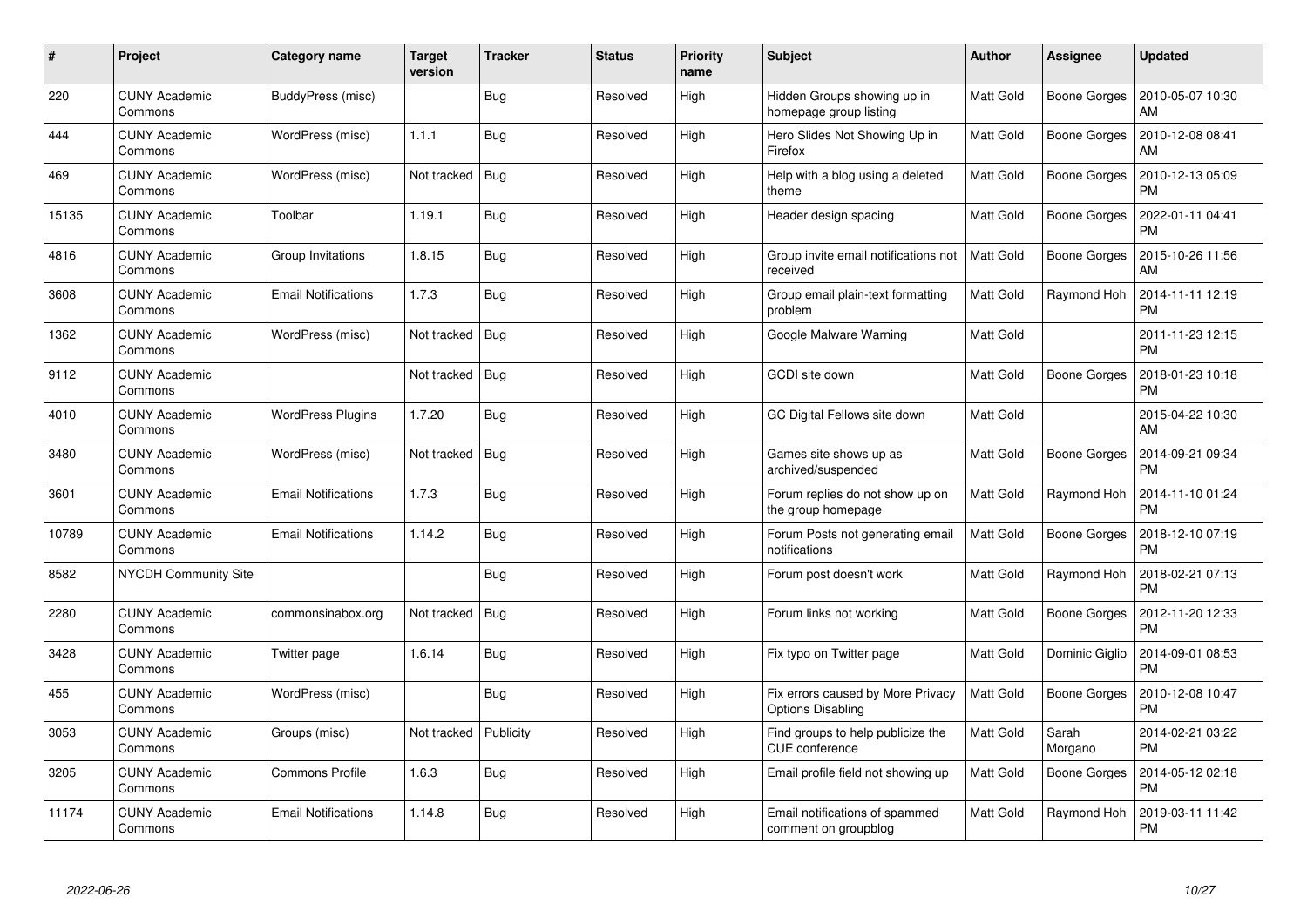| $\#$  | Project                         | Category name     | <b>Target</b><br>version | <b>Tracker</b> | <b>Status</b> | <b>Priority</b><br>name | <b>Subject</b>                                                                  | Author           | <b>Assignee</b>     | <b>Updated</b>                |
|-------|---------------------------------|-------------------|--------------------------|----------------|---------------|-------------------------|---------------------------------------------------------------------------------|------------------|---------------------|-------------------------------|
| 2564  | <b>CUNY Academic</b><br>Commons | WordPress (misc)  | 1.4.32                   | <b>Bug</b>     | Resolved      | High                    | Editing blog posts connected to<br>groups creates activity<br>item/notification | <b>Matt Gold</b> | <b>Boone Gorges</b> | 2013-07-17 08:39<br>AM        |
| 3164  | <b>CUNY Academic</b><br>Commons | Reply By Email    | 1.6.7.1                  | <b>Bug</b>     | Resolved      | High                    | Duplicate RBE messages                                                          | Matt Gold        | Raymond Hoh         | 2014-06-24 12:23<br><b>PM</b> |
| 1418  | <b>CUNY Academic</b><br>Commons | Wiki              | 1.3                      | Bug            | Resolved      | High                    | Don't see BP Admin Bar on cdev<br>Wiki page                                     | Matt Gold        | <b>Boone Gorges</b> | 2011-12-09 08:58<br>AM        |
| 2245  | <b>CUNY Academic</b><br>Commons | WordPress (misc)  | 1.4.15                   | <b>Bug</b>     | Resolved      | High                    | Domain mapping issues -- Site<br>warnings                                       | Matt Gold        | Dominic Giglio      | 2012-12-27 03:59<br><b>PM</b> |
| 49    | <b>CUNY Academic</b><br>Commons |                   |                          | <b>Bug</b>     | Resolved      | High                    | Development Site Showing Up in<br>Google Results                                | Matt Gold        | Zach Davis          | 2009-10-20 06:23<br><b>PM</b> |
| 2082  | <b>CUNY Academic</b><br>Commons | BuddyPress (misc) | 1.4.8                    | Support        | Resolved      | High                    | Default: No Email?                                                              | Matt Gold        | Dominic Giglio      | 2012-10-19 04:55<br><b>PM</b> |
| 3648  | <b>CUNY Academic</b><br>Commons | cuny.is           | Not tracked              | <b>Bug</b>     | Resolved      | High                    | cuny.is request                                                                 | Matt Gold        | <b>Boone Gorges</b> | 2014-11-11 06:54<br><b>PM</b> |
| 4660  | <b>CUNY Academic</b><br>Commons | Events            | Not tracked              | Bug            | Resolved      | High                    | Creating new event leads to<br>whitescreen                                      | Matt Gold        | <b>Boone Gorges</b> | 2015-09-22 05:56<br><b>PM</b> |
| 10950 | <b>CUNY Academic</b><br>Commons |                   |                          | Support        | Resolved      | High                    | Create slide for system<br>maintenance                                          | Matt Gold        | scott voth          | 2019-01-12 10:23<br>AM        |
| 158   | <b>CUNY Academic</b><br>Commons | WordPress (misc)  |                          | Feature        | Resolved      | High                    | Create Featured Group Widget for<br>Homepage                                    | <b>Matt Gold</b> | <b>Boone Gorges</b> | 2010-06-22 06:53<br><b>PM</b> |
| 212   | <b>CUNY Academic</b><br>Commons | BuddyPress (misc) |                          | Feature        | Resolved      | High                    | Create a way for group members<br>to send out email announcements               | Matt Gold        | Boone Gorges        | 2010-05-12 10:11<br>AM        |
| 98    | <b>CUNY Academic</b><br>Commons | Wiki              |                          | <b>Bug</b>     | Resolved      | High                    | CICDev Authentication request on<br>wiki                                        | Matt Gold        | Lucas<br>Thurston   | 2009-12-03 11:45<br>AM        |
| 2349  | <b>CUNY Academic</b><br>Commons | commonsinabox.org |                          | <b>Bug</b>     | Resolved      | High                    | CBOX header image position off                                                  | Matt Gold        | <b>Boone Gorges</b> | 2012-12-15 10:21<br><b>PM</b> |
| 205   | <b>CUNY Academic</b><br>Commons | BuddyPress (misc) |                          | <b>Bug</b>     | Resolved      | High                    | <b>Cannot Create Account</b>                                                    | Matt Gold        | Boone Gorges        | 2010-05-20 03:18<br><b>PM</b> |
| 4180  | <b>CUNY Academic</b><br>Commons | WordPress (misc)  | Not tracked              | Bug            | Resolved      | High                    | Cache issues: site deletion<br>process                                          | Matt Gold        | <b>Boone Gorges</b> | 2016-02-07 10:05<br><b>PM</b> |
| 340   | <b>CUNY Academic</b><br>Commons | BuddyPress (misc) | 1.1                      | <b>Bug</b>     | Resolved      | High                    | BP Admin Bar Menu Mouseover<br>Areas Too Sensitive                              | <b>Matt Gold</b> | <b>Boone Gorges</b> | 2010-12-01 09:48<br>AM        |
| 7823  | <b>CUNY Academic</b><br>Commons | Home Page         |                          | Feature        | Resolved      | High                    | animated gif on frontpage                                                       | Matt Gold        | Boone Gorges        | 2017-03-22 04:36<br><b>PM</b> |
| 115   | <b>CUNY Academic</b><br>Commons | Upgrades          |                          | <b>Bug</b>     | Resolved      | High                    | Alliw spreadsheet attachments on<br>forum posts                                 | Matt Gold        | <b>Boone Gorges</b> | 2009-12-06 12:13<br>AM        |
| 2538  | <b>CUNY Academic</b><br>Commons | WordPress (misc)  | 1.4.25                   | <b>Bug</b>     | Resolved      | High                    | Add security plugins                                                            | Matt Gold        | Boone Gorges        | 2013-04-22 10:37<br>AM        |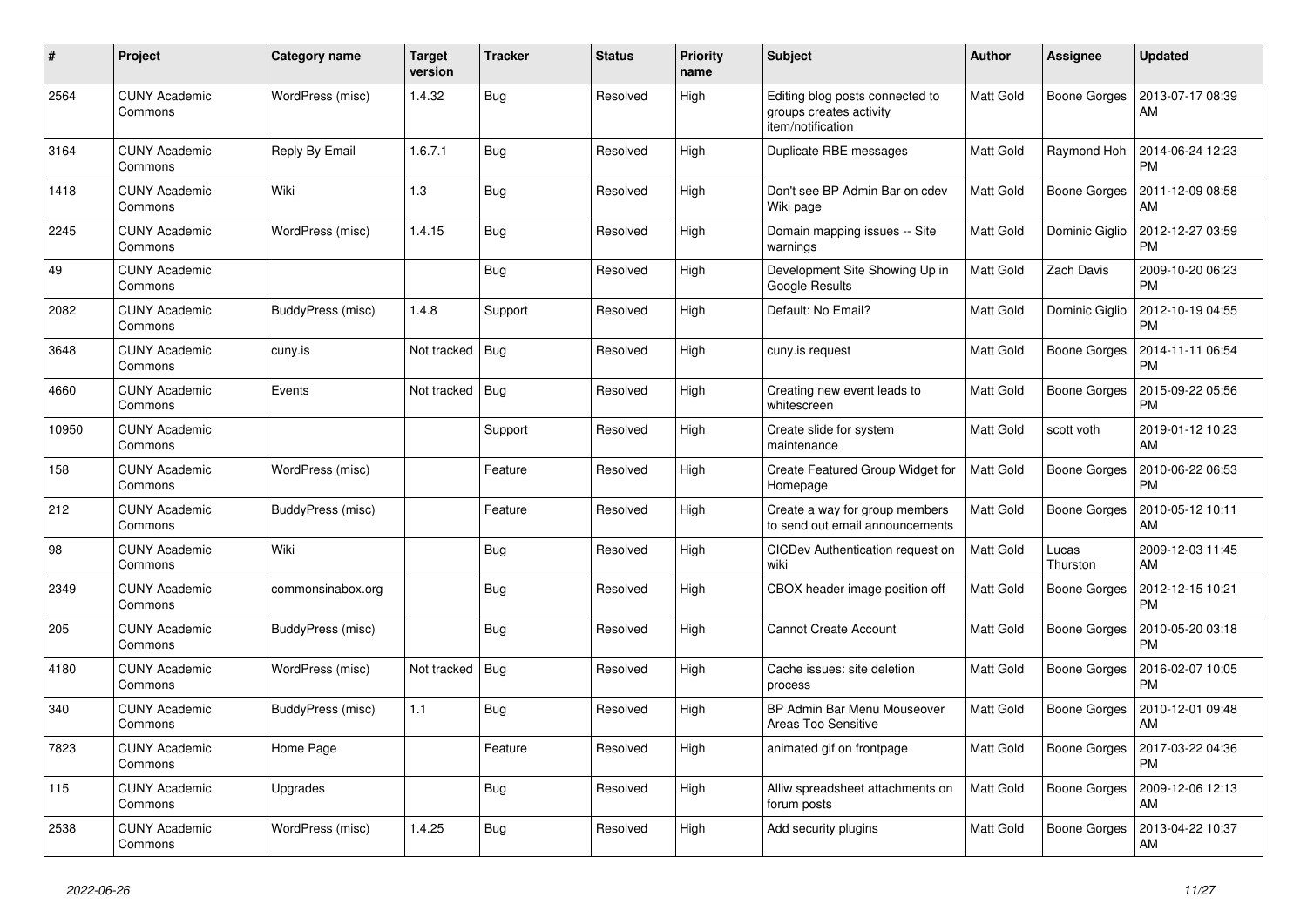| $\#$ | Project                         | Category name            | <b>Target</b><br>version | <b>Tracker</b> | <b>Status</b> | <b>Priority</b><br>name | <b>Subject</b>                                                             | Author           | <b>Assignee</b>     | <b>Updated</b>                |
|------|---------------------------------|--------------------------|--------------------------|----------------|---------------|-------------------------|----------------------------------------------------------------------------|------------------|---------------------|-------------------------------|
| 2380 | <b>CUNY Academic</b><br>Commons | commonsinabox.org        |                          | <b>Bug</b>     | Resolved      | High                    | Add search to<br>Commonsinabox.org                                         | <b>Matt Gold</b> | <b>Boone Gorges</b> | 2013-03-20 11:41<br>AM        |
| 1818 | <b>CUNY Academic</b><br>Commons | WordPress (misc)         | 1.3.12                   | Feature        | Resolved      | High                    | Add news announcement scroll<br>plugin                                     | Matt Gold        | <b>Boone Gorges</b> | 2012-04-09 03:15<br><b>PM</b> |
| 2775 | <b>CUNY Academic</b><br>Commons | BuddyPress (misc)        | 1.5.1.1                  | Bug            | Resolved      | High                    | Add Lehman College to List of<br>Colleges in Profiles                      | Matt Gold        | Boone Gorges        | 2013-09-06 04:40<br><b>PM</b> |
| 5925 | <b>CUNY Academic</b><br>Commons | <b>WordPress Plugins</b> | 1.9.26                   | Feature        | Resolved      | High                    | Add Github Embed plugin                                                    | Matt Gold        | <b>Boone Gorges</b> | 2016-08-24 12:56<br><b>PM</b> |
| 360  | <b>CUNY Academic</b><br>Commons | BuddyPress (misc)        | 1.0.3                    | Bug            | Resolved      | High                    | <b>Activity Feed Problems</b>                                              | Matt Gold        | <b>Boone Gorges</b> | 2010-09-28 11:45<br>AM        |
| 4004 | <b>CUNY Academic</b><br>Commons | Group Forums             | Not tracked              | Support        | Resolved      | High                    | "Duplicate topic detected" error<br>message when posting to group<br>forum | Matt Gold        | Boone Gorges        | 2015-04-20 10:21<br>AM        |
| 3660 | <b>CUNY Academic</b><br>Commons | Layout                   | 1.8                      | Feature        | Resolved      | Normal                  | ZenDesk Placement                                                          | Matt Gold        | Raymond Hoh         | 2015-03-11 02:10<br><b>PM</b> |
| 44   | <b>CUNY Academic</b><br>Commons | Group Forums             |                          | <b>Bug</b>     | Resolved      | Normal                  | WPMu avatars don't show up on<br><b>BbPress</b>                            | Matt Gold        | Lucas<br>Thurston   | 2009-12-13 10:45<br>AM        |
| 3991 | <b>CUNY Academic</b><br>Commons | Toolbar                  | 1.7.19                   | Bug            | Resolved      | Normal                  | WP-Admin Bar positioning error on<br>mobile devices                        | <b>Matt Gold</b> | <b>Boone Gorges</b> | 2015-04-21 02:30<br><b>PM</b> |
| 2953 | <b>NYCDH Community Site</b>     |                          |                          | <b>Bug</b>     | Resolved      | Normal                  | <b>WP Update Failed</b>                                                    | Matt Gold        | Raymond Hoh         | 2014-06-24 10:48<br><b>PM</b> |
| 5631 | <b>CUNY Academic</b><br>Commons | <b>WordPress Plugins</b> | 1.9.17                   | Feature        | Resolved      | Normal                  | WP Super Edit Plugin                                                       | Matt Gold        | Boone Gorges        | 2016-06-01 11:57<br><b>PM</b> |
| 420  | <b>CUNY Academic</b><br>Commons | WordPress (misc)         | 1.1                      | Feature        | Resolved      | Normal                  | WP 3.0.2 Update                                                            | Matt Gold        | Boone Gorges        | 2010-12-02 02:04<br><b>PM</b> |
| 2643 | NYCDH Community Site            |                          |                          | <b>Bug</b>     | Resolved      | Normal                  | WordPress update through<br>dashboard failed                               | Matt Gold        |                     | 2013-10-11 01:46<br><b>PM</b> |
| 2664 | NYCDH Community Site            |                          |                          | <b>Bug</b>     | Resolved      | Normal                  | WordPress update fails                                                     | Matt Gold        |                     | 2013-07-31 09:47<br>AM        |
| 812  | <b>CUNY Academic</b><br>Commons | <b>WordPress Plugins</b> | Not tracked              | Feature        | Resolved      | Normal                  | Wiki Inc on the Main Commons<br>blog                                       | Matt Gold        | <b>Boone Gorges</b> | 2016-01-26 12:19<br>AM        |
| 99   | <b>CUNY Academic</b><br>Commons | Upgrades                 |                          | <b>Bug</b>     | Resolved      | Normal                  | <b>Wiki Fixes</b>                                                          | Matt Gold        | <b>Boone Gorges</b> | 2009-12-03 09:31<br>AM        |
| 436  | <b>CUNY Academic</b><br>Commons | BuddyPress (misc)        | 1.1.1                    | Bug            | Resolved      | Normal                  | Who's Online Widget                                                        | <b>Matt Gold</b> | Boone Gorges        | 2010-12-07 08:14<br>AM        |
| 218  | <b>CUNY Academic</b><br>Commons | BuddyPress (misc)        |                          | Feature        | Resolved      | Normal                  | Who's Online listing on homepage                                           | Matt Gold        | <b>Boone Gorges</b> | 2010-05-20 05:49<br><b>PM</b> |
| 211  | <b>CUNY Academic</b><br>Commons |                          |                          | <b>Bug</b>     | Resolved      | Normal                  | Weird Display of Text on<br>Homepage Load                                  | Matt Gold        |                     | 2010-05-06 11:45<br>AM        |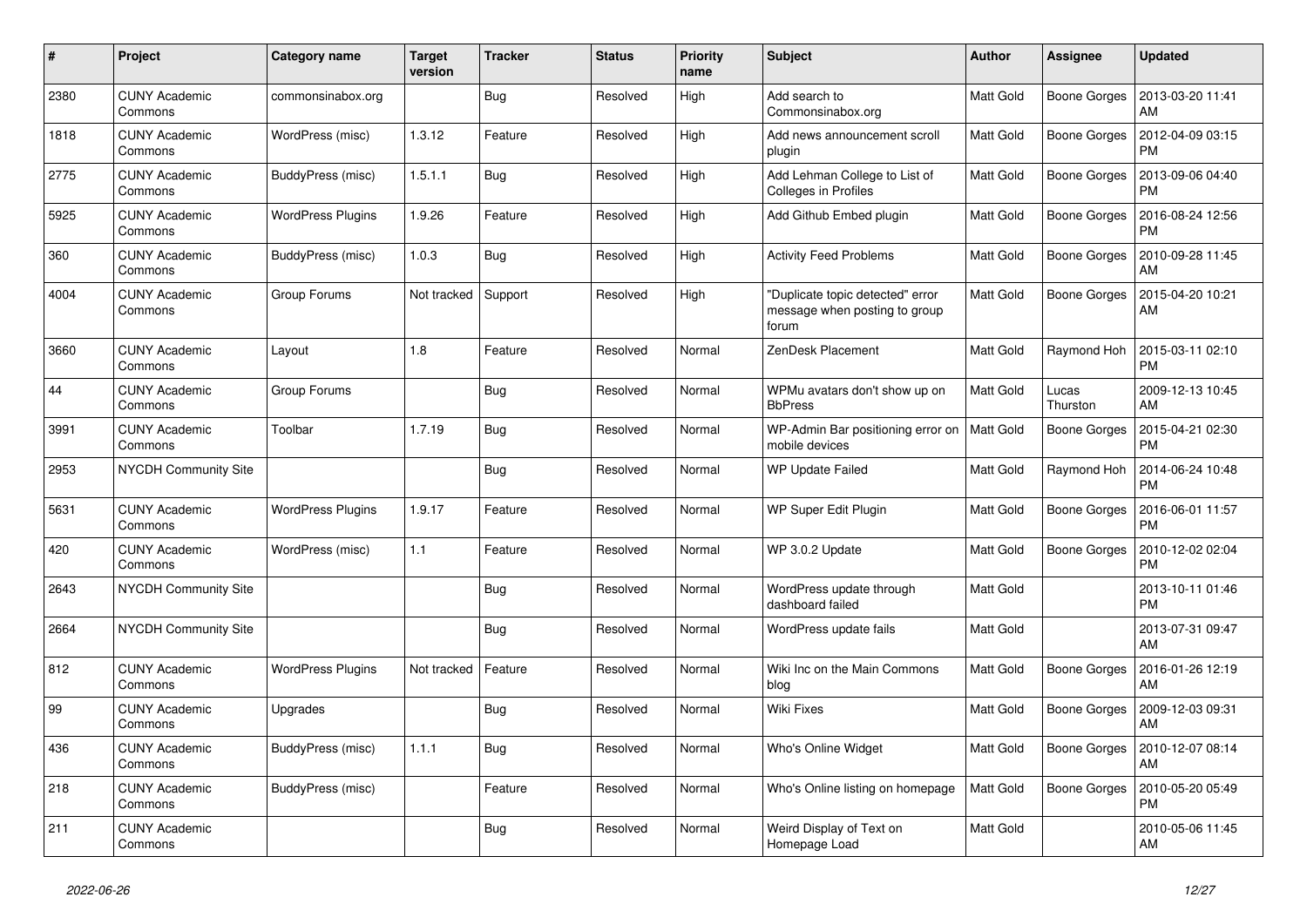| #     | Project                         | <b>Category name</b>       | <b>Target</b><br>version | <b>Tracker</b> | <b>Status</b> | <b>Priority</b><br>name | <b>Subject</b>                                                                                                   | Author           | <b>Assignee</b>     | <b>Updated</b>                |
|-------|---------------------------------|----------------------------|--------------------------|----------------|---------------|-------------------------|------------------------------------------------------------------------------------------------------------------|------------------|---------------------|-------------------------------|
| 2866  | <b>CUNY Academic</b><br>Commons | WordPress (misc)           |                          | Bug            | Resolved      | Normal                  | UserVoice Widget changes                                                                                         | Matt Gold        | <b>Boone Gorges</b> | 2013-11-05 04:50<br><b>PM</b> |
| 11086 | <b>CUNY Academic</b><br>Commons | <b>Email Notifications</b> | 1.15                     | <b>Bug</b>     | Resolved      | Normal                  | Users clicking "unsubscribe" on a<br>forwarded CAC group email can<br>unsubscribe a another user from a<br>group | Matt Gold        | Raymond Hoh         | 2019-04-16 12:40<br><b>PM</b> |
| 69    | <b>CUNY Academic</b><br>Commons | BuddyPress (misc)          |                          | Bug            | Resolved      | Normal                  | UserName doesn't appear in News<br>Feed Wiki Edit                                                                | Matt Gold        | <b>Boone Gorges</b> | 2009-12-03 09:33<br>AM        |
| 13491 | NYCDH Community Site            |                            |                          | Bug            | Resolved      | Normal                  | User unable to register                                                                                          | <b>Matt Gold</b> | Raymond Hoh         | 2020-10-23 12:43<br>AM        |
| 14861 | NYCDH Community Site            |                            |                          | Bug            | Resolved      | Normal                  | User unable to access profile<br>editing page                                                                    | <b>Matt Gold</b> | Raymond Hoh         | 2021-10-14 08:38<br><b>PM</b> |
| 2094  | <b>CUNY Academic</b><br>Commons | Server                     | Not tracked              | <b>Bug</b>     | Resolved      | Normal                  | User reports site outage                                                                                         | Matt Gold        |                     | 2012-09-04 10:16<br>AM        |
| 8051  | NYCDH Community Site            |                            |                          | Bug            | Resolved      | Normal                  | User reports registration problem                                                                                | <b>Matt Gold</b> | Raymond Hoh         | 2017-04-27 04:29<br><b>PM</b> |
| 264   | <b>CUNY Academic</b><br>Commons | BuddyPress (misc)          |                          | Bug            | Resolved      | Normal                  | user reports receiving two<br>notifications for each new group<br>forum post                                     | Matt Gold        | <b>Boone Gorges</b> | 2010-08-26 02:57<br><b>PM</b> |
| 298   | <b>CUNY Academic</b><br>Commons | WordPress (misc)           |                          | Bug            | Resolved      | Normal                  | User Reports Problem Uploading<br>Images to Blog                                                                 | Matt Gold        |                     | 2010-08-25 12:10<br><b>PM</b> |
| 1554  | <b>CUNY Academic</b><br>Commons | WordPress (misc)           | 1.3.6                    | Bug            | Resolved      | Normal                  | User reports infinite redirect issue<br>on blog                                                                  | Matt Gold        | <b>Boone Gorges</b> | 2012-01-19 07:58<br>AM        |
| 2117  | <b>CUNY Academic</b><br>Commons | BuddyPress (misc)          | 1.4.8                    | Bug            | Resolved      | Normal                  | User reports double notification of<br>announcements                                                             | Matt Gold        | Dominic Giglio      | 2012-10-22 09:37<br>AM        |
| 57    | <b>CUNY Academic</b><br>Commons | WordPress (misc)           |                          | <b>Bug</b>     | Resolved      | Normal                  | User reports being blocked by<br>spam filter                                                                     | <b>Matt Gold</b> | Lucas<br>Thurston   | 2009-11-30 01:05<br><b>PM</b> |
| 2830  | <b>CUNY Academic</b><br>Commons | BuddyPress (misc)          | Not tracked              | Support        | Resolved      | Normal                  | User question: "How do I stop the<br>automatic underlining of things in<br>my profile?"                          | Matt Gold        | <b>Boone Gorges</b> | 2013-10-15 03:32<br><b>PM</b> |
| 3589  | <b>CUNY Academic</b><br>Commons | Group Invitations          | 1.7.2                    | Bug            | Resolved      | Normal                  | User not appearing in group<br>invitation autocomplete                                                           | Matt Gold        | <b>Boone Gorges</b> | 2014-11-01 02:58<br><b>PM</b> |
| 41    | CUNY Academic<br>Commons        | BuddyPress (misc)          |                          | Bug            | Resolved      | Normal                  | User listed twice in group                                                                                       | <b>Matt Gold</b> | Matt Gold           | 2009-12-08 07:35<br><b>PM</b> |
| 289   | <b>CUNY Academic</b><br>Commons | WordPress (misc)           |                          | <b>Bug</b>     | Resolved      | Normal                  | User encounters Blank Screen<br>after changing theme                                                             | Matt Gold        | <b>Boone Gorges</b> | 2010-07-28 07:24<br>AM        |
| 2204  | <b>CUNY Academic</b><br>Commons | WordPress (misc)           | 1.4.10                   | Bug            | Resolved      | Normal                  | User Doesn't Come up in Add New   Matt Gold<br>User Autocomplete                                                 |                  | Dominic Giglio      | 2012-11-11 12:50<br>AM        |
| 153   | <b>CUNY Academic</b><br>Commons | BuddyPress (misc)          |                          | <b>Bug</b>     | Resolved      | Normal                  | User Asked to login again while<br>trying to submit wire post                                                    | Matt Gold        | Boone Gorges        | 2010-05-11 04:48<br><b>PM</b> |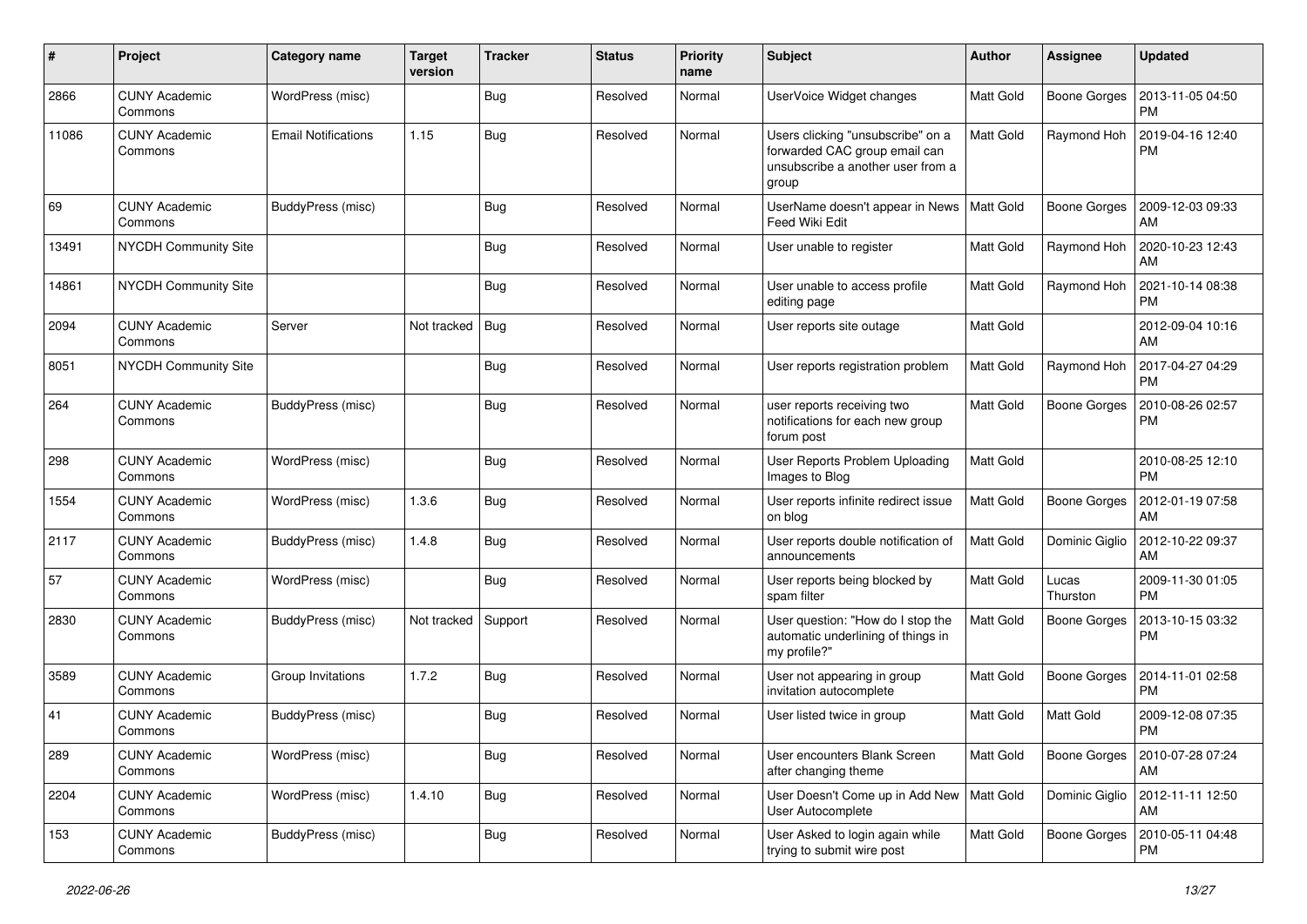| #    | Project                         | Category name            | <b>Target</b><br>version | <b>Tracker</b> | <b>Status</b> | <b>Priority</b><br>name | <b>Subject</b>                                                      | <b>Author</b>    | <b>Assignee</b>     | <b>Updated</b>                |
|------|---------------------------------|--------------------------|--------------------------|----------------|---------------|-------------------------|---------------------------------------------------------------------|------------------|---------------------|-------------------------------|
| 223  | <b>CUNY Academic</b><br>Commons | BuddyPress (misc)        |                          | Bug            | Resolved      | Normal                  | Uploaded Group Document Failed<br>to Create Email Notification      | <b>Matt Gold</b> | <b>Boone Gorges</b> | 2010-05-11 10:12<br><b>PM</b> |
| 4187 | <b>CUNY Academic</b><br>Commons | <b>WordPress Themes</b>  | 1.8.4                    | Feature        | Resolved      | Normal                  | Upload new version of premium<br>Planar theme                       | <b>Matt Gold</b> | <b>Boone Gorges</b> | 2015-07-02 10:11<br>AM        |
| 4202 | <b>CUNY Academic</b><br>Commons | <b>WordPress Themes</b>  | 1.8.4                    | Feature        | Resolved      | Normal                  | Upload new version of premium<br>Bridge theme                       | Matt Gold        | <b>Boone Gorges</b> | 2015-07-02 10:12<br>AM        |
| 1381 | <b>CUNY Academic</b><br>Commons | WordPress (misc)         | Not tracked              | Support        | Resolved      | Normal                  | <b>Upload New Terms of Service</b>                                  | <b>Matt Gold</b> | Matt Gold           | 2011-11-27 09:16<br><b>PM</b> |
| 2312 | <b>CUNY Academic</b><br>Commons | WordPress (misc)         | 1.4.12                   | Feature        | Resolved      | Normal                  | <b>Upload Gravity Forms Plugin</b>                                  | Matt Gold        | Dominic Giglio      | 2012-12-03 07:58<br>PM        |
| 146  | <b>CUNY Academic</b><br>Commons | Wiki                     |                          | Feature        | Resolved      | Normal                  | Upgrade WYSIWYG Editor on<br>MediaWiki                              | Matt Gold        | <b>Boone Gorges</b> | 2010-05-11 06:53<br><b>PM</b> |
| 312  | <b>CUNY Academic</b><br>Commons | WordPress (misc)         | 1.0.3                    | Feature        | Resolved      | Normal                  | Upgrade Plugins                                                     | <b>Matt Gold</b> | <b>Boone Gorges</b> | 2010-09-08 02:47<br><b>PM</b> |
| 492  | <b>CUNY Academic</b><br>Commons | WordPress (misc)         | 1.2                      | Feature        | Resolved      | Normal                  | Upgrade CommentPress to latest<br>edition                           | <b>Matt Gold</b> | Boone Gorges        | 2011-03-08 09:23<br>PM        |
| 3177 | <b>CUNY Academic</b><br>Commons | Group Forums             | 1.7                      | Feature        | Resolved      | Normal                  | Upgrade bbPress to 2.x                                              | Matt Gold        | <b>Boone Gorges</b> | 2014-09-30 01:35<br><b>PM</b> |
| 1472 | <b>CUNY Academic</b><br>Commons | WordPress (misc)         | 1.3.2                    | Feature        | Resolved      | Normal                  | Update/Activate Akismet with<br>newly purchased cuny-wide key       | Matt Gold        | Boone Gorges        | 2012-01-14 08:59<br>AM        |
| 1127 | <b>CUNY Academic</b><br>Commons | <b>WordPress Themes</b>  | 1.6.4                    | Bug            | Resolved      | Normal                  | Update WooThemes                                                    | <b>Matt Gold</b> | <b>Boone Gorges</b> | 2014-05-21 11:04<br>PM        |
| 1872 | <b>CUNY Academic</b><br>Commons | WordPress (misc)         | 1.3.13                   | <b>Bug</b>     | Resolved      | Normal                  | Update Woo Framework                                                | <b>Matt Gold</b> | <b>Boone Gorges</b> | 2012-05-22 11:36<br>AM        |
| 9127 | <b>CUNY Academic</b><br>Commons | <b>WordPress Plugins</b> |                          | Documentation  | Resolved      | Normal                  | update taxonomy of plugins                                          | Matt Gold        | scott voth          | 2018-02-12 12:03<br><b>PM</b> |
| 6683 | <b>CUNY Academic</b><br>Commons | Groups (misc)            | 1.11.2                   | Feature        | Resolved      | Normal                  | Update social network connection<br>options during group creation   | Matt Gold        | Daniel Jones        | 2017-06-01 11:39<br><b>PM</b> |
| 3153 | <b>CUNY Academic</b><br>Commons | Documentation            | Not tracked              | Documentation  | Resolved      | Normal                  | Update Sliders Page on Codex                                        | Matt Gold        | scott voth          | 2016-02-07 10:05<br><b>PM</b> |
| 4803 | <b>CUNY Academic</b><br>Commons | <b>WordPress Plugins</b> | 1.8.14                   | Feature        | Resolved      | Normal                  | Update Slider Revolution Plugin                                     | Matt Gold        | <b>Boone Gorges</b> | 2015-10-22 03:26<br>AM        |
| 2115 | <b>CUNY Academic</b><br>Commons | WordPress (misc)         | 1.4.4                    | <b>Bug</b>     | Resolved      | Normal                  | Update Site Footer to reflect<br>current number of CUNY<br>campuses | Matt Gold        | Dominic Giglio      | 2012-09-10 02:47<br>PM        |
| 651  | <b>CUNY Academic</b><br>Commons | BuddyPress (misc)        | Not tracked              | Feature        | Resolved      | Normal                  | Update Roadmap                                                      | Matt Gold        | <b>Boone Gorges</b> | 2011-03-26 07:20<br>PM        |
| 1999 | <b>CUNY Academic</b><br>Commons | WordPress (misc)         | 1.4                      | Feature        | Resolved      | Normal                  | Update Registration Page                                            | <b>Matt Gold</b> | <b>Boone Gorges</b> | 2012-08-01 08:11<br>AM        |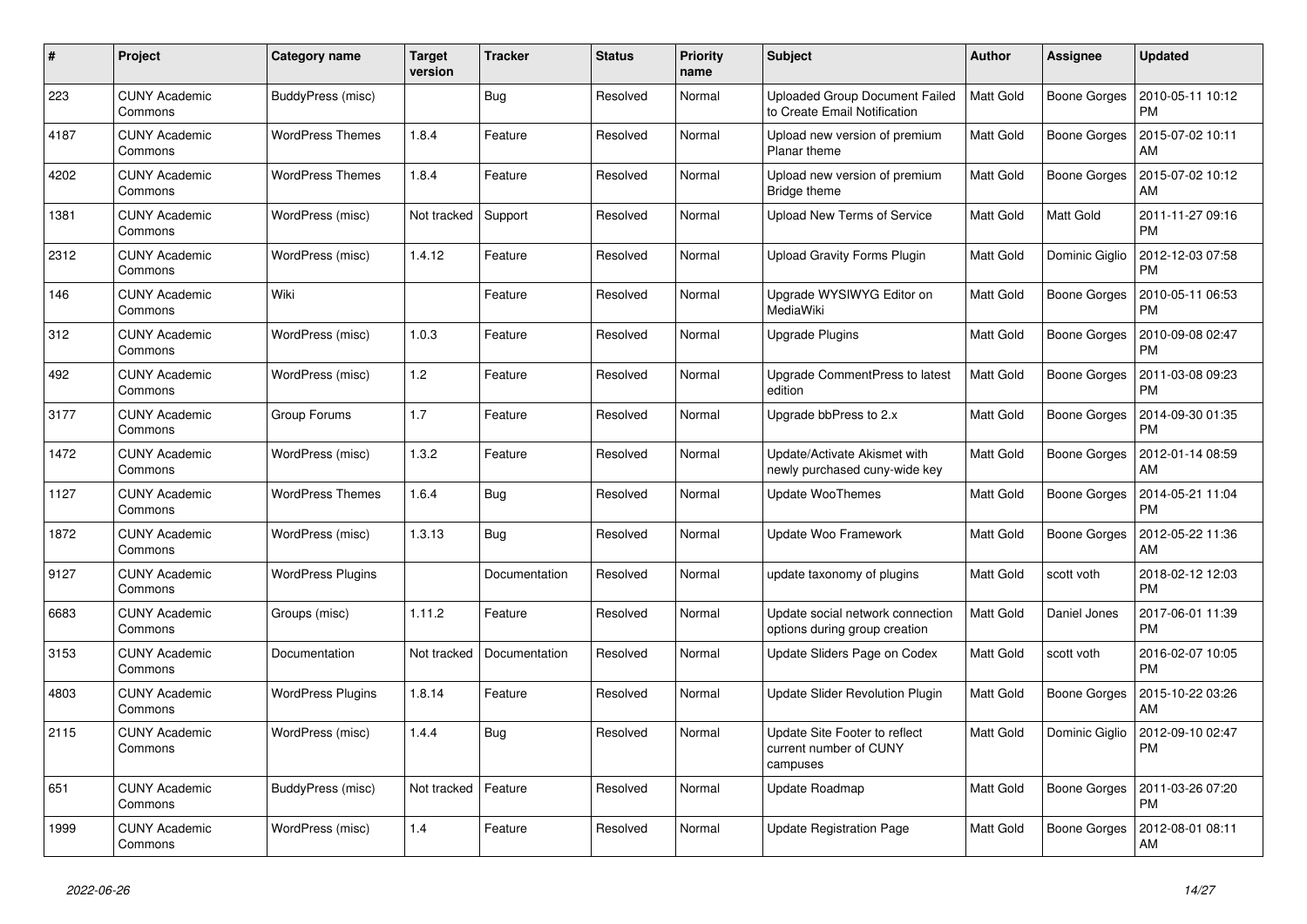| $\#$  | Project                         | Category name            | <b>Target</b><br>version | <b>Tracker</b> | <b>Status</b> | <b>Priority</b><br>name | <b>Subject</b>                                             | Author           | Assignee            | <b>Updated</b>                |
|-------|---------------------------------|--------------------------|--------------------------|----------------|---------------|-------------------------|------------------------------------------------------------|------------------|---------------------|-------------------------------|
| 5512  | <b>CUNY Academic</b><br>Commons | <b>WordPress Plugins</b> | 1.9.15                   | Feature        | Resolved      | Normal                  | Update premium plugin -- Google<br><b>Drive</b>            | Matt Gold        | Boone Gorges        | 2016-05-11 11:12<br><b>PM</b> |
| 2240  | <b>CUNY Academic</b><br>Commons | WordPress (misc)         | 1.4.10                   | <b>Bug</b>     | Resolved      | Normal                  | Update Luna theme                                          | Matt Gold        | Dominic Giglio      | 2012-11-11 04:27<br><b>PM</b> |
| 991   | <b>CUNY Academic</b><br>Commons | WordPress (misc)         | 1.2.5                    | <b>Bug</b>     | Resolved      | Normal                  | <b>Update FeedWordPress</b>                                | Matt Gold        | <b>Boone Gorges</b> | 2011-07-19 11:37<br>AM        |
| 3758  | <b>CUNY Academic</b><br>Commons | Documentation            | Not tracked              | Documentation  | Resolved      | Normal                  | Update documentation on adding<br>users to blogs           | Matt Gold        | scott voth          | 2019-09-23 03:25<br><b>PM</b> |
| 12155 | <b>CUNY Academic</b><br>Commons | DiRT Integration         | 1.18.0                   | Feature        | Resolved      | Normal                  | Update DiRT Tools with new API                             | Matt Gold        | <b>Boone Gorges</b> | 2020-12-08 11:06<br>AM        |
| 6456  | <b>CUNY Academic</b><br>Commons | Documentation            | Not tracked              | Documentation  | Resolved      | Normal                  | Update Dev Blog Free Software<br><b>Contributions Page</b> | Matt Gold        | <b>Boone Gorges</b> | 2017-11-15 05:09<br><b>PM</b> |
| 2283  | <b>CUNY Academic</b><br>Commons | commonsinabox.org        |                          | Feature        | Resolved      | Normal                  | Update commonsinabox.org                                   | Matt Gold        | <b>Boone Gorges</b> | 2012-11-20 08:13<br><b>PM</b> |
| 3334  | <b>CUNY Academic</b><br>Commons | Publicity                | Not tracked              | Publicity      | Resolved      | Normal                  | <b>Update Commons Buzz and News</b><br>blog                | Matt Gold        | scott voth          | 2014-08-20 07:04<br><b>PM</b> |
| 3990  | <b>CUNY Academic</b><br>Commons | commonsinabox.org        | Not tracked              | Publicity      | Resolved      | Normal                  | Update CBOX showcase                                       | Matt Gold        | scott voth          | 2015-04-16 10:27<br><b>PM</b> |
| 1221  | <b>CUNY Academic</b><br>Commons | WordPress (misc)         | Not tracked              | Bug            | Resolved      | Normal                  | <b>Update CAC Featured Content</b><br>Plugin on WP Repo    | <b>Matt Gold</b> | <b>Boone Gorges</b> | 2011-10-11 09:32<br>AM        |
| 2885  | <b>CUNY Academic</b><br>Commons | WordPress (misc)         | Not tracked              | Documentation  | Resolved      | Normal                  | Update analytics documentation                             | Matt Gold        | scott voth          | 2014-02-08 01:40<br><b>PM</b> |
| 5055  | <b>NYCDH Community Site</b>     |                          |                          | <b>Bug</b>     | Resolved      | Normal                  | Up file size limit on forum<br>attachments                 | Matt Gold        |                     | 2015-12-21 01:30<br><b>PM</b> |
| 13862 | <b>CUNY Academic</b><br>Commons |                          |                          | <b>Bug</b>     | Resolved      | Normal                  | Under maintenance message                                  | Matt Gold        | <b>Boone Gorges</b> | 2021-01-28 08:56<br><b>PM</b> |
| 3437  | <b>CUNY Academic</b><br>Commons | Registration             | Not tracked              | Support        | Resolved      | Normal                  | Unconfirmed question                                       | Matt Gold        | <b>Boone Gorges</b> | 2016-01-26 12:07<br><b>PM</b> |
| 14738 | <b>CUNY Academic</b><br>Commons | Group cloning            | 1.18.18                  | Bug            | Resolved      | Normal                  | unclear language during group/site<br>clone                | Matt Gold        | Jeremy Felt         | 2021-09-14 11:22<br>AM        |
| 15171 | <b>NYCDH Community Site</b>     |                          |                          | Support        | Resolved      | Normal                  | Unclear how to delete account                              | Matt Gold        | Raymond Hoh         | 2022-01-10 12:04<br><b>PM</b> |
| 1488  | <b>CUNY Academic</b><br>Commons | BuddyPress (misc)        | 1.3.3                    | <b>Bug</b>     | Resolved      | Normal                  | Unable to edit forum post                                  | Matt Gold        | <b>Boone Gorges</b> | 2012-01-10 07:20<br><b>PM</b> |
| 2906  | <b>CUNY Academic</b><br>Commons | BuddyPress (misc)        | 1.5.10                   | <b>Bug</b>     | Resolved      | Normal                  | Unable to delete file attachment<br>from forum post        | Matt Gold        | <b>Boone Gorges</b> | 2013-12-01 09:35<br><b>PM</b> |
| 295   | CUNY Academic<br>Commons        | WordPress (misc)         | 1.0                      | Bug            | Resolved      | Normal                  | Unable to change Featured Post                             | Matt Gold        | <b>Boone Gorges</b> | 2010-08-18 05:37<br>PM        |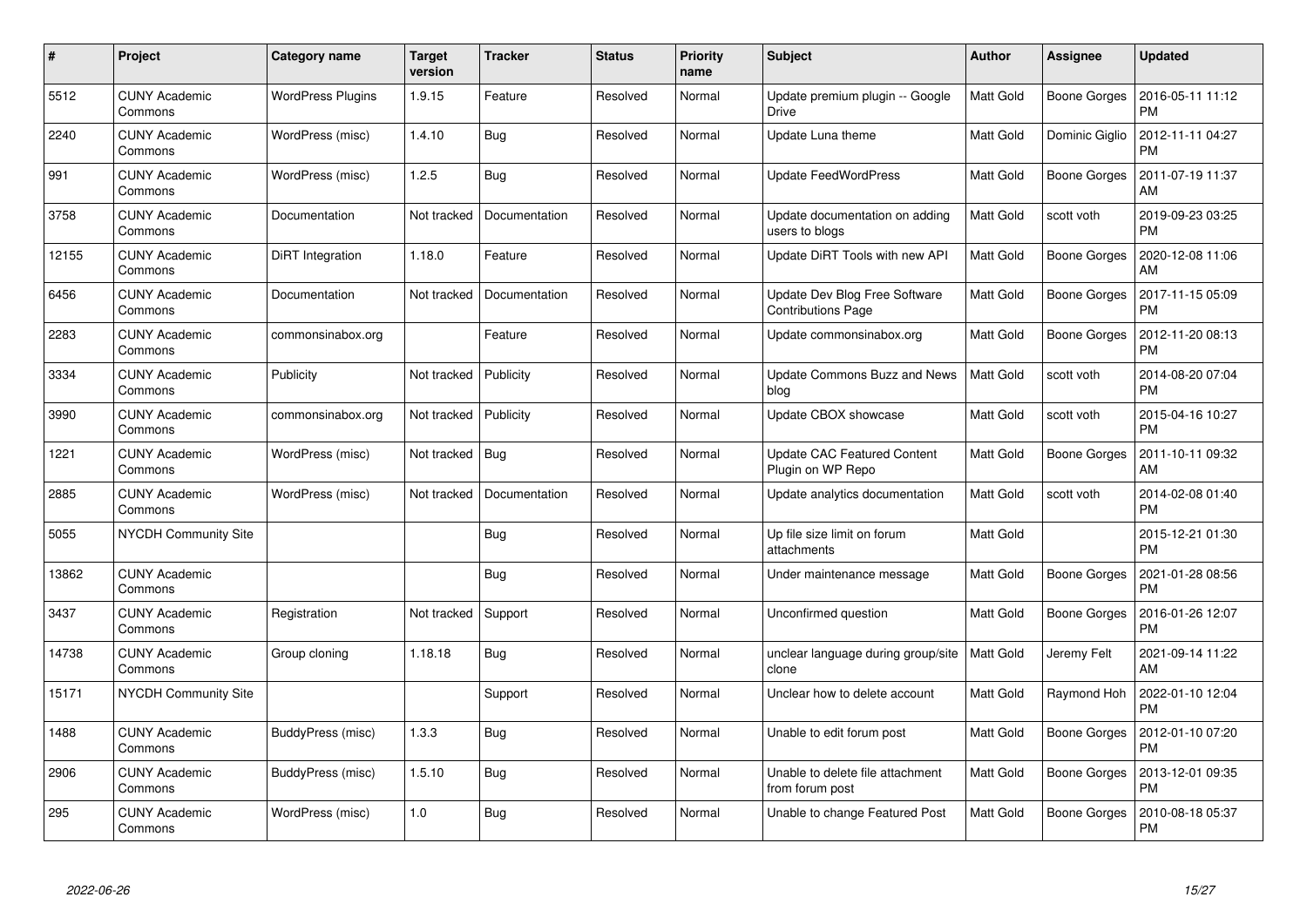| #     | Project                         | <b>Category name</b> | <b>Target</b><br>version | <b>Tracker</b> | <b>Status</b> | <b>Priority</b><br>name | <b>Subject</b>                                                                     | <b>Author</b>    | <b>Assignee</b>     | <b>Updated</b>                |
|-------|---------------------------------|----------------------|--------------------------|----------------|---------------|-------------------------|------------------------------------------------------------------------------------|------------------|---------------------|-------------------------------|
| 3450  | <b>CUNY Academic</b><br>Commons | cuny.is              | Not tracked              | Outreach       | Resolved      | Normal                  | two cuny.is requests                                                               | <b>Matt Gold</b> | <b>Boone Gorges</b> | 2014-09-08 03:46<br><b>PM</b> |
| 166   | <b>CUNY Academic</b><br>Commons | WordPress (misc)     |                          | <b>Bug</b>     | Resolved      | Normal                  | <b>Twitter Tools Posts Links to Tags</b><br>Blog                                   | <b>Matt Gold</b> | <b>Boone Gorges</b> | 2010-05-11 05:25<br><b>PM</b> |
| 2903  | <b>CUNY Academic</b><br>Commons | commonsinabox.org    | Not tracked              | Bug            | Resolved      | Normal                  | Turning off activity commenting on<br>commonsinabox.org?                           | Matt Gold        | Boone Gorges        | 2013-11-29 03:43<br><b>PM</b> |
| 189   | <b>CUNY Academic</b><br>Commons | BuddyPress (misc)    |                          | <b>Bug</b>     | Resolved      | Normal                  | <b>Trouble Uploading Document</b>                                                  | <b>Matt Gold</b> | Boone Gorges        | 2010-05-11 04:31<br><b>PM</b> |
| 6773  | <b>CUNY Academic</b><br>Commons | Registration         |                          | Support        | Resolved      | Normal                  | tracking non-CUNY sign-up codes                                                    | <b>Matt Gold</b> | Boone Gorges        | 2016-11-17 01:15<br>AM        |
| 145   | <b>CUNY Academic</b><br>Commons | BuddyPress (misc)    |                          | <b>Bug</b>     | Resolved      | Normal                  | Trackbacks are being attributed to<br>'ungooglable'                                | <b>Matt Gold</b> | Boone Gorges        | 2010-05-20 03:07<br><b>PM</b> |
| 14776 | <b>CUNY Academic</b><br>Commons | Toolbar              | 1.18.19                  | <b>Bug</b>     | Resolved      | Normal                  | Top-level nav-bar drop-down nav<br>doesn't match navigation                        | <b>Matt Gold</b> | Raymond Hoh         | 2021-09-28 11:06<br>AM        |
| 148   | <b>CUNY Academic</b><br>Commons | BuddyPress (misc)    |                          | <b>Bug</b>     | Resolved      | Normal                  | TinyMCE Problem with URLs in<br>Posts                                              | <b>Matt Gold</b> | <b>Boone Gorges</b> | 2010-02-25 12:22<br><b>PM</b> |
| 1885  | <b>CUNY Academic</b><br>Commons | WordPress (misc)     | 1.3.13                   | <b>Bug</b>     | Resolved      | Normal                  | TinyMCE button error                                                               | <b>Matt Gold</b> | <b>Boone Gorges</b> | 2012-05-17 11:15<br>AM        |
| 3489  | <b>CUNY Academic</b><br>Commons | commonsinabox.org    | Not tracked              | Feature        | Resolved      | Normal                  | Tighten security on CBOX demo<br>site registration                                 | <b>Matt Gold</b> | Boone Gorges        | 2016-01-26 04:32<br><b>PM</b> |
| 3692  | <b>CUNY Academic</b><br>Commons | commonsinabox.org    | Not tracked              | Feature        | Resolved      | Normal                  | Tighten registration security on<br>commonsinabox.org                              | <b>Matt Gold</b> | Boone Gorges        | 2014-12-03 03:06<br><b>PM</b> |
| 4367  | <b>CUNY Academic</b><br>Commons | DiRT Integration     | 1.8.6                    | <b>Bug</b>     | Resolved      | Normal                  | Thumbnail images broken on DiRT<br>tool listing                                    | Matt Gold        | Boone Gorges        | 2015-08-02 12:55<br>AM        |
| 3359  | <b>CUNY Academic</b><br>Commons | Publicity            | Not tracked              | Publicity      | Resolved      | Normal                  | Three news blog posts                                                              | Matt Gold        | scott voth          | 2014-08-20 07:03<br><b>PM</b> |
| 3345  | <b>CUNY Academic</b><br>Commons | Layout               | 1.6.11                   | <b>Bug</b>     | Resolved      | Normal                  | Text/Icon Styling Error/Overlap on<br>Profile pages                                | Matt Gold        | Boone Gorges        | 2014-08-01 09:05<br>AM        |
| 545   | <b>CUNY Academic</b><br>Commons | WordPress (misc)     | 1.1.8                    | <b>Bug</b>     | Resolved      | Normal                  | <b>Test Elegant Themes</b>                                                         | <b>Matt Gold</b> | Matt Gold           | 2011-01-25 01:41<br>AM        |
| 73    | <b>CUNY Academic</b><br>Commons | Upgrades             |                          | <b>Bug</b>     | Resolved      | Normal                  | Take the Tour link                                                                 | <b>Matt Gold</b> | <b>CIC Michael</b>  | 2009-12-02 06:41<br><b>PM</b> |
| 9876  | <b>CUNY Academic</b><br>Commons | Messages             | 1.13.3                   | <b>Bug</b>     | Resolved      | Normal                  | System erroneously indicates<br>super-admin is part of private<br>message exchange | Matt Gold        | <b>Boone Gorges</b> | 2018-06-01 07:36<br><b>PM</b> |
| 6075  | <b>CUNY Academic</b><br>Commons | WordPress (misc)     | 1.9.32                   | <b>Bug</b>     | Resolved      | Normal                  | Suppress useless warnings on<br>sub-blog dashboards                                | <b>Matt Gold</b> | Daniel Jones        | 2016-11-01 10:06<br><b>PM</b> |
| 10144 | <b>CUNY Academic</b><br>Commons | Group Forums         | 1.13.10                  | Bug            | Resolved      | Normal                  | Subscription set to "no email"                                                     | <b>Matt Gold</b> | Raymond Hoh         | 2018-09-25 10:26<br>AM        |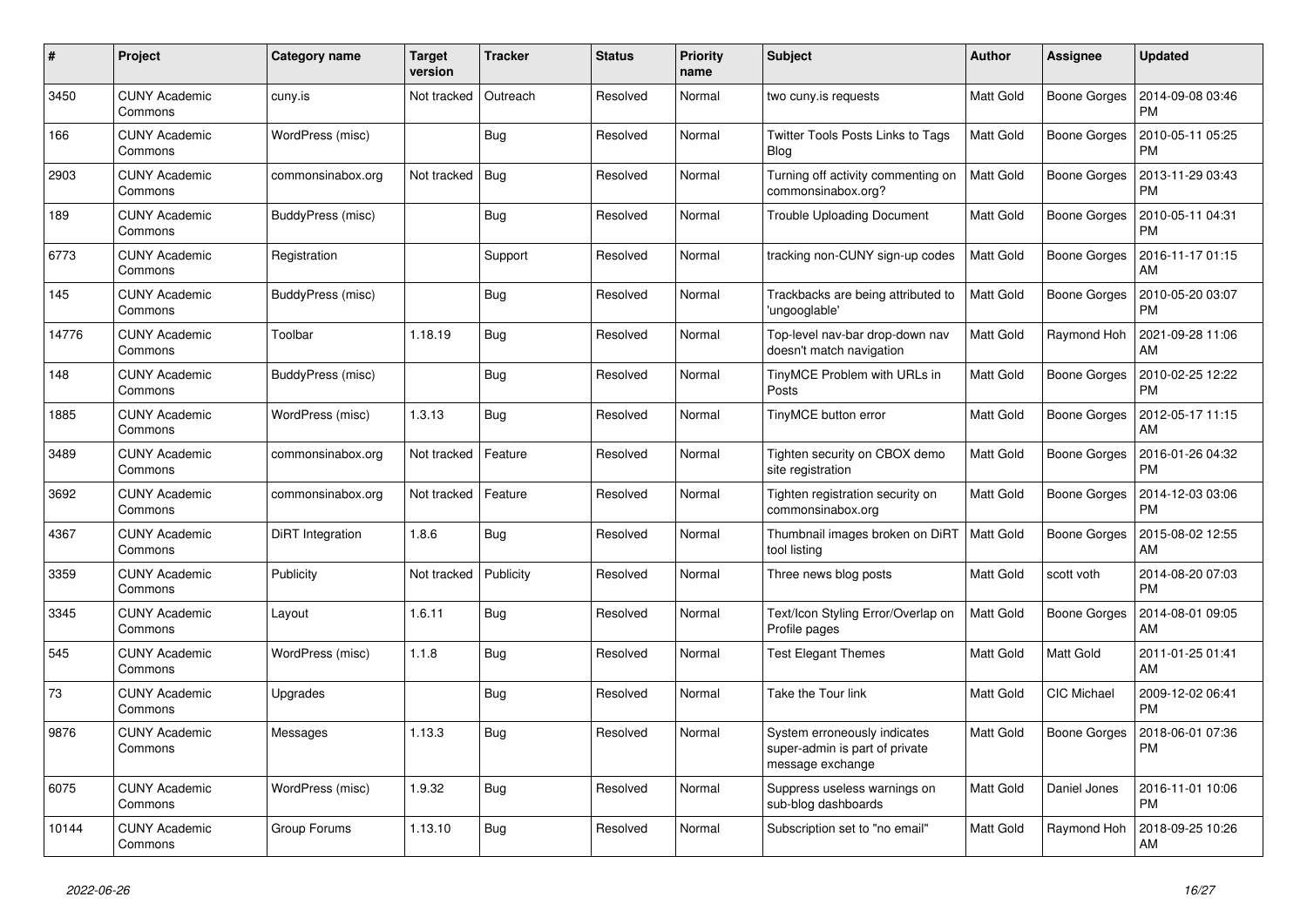| #     | Project                         | <b>Category name</b>    | <b>Target</b><br>version | <b>Tracker</b> | <b>Status</b> | <b>Priority</b><br>name | <b>Subject</b>                                                 | <b>Author</b>    | <b>Assignee</b>     | <b>Updated</b>                |
|-------|---------------------------------|-------------------------|--------------------------|----------------|---------------|-------------------------|----------------------------------------------------------------|------------------|---------------------|-------------------------------|
| 3911  | <b>CUNY Academic</b><br>Commons | <b>SEO</b>              | Not tracked              | Support        | Resolved      | Normal                  | Subdomains blocking googlebot?                                 | <b>Matt Gold</b> | <b>Matt Gold</b>    | 2015-03-15 11:14<br>AM        |
| 83    | <b>CUNY Academic</b><br>Commons | Upgrades                |                          | <b>Bug</b>     | Resolved      | Normal                  | Static Pages under About (and<br>Help page)                    | Matt Gold        | CIC Michael         | 2009-12-02 09:31<br><b>PM</b> |
| 128   | <b>CUNY Academic</b><br>Commons | Upgrades                |                          | <b>Bug</b>     | Resolved      | Normal                  | SPS Profile Field Description                                  | <b>Matt Gold</b> | Matt Gold           | 2009-12-07 08:55<br>AM        |
| 472   | <b>CUNY Academic</b><br>Commons | WordPress (misc)        | Not tracked              | Bug            | Resolved      | Normal                  | Spelling Error in Email Notification                           | Matt Gold        | Boone Gorges        | 2010-12-13 02:56<br><b>PM</b> |
| 303   | <b>CUNY Academic</b><br>Commons | WordPress (misc)        | 1.0.1                    | Feature        | Resolved      | Normal                  | Special Request: Change links on<br>Maintenance slide          | <b>Matt Gold</b> | Boone Gorges        | 2010-08-29 01:03<br><b>PM</b> |
| 2037  | <b>CUNY Academic</b><br>Commons | BuddyPress (misc)       | 1.4.5                    | Bug            | Resolved      | Normal                  | Special Character shows up in<br>RBE post                      | Matt Gold        | Raymond Hoh         | 2012-09-17 07:12<br><b>PM</b> |
| 2351  | <b>CUNY Academic</b><br>Commons | commonsinabox.org       | Not tracked              | Support        | Resolved      | Normal                  | Spam User/Forum post on CBOX                                   | Matt Gold        | Boone Gorges        | 2012-12-20 10:02<br>AM        |
| 2690  | <b>NYCDH Community Site</b>     |                         |                          | <b>Bug</b>     | Resolved      | Normal                  | Spam Registrations                                             | <b>Matt Gold</b> | Raymond Hoh         | 2013-10-29 09:21<br><b>PM</b> |
| 10210 | <b>CUNY Academic</b><br>Commons | Onboarding              | 1.13.8                   | Bug            | Resolved      | Normal                  | Spacing wonky on invite screen                                 | <b>Matt Gold</b> | <b>Boone Gorges</b> | 2018-08-29 05:39<br><b>PM</b> |
| 5693  | <b>CUNY Academic</b><br>Commons | Social Paper            | Not tracked              | Publicity      | Resolved      | Normal                  | Social Paper Stats for grant report                            | Matt Gold        | <b>Boone Gorges</b> | 2016-06-14 09:21<br><b>PM</b> |
| 1451  | <b>CUNY Academic</b><br>Commons | BuddyPress (misc)       | 1.3.1                    | <b>Bug</b>     | Resolved      | Normal                  | Social Media Profile Icons Not<br>Showing Up Automatically?    | Matt Gold        | <b>Boone Gorges</b> | 2011-12-15 07:06<br><b>PM</b> |
| 8510  | <b>CUNY Academic</b><br>Commons | <b>Public Portfolio</b> | 1.11.10                  | Bug            | Resolved      | Normal                  | Social media icons crowded on<br>mobile view of Portfolio      | <b>Matt Gold</b> | Boone Gorges        | 2017-08-22 05:31<br>PM        |
| 12670 | <b>CUNY Academic</b><br>Commons | Responsive Design       | 1.16.10                  | Bug            | Resolved      | Normal                  | Social icons in site header overlap<br>with main nav on mobile | Matt Gold        | Raymond Hoh         | 2020-04-28 11:03<br>AM        |
| 5014  | <b>CUNY Academic</b><br>Commons | Social Paper            | 1.9.1                    | <b>Bug</b>     | Resolved      | Normal                  | Slow loading of new SP papers                                  | Matt Gold        | Boone Gorges        | 2015-12-14 10:08<br>AM        |
| 78    | <b>CUNY Academic</b><br>Commons | Upgrades                |                          | <b>Bug</b>     | Resolved      | Normal                  | Slideshow links                                                | <b>Matt Gold</b> | CIC Michael         | 2009-12-03 03:08<br>AM        |
| 1103  | <b>CUNY Academic</b><br>Commons | WordPress (misc)        | Not tracked              | Support        | Resolved      | Normal                  | Slideshare Embeds?                                             | <b>Matt Gold</b> | Boone Gorges        | 2016-01-26 12:21<br>AM        |
| 2233  | <b>CUNY Academic</b><br>Commons |                         | Not tracked              | Support        | Resolved      | Normal                  | Slider plugin                                                  | Matt Gold        |                     | 2013-03-01 11:06<br>AM        |
| 2385  | <b>CUNY Academic</b><br>Commons | BuddyPress (misc)       | 1.4.18                   | <b>Bug</b>     | Resolved      | Normal                  | Sitewide nav bar not appearing                                 | <b>Matt Gold</b> | <b>Boone Gorges</b> | 2013-01-24 10:21<br>AM        |
| 9782  | <b>CUNY Academic</b><br>Commons | Groups (misc)           | 1.13.2                   | Bug            | Resolved      | Normal                  | Site loads/skips last step of group<br>creation                | Matt Gold        | Boone Gorges        | 2018-05-22 10:45<br>AM        |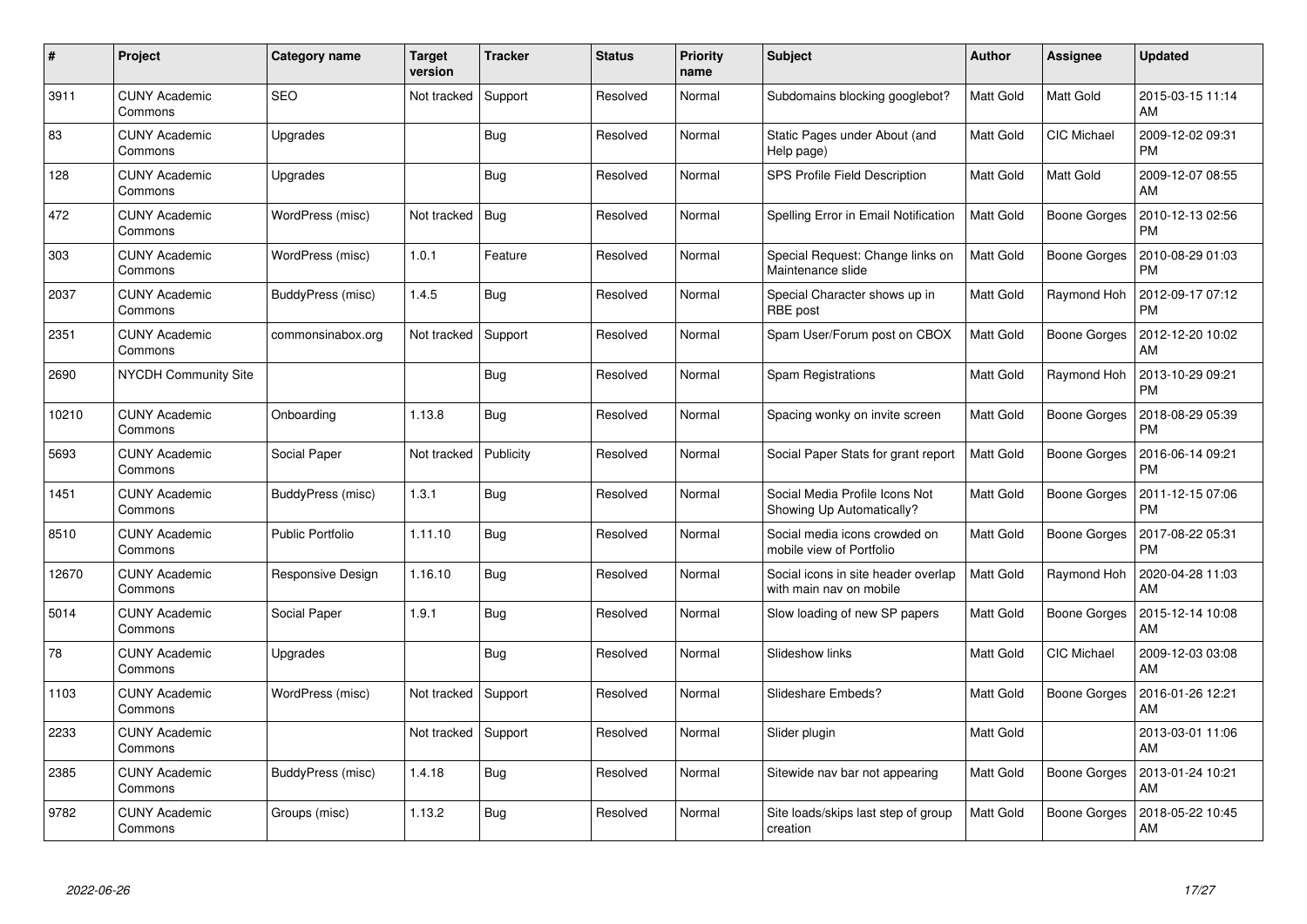| #              | Project                         | <b>Category name</b>    | <b>Target</b><br>version | <b>Tracker</b> | <b>Status</b> | <b>Priority</b><br>name | Subject                                                                     | Author           | Assignee            | <b>Updated</b>                |
|----------------|---------------------------------|-------------------------|--------------------------|----------------|---------------|-------------------------|-----------------------------------------------------------------------------|------------------|---------------------|-------------------------------|
| $\overline{4}$ | <b>CUNY Academic</b><br>Commons | WordPress (misc)        |                          | Bug            | Resolved      | Normal                  | Site Loading Slowly at MEC                                                  | <b>Matt Gold</b> | <b>Matt Gold</b>    | 2009-10-18 12:00<br>AM        |
| 263            | <b>CUNY Academic</b><br>Commons | WordPress (misc)        |                          | <b>Bug</b>     | Resolved      | Normal                  | site is slooooooow                                                          | Matt Gold        |                     | 2010-06-21 03:01<br><b>PM</b> |
| 265            | CUNY Academic<br>Commons        | WordPress (misc)        |                          | Bug            | Resolved      | Normal                  | Site hanging                                                                | Matt Gold        | <b>Boone Gorges</b> | 2010-07-15 05:26<br>PM        |
| 1397           | <b>CUNY Academic</b><br>Commons | WordPress (misc)        | Not tracked              | Outreach       | Resolved      | Normal                  | Single Aggregation Post on<br>Commons Buzz for Commons in a<br>Box feedback | <b>Matt Gold</b> | scott voth          | 2011-12-14 12:50<br><b>PM</b> |
| 13458          | <b>CUNY Academic</b><br>Commons | Registration            | 1.18.0                   | Feature        | Resolved      | Normal                  | Simplifying/Reducing verbiage on<br><b>Registration Page</b>                | Matt Gold        | <b>Boone Gorges</b> | 2020-12-08 11:31<br>AM        |
| 3250           | <b>CUNY Academic</b><br>Commons | <b>WordPress Themes</b> | Not tracked              | Support        | Resolved      | Normal                  | <b>Simplicity Slider Issue</b>                                              | <b>Matt Gold</b> | Matt Gold           | 2014-06-11 08:05<br>AM        |
| 707            | <b>CUNY Academic</b><br>Commons | WordPress (misc)        | 1.2.1                    | Feature        | Resolved      | Normal                  | Simple Site Visit Counter Plugin for<br><b>Blogs</b>                        | <b>Matt Gold</b> | Boone Gorges        | 2011-05-04 11:13<br>AM        |
| 4636           | <b>CUNY Academic</b><br>Commons | Group Forums            | 1.8.18                   | Bug            | Resolved      | Normal                  | Silent edit option for editing forum<br>posts                               | Matt Gold        | Raymond Hoh         | 2015-11-29 04:20<br><b>PM</b> |
| 3180           | <b>CUNY Academic</b><br>Commons | <b>Group Files</b>      | 1.6.2                    | Bug            | Resolved      | Normal                  | Silent Edit of File Title Produces<br><b>Email Notification</b>             | Matt Gold        | <b>Boone Gorges</b> | 2014-05-01 11:19<br>PM        |
| 3599           | CUNY Academic<br>Commons        | <b>BuddyPress Docs</b>  | 1.7.2                    | Bug            | Resolved      | Normal                  | Silent BP Docs edits                                                        | Matt Gold        | <b>Boone Gorges</b> | 2014-11-01 02:20<br>PM        |
| 5881           | CUNY Academic<br>Commons        | Groups (misc)           | 1.9.24                   | Bug            | Resolved      | Normal                  | shown "Request membership"<br>button when admin/creator of<br>group         | Matt Gold        | <b>Boone Gorges</b> | 2016-08-11 10:56<br>PM        |
| 2008           | <b>CUNY Academic</b><br>Commons | BuddyPress (misc)       | 1.4                      | Feature        | Resolved      | Normal                  | Show Recently Active Users on<br>Commons Homepage                           | Matt Gold        | Raymond Hoh         | 2012-08-01 05:23<br><b>PM</b> |
| 2590           | <b>CUNY Academic</b><br>Commons |                         | Not tracked              | Feature        | Resolved      | Normal                  | Show Marilyn and Erika how to<br>create homepage slides                     | Matt Gold        | scott voth          | 2014-02-08 10:09<br>AM        |
| 1390           | <b>CUNY Academic</b><br>Commons | BuddyPress (misc)       | 1.4                      | Feature        | Resolved      | Normal                  | Show "Kitchen Sink" by Default in<br><b>TinyMCE</b>                         | <b>Matt Gold</b> | Dominic Giglio      | 2012-02-28 10:37<br>AM        |
| 2780           | <b>CUNY Academic</b><br>Commons | WordPress (misc)        |                          | Feature        | Resolved      | Normal                  | Shortlink request                                                           | <b>Matt Gold</b> | <b>Boone Gorges</b> | 2013-09-09 11:38<br>AM        |
| 5442           | CUNY Academic<br>Commons        | cuny.is                 | 1.9.14                   | Bug            | Resolved      | Normal                  | Shortlink creation problem                                                  | Matt Gold        | Boone Gorges        | 2016-04-12 11:03<br>PM        |
| 8676           | <b>CUNY Academic</b><br>Commons | <b>Group Files</b>      | 1.12                     | Feature        | Resolved      | Normal                  | Share file description when a file is<br>uploaded in Email Notification     | <b>Matt Gold</b> | Paige Dupont        | 2017-09-28 03:58<br><b>PM</b> |
| 2355           | <b>CUNY Academic</b><br>Commons | commonsinabox.org       | Not tracked              | Feature        | Resolved      | Normal                  | Set up cbox.org                                                             | Matt Gold        | <b>Boone Gorges</b> | 2016-01-26 12:34<br>AM        |
| 836            | <b>CUNY Academic</b><br>Commons | WordPress (misc)        | Not tracked              | Feature        | Resolved      | Normal                  | Set order of articles on CUNY<br>Buzz to reverse chronological              | Matt Gold        | scott voth          | 2011-06-22 09:36<br>PM        |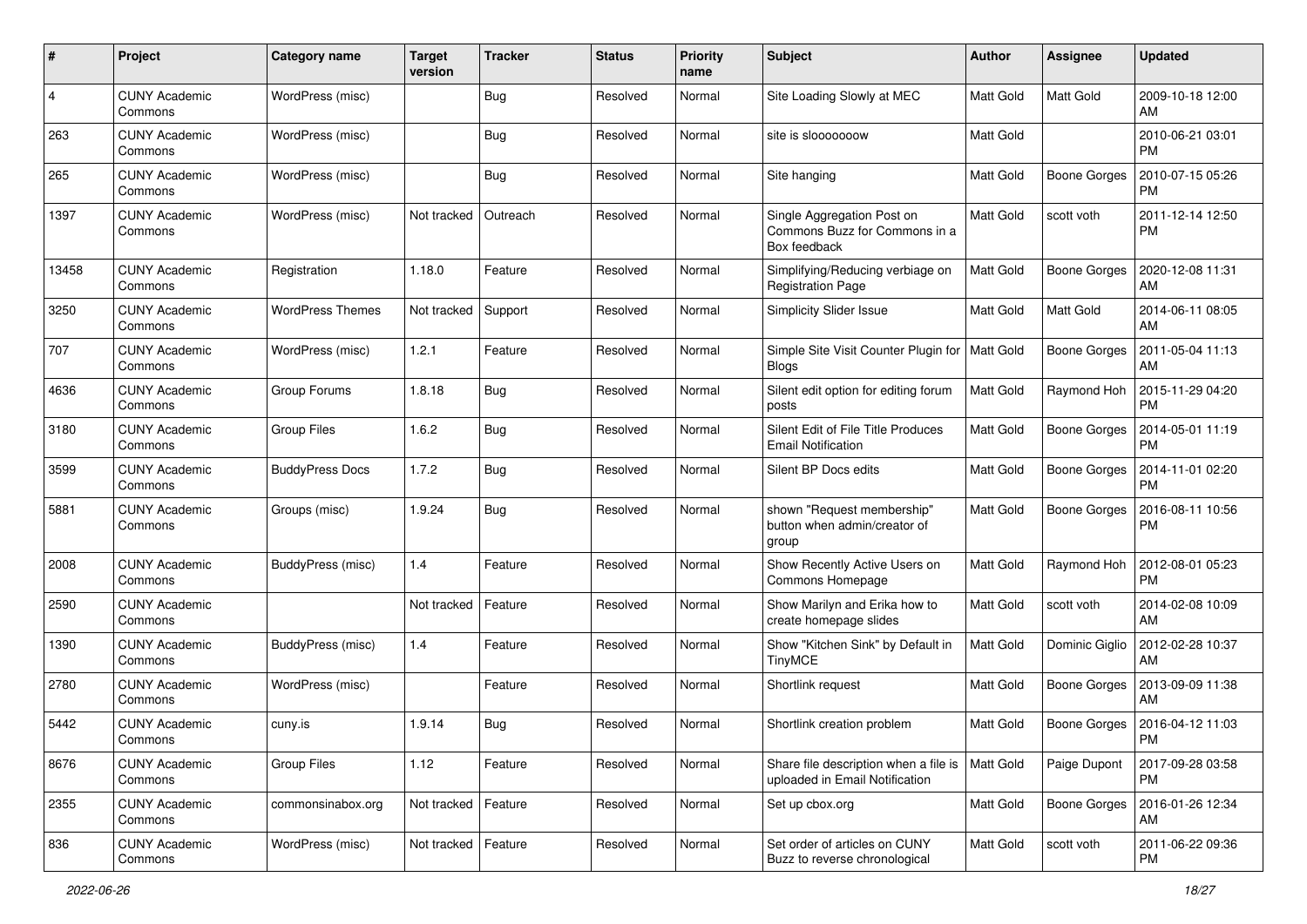| #     | Project                         | <b>Category name</b>       | <b>Target</b><br>version | <b>Tracker</b> | <b>Status</b> | <b>Priority</b><br>name | <b>Subject</b>                                                                           | <b>Author</b>    | <b>Assignee</b>     | <b>Updated</b>                |
|-------|---------------------------------|----------------------------|--------------------------|----------------|---------------|-------------------------|------------------------------------------------------------------------------------------|------------------|---------------------|-------------------------------|
| 259   | <b>CUNY Academic</b><br>Commons | BuddyPress (misc)          |                          | Feature        | Resolved      | Normal                  | Send group document description<br>with email notification                               | <b>Matt Gold</b> | <b>Boone Gorges</b> | 2010-06-24 03:46<br><b>PM</b> |
| 1260  | <b>CUNY Academic</b><br>Commons | WordPress (misc)           | Not tracked              | Outreach       | Resolved      | Normal                  | Send email blast                                                                         | Matt Gold        | Michael Smith       | 2016-01-26 11:01<br>AM        |
| 296   | <b>CUNY Academic</b><br>Commons | WordPress (misc)           | 1.1                      | Feature        | Resolved      | Normal                  | Selective plugin activation                                                              | <b>Matt Gold</b> | <b>Boone Gorges</b> | 2010-12-02 04:17<br><b>PM</b> |
| 11801 | <b>CUNY Academic</b><br>Commons | Groups (misc)              | 1.16                     | Bug            | Resolved      | Normal                  | Selecting 'CUNY-wide' when<br>creating group/site forbids<br>selection of other campuses | <b>Matt Gold</b> | Sonja Leix          | 2019-11-14 11:14<br>AM        |
| 231   | <b>CUNY Academic</b><br>Commons | BuddyPress (misc)          |                          | Feature        | Resolved      | Normal                  | Select from all groups on email<br>invites                                               | <b>Matt Gold</b> | <b>Boone Gorges</b> | 2010-05-12 10:08<br>AM        |
| 6872  | <b>CUNY Academic</b><br>Commons | <b>Group Files</b>         | Not tracked              | Bug            | Resolved      | Normal                  | Seeing a red PHP warning                                                                 | <b>Matt Gold</b> | Boone Gorges        | 2016-11-29 02:39<br><b>PM</b> |
| 170   | <b>CUNY Academic</b><br>Commons | WordPress (misc)           |                          | Bug            | Resolved      | Normal                  | Security Certificate Out of Date                                                         | Matt Gold        |                     | 2010-05-11 05:28<br><b>PM</b> |
| 3282  | <b>CUNY Academic</b><br>Commons | Groups (misc)              | 1.7                      | Feature        | Resolved      | Normal                  | Search/sort users within group                                                           | <b>Matt Gold</b> | <b>Boone Gorges</b> | 2014-06-25 09:16<br><b>PM</b> |
| 8660  | <b>CUNY Academic</b><br>Commons | <b>WordPress Themes</b>    | 1.11.12                  | Bug            | Resolved      | Normal                  | Search within theme directory<br>issue                                                   | <b>Matt Gold</b> | <b>Boone Gorges</b> | 2017-09-05 11:48<br>AM        |
| 53    | <b>CUNY Academic</b><br>Commons | BuddyPress (misc)          |                          | Bug            | Resolved      | Normal                  | Search on Group Page Not<br>Working, Leads to Home Page                                  | <b>Matt Gold</b> | <b>Boone Gorges</b> | 2009-10-22 10:51<br>AM        |
| 4472  | <b>CUNY Academic</b><br>Commons | <b>Public Portfolio</b>    | 1.8.9                    | Bug            | Resolved      | Normal                  | Search links showing up on<br>profiles                                                   | <b>Matt Gold</b> | <b>Boone Gorges</b> | 2015-08-24 04:06<br><b>PM</b> |
| 11808 | <b>CUNY Academic</b><br>Commons | Messages                   | 1.15.9                   | Bug            | Resolved      | Normal                  | Search function on messages not<br>working                                               | <b>Matt Gold</b> | <b>Boone Gorges</b> | 2019-08-30 11:03<br>AM        |
| 2765  | <b>CUNY Academic</b><br>Commons | Toolbar                    | 1.8                      | Bug            | Resolved      | Normal                  | Scrolling/layer issue on admin bar                                                       | <b>Matt Gold</b> | <b>Boone Gorges</b> | 2015-05-05 03:48<br><b>PM</b> |
| 590   | <b>CUNY Academic</b><br>Commons | BuddyPress (misc)          | Not tracked              | Bug            | Resolved      | Normal                  | Roadmap Discussion                                                                       | <b>Matt Gold</b> | <b>Boone Gorges</b> | 2011-08-22 06:51<br><b>PM</b> |
| 2049  | <b>CUNY Academic</b><br>Commons | Group Forums               | 1.10                     | Feature        | Resolved      | Normal                  | Rich-text forum posts                                                                    | <b>Matt Gold</b> | Raymond Hoh         | 2016-11-01 11:21<br>AM        |
| 3418  | <b>CUNY Academic</b><br>Commons | <b>Email Notifications</b> | 1.7                      | Feature        | Resolved      | Normal                  | Revisions/Additions to email<br>notifications about group<br>membership requests         | <b>Matt Gold</b> | <b>Boone Gorges</b> | 2014-09-30 01:14<br><b>PM</b> |
| 1365  | <b>CUNY Academic</b><br>Commons | WordPress (misc)           | Not tracked              | Support        | Resolved      | Normal                  | Revisions Screen Options not<br>checkable by non-admins?                                 | Matt Gold        | <b>Boone Gorges</b> | 2011-11-21 09:12<br>AM        |
| 2707  | <b>CUNY Academic</b><br>Commons | Group Invitations          | 1.9                      | Feature        | Resolved      | Normal                  | Revise Group Invitation<br><b>Explanatory Text</b>                                       | <b>Matt Gold</b> | <b>Boone Gorges</b> | 2015-11-09 01:00<br><b>PM</b> |
| 13496 | <b>CUNY Academic</b><br>Commons | Accessibility              | 1.18.0                   | <b>Bug</b>     | Resolved      | Normal                  | Review contrast issues on<br>registration page and profile page                          | Matt Gold        | Sonja Leix          | 2020-12-08 11:31<br>AM        |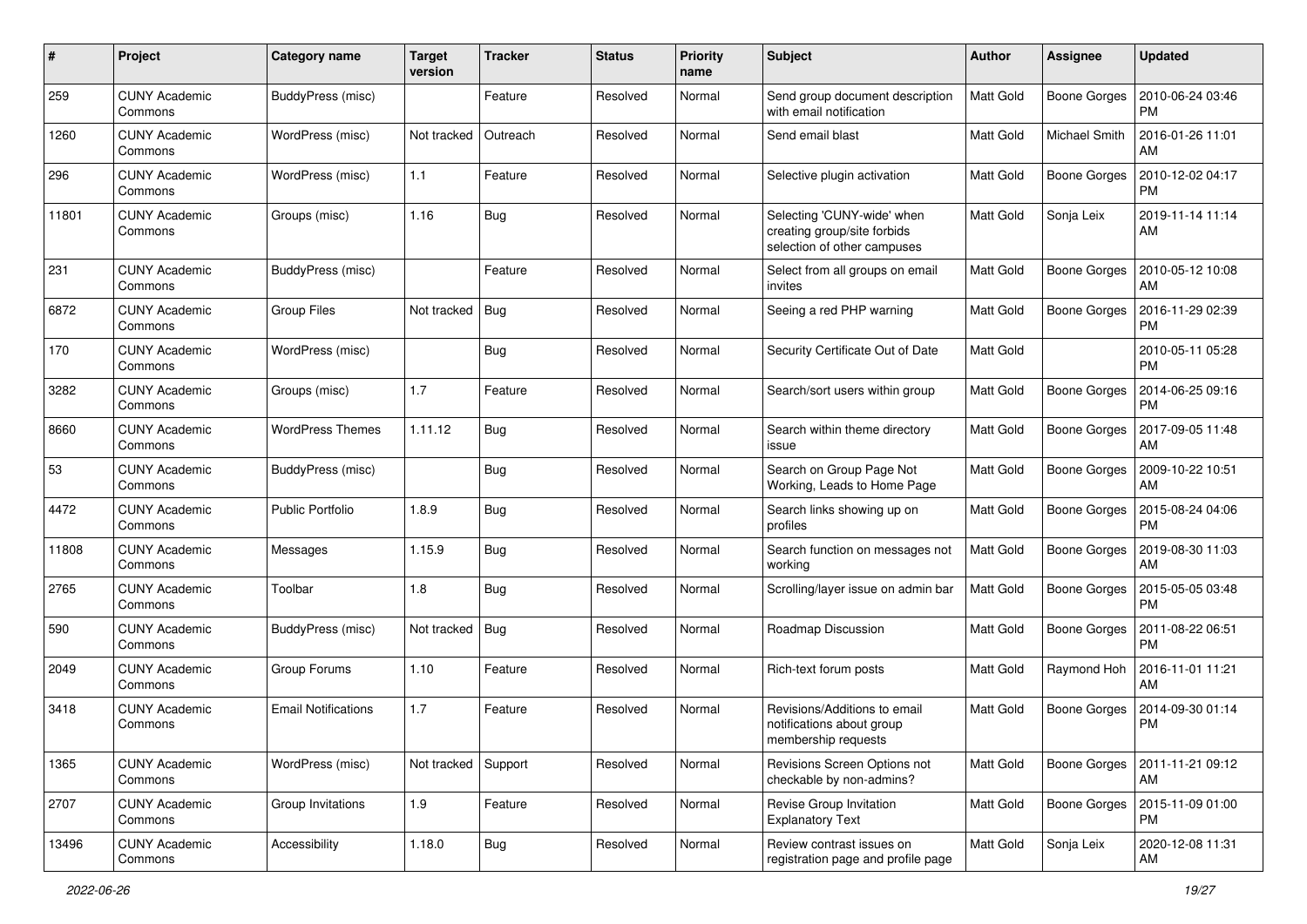| $\pmb{\#}$ | Project                         | Category name     | <b>Target</b><br>version | <b>Tracker</b> | <b>Status</b> | <b>Priority</b><br>name | <b>Subject</b>                                                      | <b>Author</b>    | <b>Assignee</b>     | <b>Updated</b>                |
|------------|---------------------------------|-------------------|--------------------------|----------------|---------------|-------------------------|---------------------------------------------------------------------|------------------|---------------------|-------------------------------|
| 3860       | <b>CUNY Academic</b><br>Commons | commonsinabox.org | Not tracked              | Publicity      | Resolved      | Normal                  | Review CBOX showcase sites                                          | Matt Gold        | scott voth          | 2015-03-07 10:53<br>AM        |
| 2732       | <b>CUNY Academic</b><br>Commons | BuddyPress (misc) | 1.5.1                    | Feature        | Resolved      | Normal                  | Return users to profile public view<br>after editing save           | Matt Gold        | <b>Boone Gorges</b> | 2013-08-28 12:53<br><b>PM</b> |
| 2814       | <b>NYCDH Community Site</b>     |                   |                          | Feature        | Resolved      | Normal                  | Restricting Sign-Ups                                                | Matt Gold        | Raymond Hoh         | 2014-01-24 09:16<br><b>PM</b> |
| 3249       | <b>CUNY Academic</b><br>Commons | Reply By Email    | Not tracked              | Bug            | Resolved      | Normal                  | Restart reply by email                                              | Matt Gold        | Boone Gorges        | 2014-06-04 03:50<br><b>PM</b> |
| 762        | <b>CUNY Academic</b><br>Commons | BuddyPress (misc) |                          | <b>Bug</b>     | Resolved      | Normal                  | <b>Resolve Email Notification</b><br>Problems with Lehman addresses | Matt Gold        |                     | 2012-02-28 10:52<br>AM        |
| 3306       | <b>CUNY Academic</b><br>Commons | Group Invitations | Not tracked              | Support        | Resolved      | Normal                  | <b>Rescind Group Invitation</b>                                     | Matt Gold        | <b>Boone Gorges</b> | 2014-07-10 08:55<br>AM        |
| 929        | <b>CUNY Academic</b><br>Commons | BuddyPress (misc) | Not tracked              | Support        | Resolved      | Normal                  | Request: Change Member ID                                           | Matt Gold        | <b>Boone Gorges</b> | 2011-07-08 02:25<br><b>PM</b> |
| 47         | <b>CUNY Academic</b><br>Commons | BuddyPress (misc) |                          | <b>Bug</b>     | Resolved      | Normal                  | Request to Join Group Lost                                          | Matt Gold        |                     | 2009-10-19 04:08<br><b>PM</b> |
| 13243      | <b>CUNY Academic</b><br>Commons | Group Library     | Not tracked              | Support        | Resolved      | Normal                  | Request to copy group library                                       | <b>Matt Gold</b> | <b>Boone Gorges</b> | 2020-08-27 06:05<br>PM        |
| 5840       | NYCDH Community Site            |                   |                          | <b>Bug</b>     | Resolved      | Normal                  | request membership in private<br>group issue                        | Matt Gold        | Raymond Hoh         | 2016-07-26 06:58<br>AM        |
| 3266       | NYCDH Community Site            |                   |                          | <b>Bug</b>     | Resolved      | Normal                  | Report of difficulty posting the<br>NYCDH forum                     | Matt Gold        | Raymond Hoh         | 2014-06-12 03:27<br><b>PM</b> |
| 221        | <b>CUNY Academic</b><br>Commons | WordPress (misc)  |                          | Bug            | Resolved      | Normal                  | Report a Bug link missing from<br>UserVoice feedback tab            | Matt Gold        | Matt Gold           | 2010-05-09 07:43<br>AM        |
| 4641       | <b>CUNY Academic</b><br>Commons |                   | Not tracked              | Bug            | Resolved      | Normal                  | Reply by email going to the wrong<br>address                        | Matt Gold        | <b>Boone Gorges</b> | 2015-09-21 04:05<br><b>PM</b> |
| 5884       | <b>CUNY Academic</b><br>Commons | Reply By Email    | Not tracked              | <b>Bug</b>     | Resolved      | Normal                  | Reply by email double posting<br>issues                             | Matt Gold        | Raymond Hoh         | 2019-03-11 11:32<br><b>PM</b> |
| 11522      | <b>CUNY Academic</b><br>Commons | Reply By Email    | Not tracked              | Bug            | Resolved      | Normal                  | Reply by email didn't work                                          | Matt Gold        | Raymond Hoh         | 2019-06-05 10:40<br>AM        |
| 8225       | <b>CUNY Academic</b><br>Commons | Group Blogs       | 1.13                     | Bug            | Resolved      | Normal                  | replies to a blog post activity item                                | Matt Gold        | Raymond Hoh         | 2018-05-07 12:32<br><b>PM</b> |
| 3202       | <b>CUNY Academic</b><br>Commons | WordPress (misc)  | Not tracked              | Support        | Resolved      | Normal                  | Replicate site content for staging<br>site                          | Matt Gold        | Boone Gorges        | 2014-05-06 11:02<br>AM        |
| 5954       | <b>CUNY Academic</b><br>Commons |                   | Not tracked              | Feature        | Resolved      | Normal                  | replace video on homepage with<br>featured sites/groups             | Matt Gold        | Boone Gorges        | 2016-09-23 02:23<br>PM        |
| 232        | CUNY Academic<br>Commons        | WordPress (misc)  | 1.0.1                    | Feature        | Resolved      | Normal                  | Replace Photos on Homepage and<br>Add Credits to Text Overlay       | <b>Matt Gold</b> | Matt Gold           | 2010-08-29 01:06<br>PM        |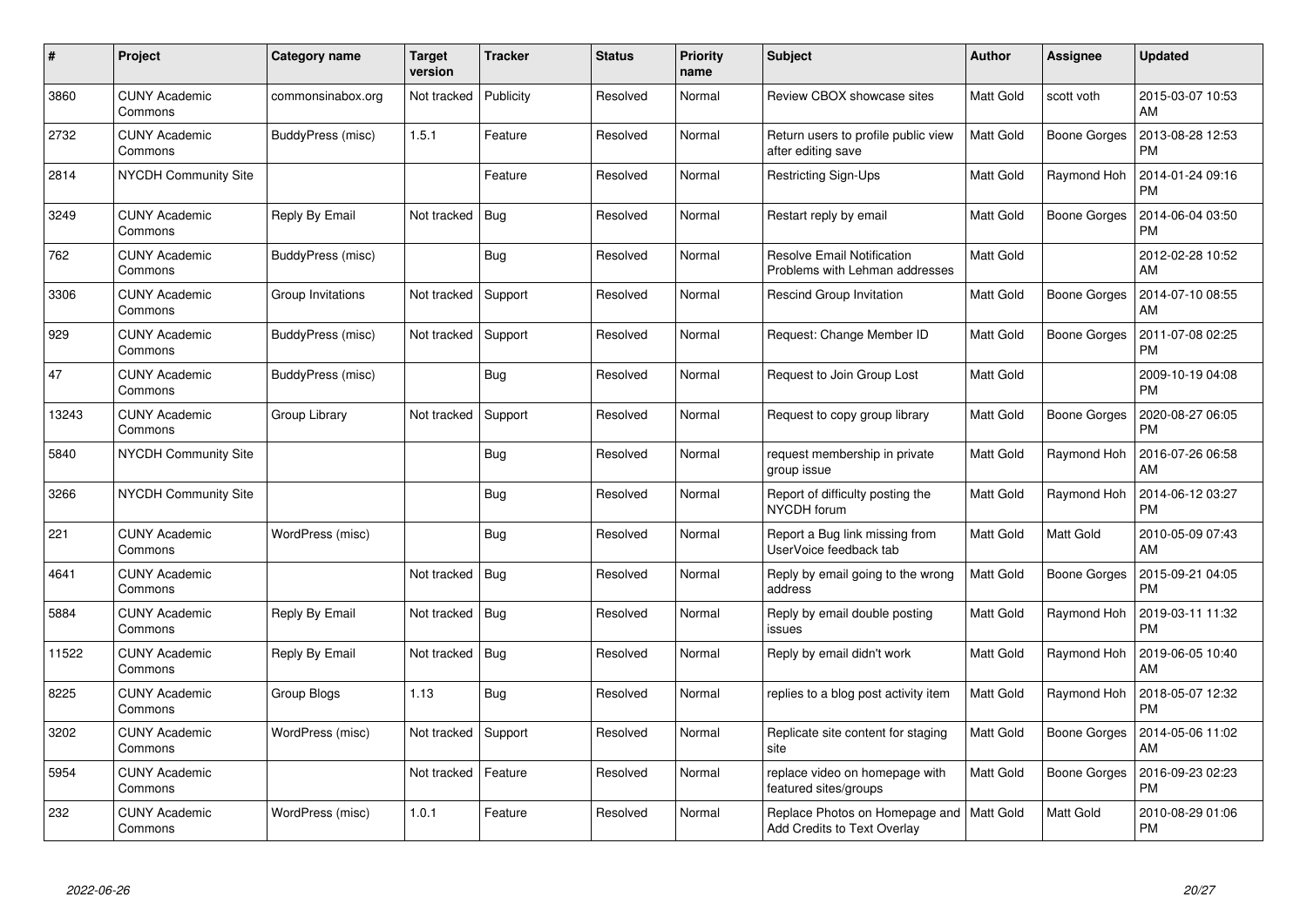| $\#$  | Project                         | Category name               | <b>Target</b><br>version | <b>Tracker</b> | <b>Status</b> | <b>Priority</b><br>name | <b>Subject</b>                                                           | Author           | <b>Assignee</b>     | <b>Updated</b>                |
|-------|---------------------------------|-----------------------------|--------------------------|----------------|---------------|-------------------------|--------------------------------------------------------------------------|------------------|---------------------|-------------------------------|
| 3352  | <b>CUNY Academic</b><br>Commons | commonsinabox.org           | Not tracked              | Publicity      | Resolved      | Normal                  | <b>Replace MLA Commons</b><br>screenshot on showcase                     | Matt Gold        | scott voth          | 2014-08-20 07:05<br>PM        |
| 3932  | <b>CUNY Academic</b><br>Commons | commonsinabox.org           | Not tracked              | Publicity      | Resolved      | Normal                  | Replace Islamic History Commons<br>screenshot                            | <b>Matt Gold</b> | <b>Boone Gorges</b> | 2015-03-19 09:39<br><b>PM</b> |
| 487   | CUNY Academic<br>Commons        | WordPress (misc)            | 1.3                      | Bug            | Resolved      | Normal                  | Replace Backtype Connect with<br>something that works                    | Matt Gold        | Boone Gorges        | 2011-05-26 08:47<br>AM        |
| 3175  | <b>CUNY Academic</b><br>Commons | Group Forums                | 1.11                     | Feature        | Resolved      | Normal                  | Replace Announcements with a<br>force-email option on new forum<br>posts | Matt Gold        | Daniel Jones        | 2017-04-24 02:54<br><b>PM</b> |
| 7262  | <b>CUNY Academic</b><br>Commons | Home Page                   | 1.10.6                   | Feature        | Resolved      | Normal                  | replace "take a tour" widget on<br>CAC homepage                          | Matt Gold        | Boone Gorges        | 2016-12-28 03:34<br><b>PM</b> |
| 2422  | CUNY Academic<br>Commons        | WordPress (misc)            | Not tracked              | Bug            | Resolved      | Normal                  | Repeating posts on<br>news.commons.gc.cuny.edu                           | Matt Gold        | Matt Gold           | 2013-02-09 01:05<br><b>PM</b> |
| 103   | <b>CUNY Academic</b><br>Commons | Upgrades                    |                          | <b>Bug</b>     | Resolved      | Normal                  | Repeat Forum Pagination at<br>bottom                                     | Matt Gold        | <b>Boone Gorges</b> | 2010-03-02 08:08<br><b>PM</b> |
| 2726  | <b>CUNY Academic</b><br>Commons | <b>Public Portfolio</b>     | 1.6                      | Feature        | Resolved      | Normal                  | Reorder Positions in Profile Field                                       | Matt Gold        | Chris Stein         | 2014-03-31 10:51<br><b>PM</b> |
| 1104  | <b>CUNY Academic</b><br>Commons | WordPress (misc)            | 1.2.4.2                  | Bug            | Resolved      | Normal                  | <b>Remove WordPress Counter</b><br>Plugin                                | Matt Gold        | <b>Boone Gorges</b> | 2011-10-31 11:00<br>AM        |
| 3659  | <b>CUNY Academic</b><br>Commons | Home Page                   | 1.7.4                    | Feature        | Resolved      | Normal                  | Remove UserVoice                                                         | Matt Gold        | <b>Boone Gorges</b> | 2014-11-21 10:53<br>AM        |
| 423   | <b>CUNY Academic</b><br>Commons | WordPress (misc)            | 1.1                      | Feature        | Resolved      | Normal                  | Remove Unfiltered-MU from<br><b>Commons Plugins</b>                      | <b>Matt Gold</b> | Boone Gorges        | 2010-12-02 04:24<br><b>PM</b> |
| 789   | <b>CUNY Academic</b><br>Commons | WordPress (misc)            | 1.2.3                    | <b>Bug</b>     | Resolved      | Normal                  | Remove Sitemeter from Footer                                             | Matt Gold        | <b>Boone Gorges</b> | 2011-06-06 09:41<br>AM        |
| 5237  | <b>CUNY Academic</b><br>Commons | <b>Email Invitations</b>    | 1.9.8                    | Feature        | Resolved      | Normal                  | Remove restrictions on undergrad<br>student email domains                | Matt Gold        | <b>Boone Gorges</b> | 2016-02-19 03:16<br><b>PM</b> |
| 258   | <b>CUNY Academic</b><br>Commons | BuddyPress (misc)           | 1.0                      | Feature        | Resolved      | Normal                  | Remove posting text box on group<br>homepages                            | Matt Gold        | Boone Gorges        | 2010-08-23 04:09<br><b>PM</b> |
| 1325  | <b>CUNY Academic</b><br>Commons | WordPress (misc)            | 1.2.5                    | Feature        | Resolved      | Normal                  | Remove hard-coded copyright<br>notice from WooThemes                     | Matt Gold        | <b>Boone Gorges</b> | 2011-11-15 08:49<br>AM        |
| 7127  | <b>CUNY Academic</b><br>Commons | cuny.is                     |                          | Feature        | Resolved      | Normal                  | Remove cuny.is form                                                      | Matt Gold        | Matt Gold           | 2016-12-18 02:06<br><b>PM</b> |
| 427   | <b>CUNY Academic</b><br>Commons | WordPress (misc)            | 1.2                      | Feature        | Resolved      | Normal                  | Remove Ability to Post Status<br>Updates from Edit Profile Page          | Matt Gold        | Boone Gorges        | 2010-12-22 12:16<br><b>PM</b> |
| 10229 | <b>CUNY Academic</b><br>Commons | Information<br>Architecture | 1.14                     | Feature        | Resolved      | Normal                  | Remove 1 item from main nav bar<br>when we add courses                   | Matt Gold        | Chris Stein         | 2018-10-25 02:59<br>PM        |
| 66    | <b>CUNY Academic</b><br>Commons | BuddyPress (misc)           |                          | Feature        | Resolved      | Normal                  | Remove "Popular" listing from<br>Members Widget                          | Matt Gold        | Boone Gorges        | 2009-11-18 09:20<br>AM        |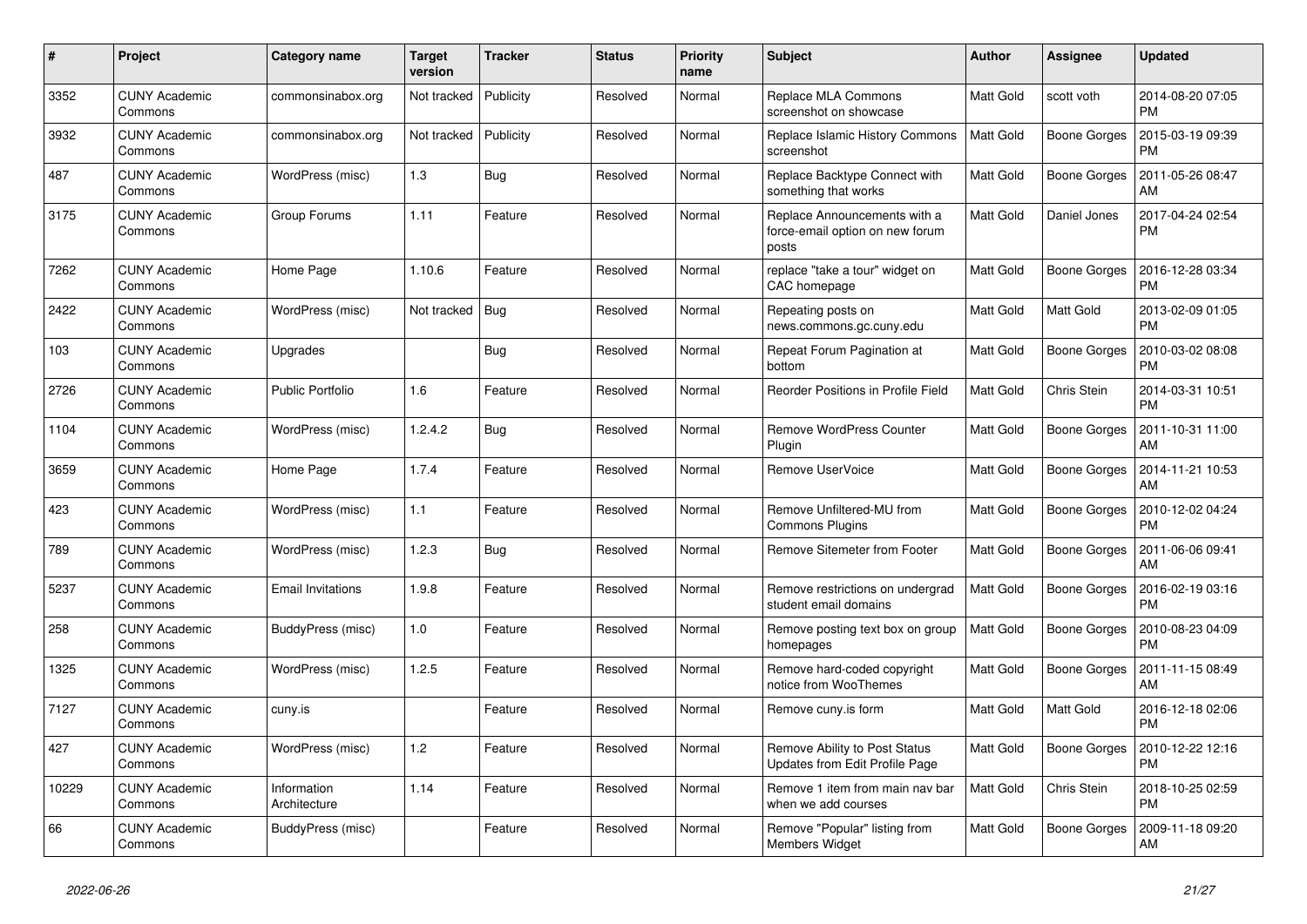| $\#$  | Project                         | Category name      | <b>Target</b><br>version | <b>Tracker</b> | <b>Status</b> | <b>Priority</b><br>name | <b>Subject</b>                                                                               | Author    | Assignee            | <b>Updated</b>                |
|-------|---------------------------------|--------------------|--------------------------|----------------|---------------|-------------------------|----------------------------------------------------------------------------------------------|-----------|---------------------|-------------------------------|
| 2415  | <b>CUNY Academic</b><br>Commons | BuddyPress (misc)  | 1.4.19                   | Bug            | Resolved      | Normal                  | Remove "Popular" link on<br>homepage members widget                                          | Matt Gold | <b>Boone Gorges</b> | 2013-02-12 10:05<br><b>PM</b> |
| 1794  | <b>CUNY Academic</b><br>Commons | BuddyPress (misc)  | 1.3.10                   | <b>Bug</b>     | Resolved      | Normal                  | Remove "Notice anything new"<br>notification                                                 | Matt Gold | <b>Boone Gorges</b> | 2012-03-29 09:45<br><b>PM</b> |
| 319   | <b>CUNY Academic</b><br>Commons | WordPress (misc)   | 1.1                      | Feature        | Resolved      | Normal                  | Remove "Forums" from Nav Bar                                                                 | Matt Gold | <b>Boone Gorges</b> | 2010-09-15 10:44<br>AM        |
| 90    | <b>CUNY Academic</b><br>Commons | Upgrades           |                          | <b>Bug</b>     | Resolved      | Normal                  | Reminder about<br>div.content-header                                                         | Matt Gold | <b>CIC Michael</b>  | 2009-12-03 08:21<br><b>PM</b> |
| 300   | CUNY Academic<br>Commons        | WordPress (misc)   | Not tracked              | Feature        | Resolved      | Normal                  | <b>Release Featured Content Widget</b><br>as a Plugin                                        | Matt Gold | Zach Davis          | 2010-11-16 04:39<br><b>PM</b> |
| 15226 | <b>CUNY Academic</b><br>Commons | Reply By Email     | 1.19.3                   | Bug            | Resolved      | Normal                  | Rejected reply-by-mail message                                                               | Matt Gold | Raymond Hoh         | 2022-01-26 07:59<br><b>PM</b> |
| 6404  | <b>CUNY Academic</b><br>Commons | Registration       | 1.9.32                   | Feature        | Resolved      | Normal                  | Registration page text change                                                                | Matt Gold | Boone Gorges        | 2016-10-25 01:47<br><b>PM</b> |
| 175   | <b>CUNY Academic</b><br>Commons | WordPress (misc)   |                          | <b>Bug</b>     | Resolved      | Normal                  | <b>Registration issues</b>                                                                   | Matt Gold | <b>Boone Gorges</b> | 2010-05-20 12:38<br>PM        |
| 15247 | NYCDH Community Site            |                    |                          | Bug            | Resolved      | Normal                  | Registration issue                                                                           | Matt Gold | Raymond Hoh         | 2022-02-03 08:02<br>PM        |
| 2530  | <b>CUNY Academic</b><br>Commons | commonsinabox.org  | Not tracked              | Feature        | Resolved      | Normal                  | Redo CBOX Showcase Page                                                                      | Matt Gold | scott voth          | 2014-02-09 11:39<br>AM        |
| 2650  | CUNY Academic<br>Commons        | commonsinabox.org  | Not tracked              | Design/UX      | Resolved      | Normal                  | Redo CBOX homepage                                                                           | Matt Gold | scott voth          | 2018-09-12 02:08<br><b>PM</b> |
| 171   | <b>CUNY Academic</b><br>Commons | Redmine            |                          | <b>Bug</b>     | Resolved      | Normal                  | Redmine emails point to<br>issues.gc.cuny.edu instead of<br>redmine.gc.cuny.edu              | Matt Gold | Matt Gold           | 2010-05-11 08:16<br><b>PM</b> |
| 4039  | <b>CUNY Academic</b><br>Commons | <b>Group Files</b> | 1.7.21                   | Feature        | Resolved      | Normal                  | Redirect to login when<br>non-logged-in user tries to view file<br>from private group        | Matt Gold | Boone Gorges        | 2015-05-11 11:30<br>AM        |
| 9622  | <b>CUNY Academic</b><br>Commons | WordPress (misc)   | 1.12.13                  | Feature        | Resolved      | Normal                  | <b>Redirect site URL</b>                                                                     | Matt Gold | <b>Boone Gorges</b> | 2018-04-19 11:45<br>AM        |
| 5823  | <b>CUNY Academic</b><br>Commons | Domain Mapping     | 1.9.22                   | Support        | Resolved      | Normal                  | <b>Redirect CFR sites</b>                                                                    | Matt Gold | Boone Gorges        | 2016-08-01 11:58<br><b>PM</b> |
| 252   | <b>CUNY Academic</b><br>Commons | WordPress (misc)   |                          | Feature        | Resolved      | Normal                  | Recent blog post listing                                                                     | Matt Gold | <b>CIC Michael</b>  | 2010-05-21 07:51<br>AM        |
| 5415  | <b>CUNY Academic</b><br>Commons | Reply By Email     | 1.9.13                   | <b>Bug</b>     | Resolved      | Normal                  | Received a "Your RBE Message<br>could not be posted" error even<br>though the message posted | Matt Gold | Raymond Hoh         | 2016-04-07 03:41<br><b>PM</b> |
| 2649  | <b>NYCDH Community Site</b>     |                    |                          | Bug            | Resolved      | Normal                  | RBE problems                                                                                 | Matt Gold | Raymond Hoh         | 2013-10-11 02:04<br>PM        |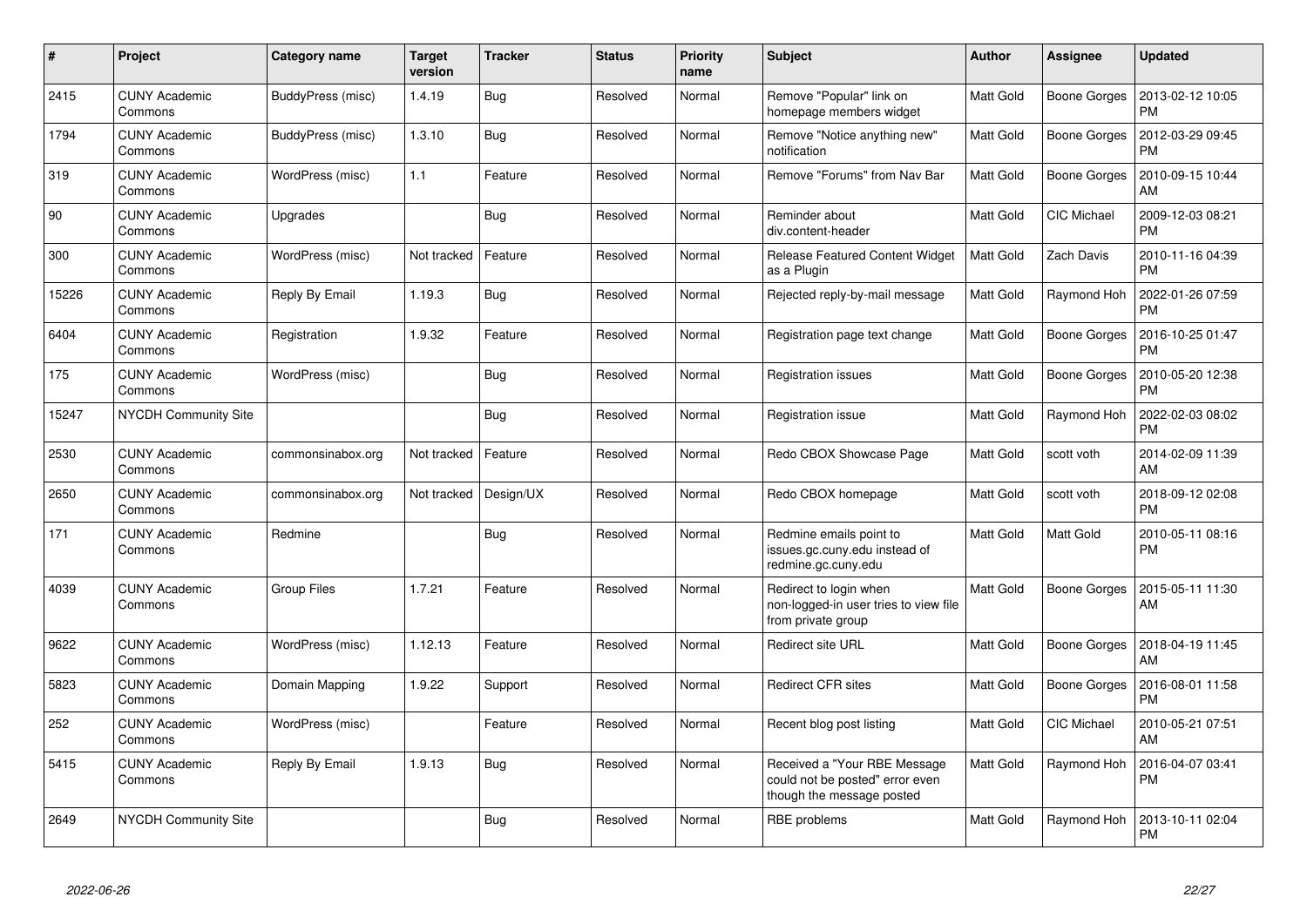| $\#$  | Project                         | <b>Category name</b> | <b>Target</b><br>version | <b>Tracker</b> | <b>Status</b> | <b>Priority</b><br>name | <b>Subject</b>                                                              | Author           | <b>Assignee</b>     | <b>Updated</b>                |
|-------|---------------------------------|----------------------|--------------------------|----------------|---------------|-------------------------|-----------------------------------------------------------------------------|------------------|---------------------|-------------------------------|
| 2551  | <b>CUNY Academic</b><br>Commons | commonsinabox.org    | Not tracked              | <b>Bug</b>     | Resolved      | Normal                  | RBE on CBOX.org not working?                                                | Matt Gold        | Raymond Hoh         | 2013-08-15 07:58<br>AM        |
| 2040  | <b>CUNY Academic</b><br>Commons | BuddyPress (misc)    | 1.4.2                    | Bug            | Resolved      | Normal                  | RBE on BP Docs Edits?                                                       | Matt Gold        | <b>Boone Gorges</b> | 2012-08-14 08:13<br>AM        |
| 2053  | CUNY Academic<br>Commons        | BuddyPress (misc)    | 1.4.6                    | Feature        | Resolved      | Normal                  | RBE on BP Docs                                                              | Matt Gold        | <b>Boone Gorges</b> | 2012-10-01 04:14<br>PM        |
| 2880  | <b>CUNY Academic</b><br>Commons | BuddyPress (misc)    | 1.11                     | Feature        | Resolved      | Normal                  | RBE Group Post New Topic<br><b>Shortlink Addresses</b>                      | <b>Matt Gold</b> | Raymond Hoh         | 2017-05-18 01:04<br>PM        |
| 3583  | <b>CUNY Academic</b><br>Commons | Reply By Email       | 1.7.3                    | Bug            | Resolved      | Normal                  | RBE error message                                                           | Matt Gold        | Raymond Hoh         | 2014-11-10 12:42<br>PM        |
| 10356 | <b>CUNY Academic</b><br>Commons | Reply By Email       | 1.13.12                  | Bug            | Resolved      | Normal                  | RBE error                                                                   | Matt Gold        | Raymond Hoh         | 2018-10-27 04:51<br><b>PM</b> |
| 8943  | <b>CUNY Academic</b><br>Commons | Reply By Email       | 1.12.6                   | <b>Bug</b>     | Resolved      | Normal                  | RBE email attachment not posted<br>from new topic email address             | Matt Gold        | Raymond Hoh         | 2017-12-28 03:49<br><b>PM</b> |
| 2091  | <b>CUNY Academic</b><br>Commons | BuddyPress (misc)    | Not tracked              | <b>Bug</b>     | Resolved      | Normal                  | <b>RBE Down</b>                                                             | Matt Gold        | Raymond Hoh         | 2012-09-02 06:00<br><b>PM</b> |
| 3263  | NYCDH Community Site            |                      |                          | Bug            | Resolved      | Normal                  | RBE could not be posted                                                     | Matt Gold        | Raymond Hoh         | 2014-06-24 10:48<br><b>PM</b> |
| 5274  | <b>CUNY Academic</b><br>Commons |                      |                          | Bug            | Resolved      | Normal                  | RBE - received erroneous<br>notification of reply not being<br>posted       | Matt Gold        |                     | 2016-02-29 03:46<br>PM        |
| 706   | <b>CUNY Academic</b><br>Commons | WordPress (misc)     | 1.2.1                    | Feature        | Resolved      | Normal                  | Random Header Image                                                         | Matt Gold        | <b>Boone Gorges</b> | 2011-05-04 01:26<br><b>PM</b> |
| 6467  | <b>CUNY Academic</b><br>Commons | BuddyPress (misc)    | Not tracked              | Support        | Resolved      | Normal                  | Question about what happens<br>when people leave/are removed<br>from groups | <b>Matt Gold</b> | <b>Boone Gorges</b> | 2017-11-15 01:24<br><b>PM</b> |
| 1891  | <b>CUNY Academic</b><br>Commons | WordPress (misc)     | Not tracked              | Support        | Resolved      | Normal                  | Question about PDF file names                                               | Matt Gold        | <b>Boone Gorges</b> | 2012-05-15 12:26<br><b>PM</b> |
| 1149  | <b>CUNY Academic</b><br>Commons | Wiki                 | Not tracked              | Support        | Resolved      | Normal                  | Question about our MediaWiki<br>setup                                       | Matt Gold        | <b>Boone Gorges</b> | 2011-09-01 09:21<br>AM        |
| 9115  | <b>CUNY Academic</b><br>Commons |                      | Not tracked              | Support        | Resolved      | Normal                  | question about invite by email                                              | Matt Gold        | Matt Gold           | 2018-02-13 11:14<br>AM        |
| 5430  | NYCDH Community Site            |                      |                          | Support        | Resolved      | Normal                  | Question about deleting account                                             | Matt Gold        | Raymond Hoh         | 2018-02-21 07:15<br>PM        |
| 10360 | <b>CUNY Academic</b><br>Commons | Groups (misc)        |                          | Support        | Resolved      | Normal                  | Pruning groups                                                              | Matt Gold        | <b>Boone Gorges</b> | 2018-09-20 02:57<br><b>PM</b> |
| 280   | <b>CUNY Academic</b><br>Commons | BuddyPress (misc)    |                          | Support        | Resolved      | Normal                  | Prospective Member has trouble<br>signing up                                | Matt Gold        | <b>Boone Gorges</b> | 2010-07-27 09:41<br>AM        |
| 8397  | NYCDH Community Site            |                      |                          | Bug            | Resolved      | Normal                  | Profile question                                                            | Matt Gold        | Raymond Hoh         | 2018-02-21 07:21<br>PM        |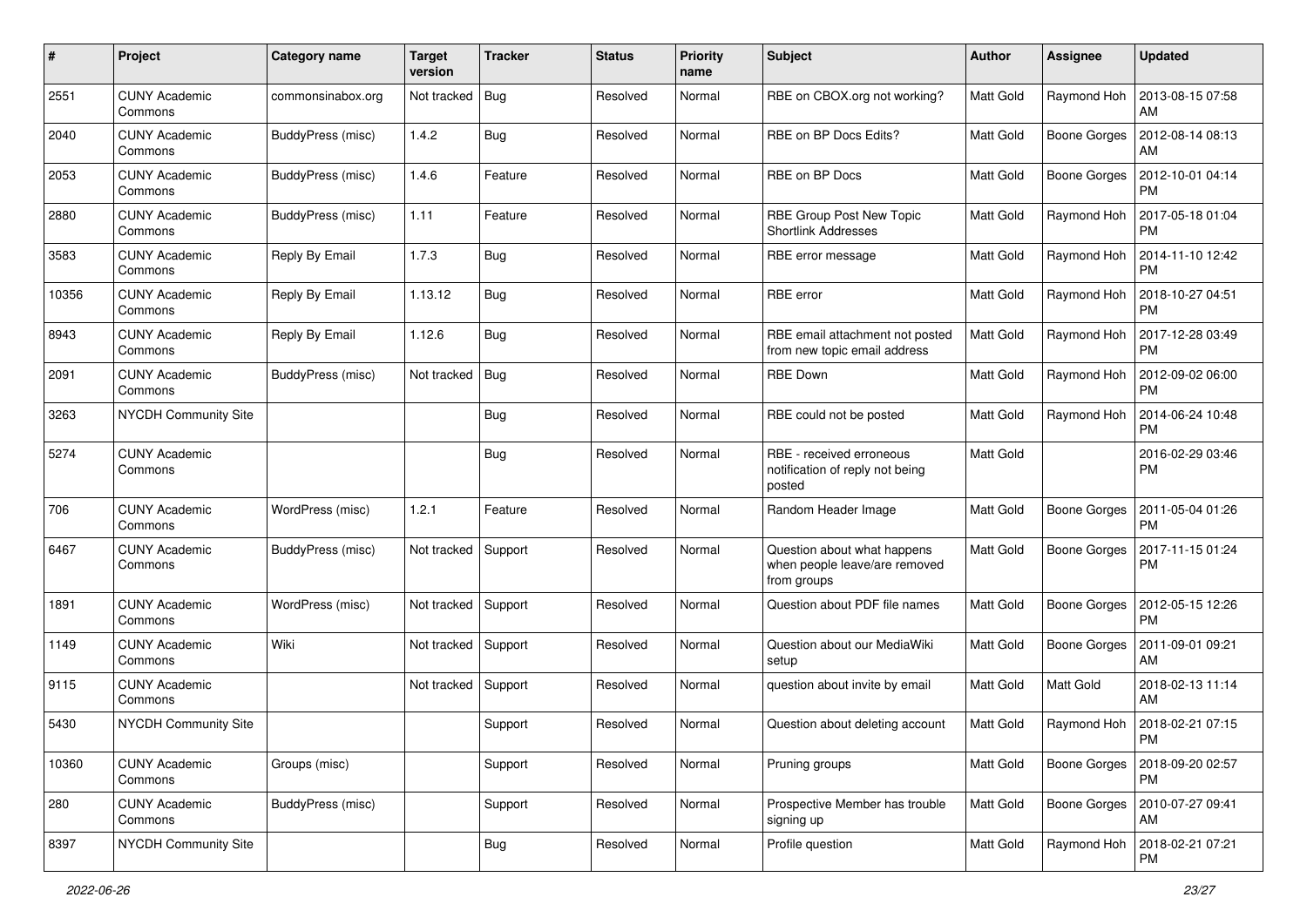| #    | Project                         | Category name           | <b>Target</b><br>version | <b>Tracker</b> | <b>Status</b> | <b>Priority</b><br>name | <b>Subject</b>                                                              | <b>Author</b>    | <b>Assignee</b>     | <b>Updated</b>                |
|------|---------------------------------|-------------------------|--------------------------|----------------|---------------|-------------------------|-----------------------------------------------------------------------------|------------------|---------------------|-------------------------------|
| 2731 | <b>CUNY Academic</b><br>Commons | BuddyPress (misc)       | Not tracked              | Support        | Resolved      | Normal                  | <b>Profile Positions Question</b>                                           | <b>Matt Gold</b> | <b>Boone Gorges</b> | 2013-08-26 08:41<br>AM        |
| 2735 | <b>CUNY Academic</b><br>Commons | BuddyPress (misc)       | 1.5.1                    | Bug            | Resolved      | Normal                  | Profile Incorrectly Shortens About<br>You Field                             | <b>Matt Gold</b> | <b>Boone Gorges</b> | 2013-08-28 11:36<br>AM        |
| 1294 | <b>CUNY Academic</b><br>Commons | BuddyPress (misc)       | Not tracked              | Bug            | Resolved      | Normal                  | Profile Field Search by College Not   Matt Gold<br><b>Working Correctly</b> |                  | Boone Gorges        | 2011-12-09 07:11<br>AM        |
| 657  | <b>CUNY Academic</b><br>Commons | WordPress (misc)        | 1.2.1                    | Bug            | Resolved      | Normal                  | Problems with WordPress Wiki<br>Plugin                                      | <b>Matt Gold</b> | Boone Gorges        | 2011-05-11 11:29<br>AM        |
| 8290 | <b>CUNY Academic</b><br>Commons | <b>Public Portfolio</b> | 1.11.6                   | Design/UX      | Resolved      | Normal                  | Problems with Commons profile on<br>mobile view                             | <b>Matt Gold</b> | Daniel Jones        | 2017-07-10 03:07<br><b>PM</b> |
| 6686 | <b>CUNY Academic</b><br>Commons | Group Invitations       | 1.10.3                   | Bug            | Resolved      | Normal                  | Problems with auto-complete on<br>Send Invites tab                          | <b>Matt Gold</b> | Boone Gorges        | 2016-12-01 03:14<br><b>PM</b> |
| 410  | <b>CUNY Academic</b><br>Commons | WordPress (misc)        | 1.1                      | Support        | Resolved      | Normal                  | Problems embedding audio file                                               | <b>Matt Gold</b> | Boone Gorges        | 2010-11-23 02:01<br><b>PM</b> |
| 842  | <b>CUNY Academic</b><br>Commons | WordPress (misc)        | 1.2.4                    | Bug            | Resolved      | Normal                  | Problems adding a user to a blog                                            | <b>Matt Gold</b> | Boone Gorges        | 2011-07-08 01:34<br><b>PM</b> |
| 155  | <b>CUNY Academic</b><br>Commons | BuddyPress (misc)       |                          | Bug            | Resolved      | Normal                  | Problem with Group Blog<br><b>BuddyPress Plugin</b>                         | Matt Gold        | Boone Gorges        | 2010-01-23 07:19<br>AM        |
| 1545 | <b>CUNY Academic</b><br>Commons | BuddyPress (misc)       | 1.3.5                    | Bug            | Resolved      | Normal                  | Problem with BP Doc Comment<br>Edit Icon in Forums                          | <b>Matt Gold</b> | Boone Gorges        | 2012-01-16 06:14<br><b>PM</b> |
| 2706 | <b>CUNY Academic</b><br>Commons | BuddyPress (misc)       | 1.6.4                    | <b>Bug</b>     | Resolved      | Normal                  | Problem sending group invitations                                           | Matt Gold        | Boone Gorges        | 2014-05-18 11:36<br>AM        |
| 5445 | <b>NYCDH Community Site</b>     |                         |                          | <b>Bug</b>     | Resolved      | Normal                  | Private group question                                                      | Matt Gold        | Raymond Hoh         | 2016-04-13 01:58<br><b>PM</b> |
| 778  | <b>CUNY Academic</b><br>Commons | BuddyPress (misc)       | 1.2.2                    | Bug            | Resolved      | Normal                  | <b>Private BP Docs Comment</b><br>Notification in RSS Feed                  | Matt Gold        | Boone Gorges        | 2011-06-02 09:29<br>AM        |
| 589  | <b>CUNY Academic</b><br>Commons | Group Forums            | 1.6                      | Feature        | Resolved      | Normal                  | Preview of Forum Posts                                                      | <b>Matt Gold</b> | Boone Gorges        | 2014-03-27 03:11<br><b>PM</b> |
| 2388 | <b>CUNY Academic</b><br>Commons | commonsinabox.org       | Not tracked              | Support        | Resolved      | Normal                  | Prevent .zip attachments from<br>being added to cbox.org                    | <b>Matt Gold</b> | <b>Boone Gorges</b> | 2013-02-13 02:54<br><b>PM</b> |
| 3942 | <b>CUNY Academic</b><br>Commons | Redmine                 | Not tracked              | Documentation  | Resolved      | Normal                  | <b>Preferred Redmine Statuses</b>                                           | <b>Matt Gold</b> | Boone Gorges        | 2015-03-21 09:25<br><b>PM</b> |
| 4244 | <b>CUNY Academic</b><br>Commons | User Experience         | 1.9                      | Design/UX      | Resolved      | Normal                  | Posting to multiple groups                                                  | Matt Gold        | Daniel Jones        | 2015-11-12 05:20<br><b>PM</b> |
| 5220 | <b>CUNY Academic</b><br>Commons | Reply By Email          | 1.9.9                    | Bug            | Resolved      | Normal                  | Post by Email error                                                         | Matt Gold        | Raymond Hoh         | 2016-03-01 12:30<br><b>PM</b> |
| 8386 | <b>CUNY Academic</b><br>Commons | Reply By Email          | 1.12                     | <b>Bug</b>     | Resolved      | Normal                  | Post by email did not include<br>attachment                                 | <b>Matt Gold</b> | Raymond Hoh         | 2017-10-30 10:03<br>AM        |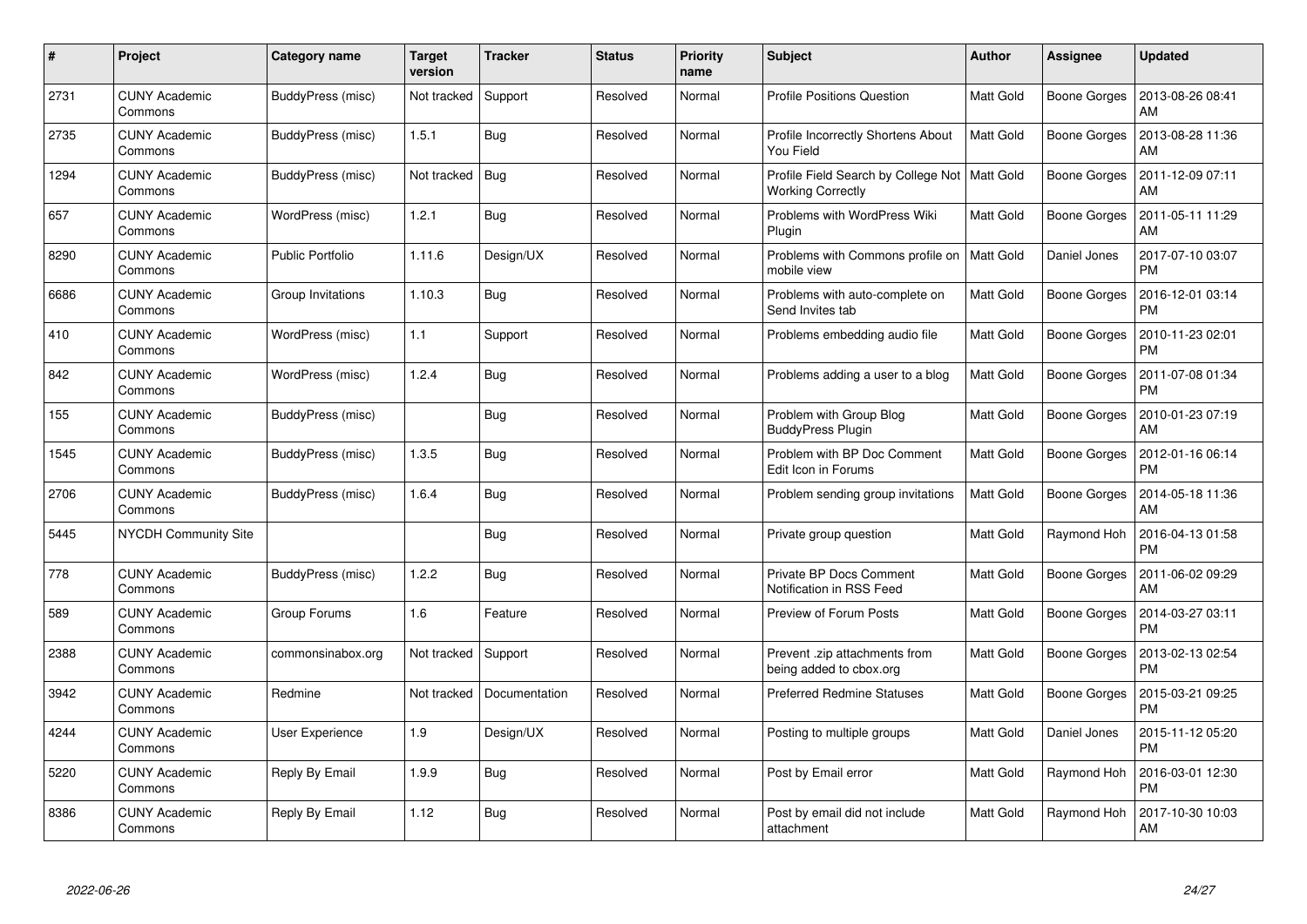| $\#$  | Project                         | Category name            | <b>Target</b><br>version | <b>Tracker</b> | <b>Status</b> | <b>Priority</b><br>name | <b>Subject</b>                                                                                           | Author           | Assignee            | <b>Updated</b>                |
|-------|---------------------------------|--------------------------|--------------------------|----------------|---------------|-------------------------|----------------------------------------------------------------------------------------------------------|------------------|---------------------|-------------------------------|
| 3995  | <b>CUNY Academic</b><br>Commons | BuddyPress (misc)        | Not tracked              | <b>Bug</b>     | Resolved      | Normal                  | Possible People Page filter error                                                                        | <b>Matt Gold</b> | <b>Boone Gorges</b> | 2015-04-16 07:51<br>AM        |
| 823   | <b>CUNY Academic</b><br>Commons | WordPress (misc)         | Not tracked              | Feature        | Resolved      | Normal                  | Point cuny is domain to go site                                                                          | Matt Gold        | Matt Gold           | 2011-10-24 10:02<br>AM        |
| 704   | <b>CUNY Academic</b><br>Commons | WordPress (misc)         | 1.2.1                    | Feature        | Resolved      | Normal                  | Plugin Request: Widget that<br>displays randomized images and<br>captions                                | <b>Matt Gold</b> | <b>Boone Gorges</b> | 2011-05-04 11:22<br>AM        |
| 2640  | <b>CUNY Academic</b><br>Commons | WordPress (misc)         | 1.4.31                   | Feature        | Resolved      | Normal                  | Plugin Request: Page Excerpt                                                                             | <b>Matt Gold</b> | Boone Gorges        | 2013-07-10 11:30<br>AM        |
| 1812  | CUNY Academic<br>Commons        | WordPress (misc)         | 1.3.11                   | Feature        | Resolved      | Normal                  | Please remove Catablog plugin                                                                            | Matt Gold        | Boone Gorges        | 2012-04-05 07:36<br><b>PM</b> |
| 4178  | <b>NYCDH Community Site</b>     |                          |                          | Outreach       | Resolved      | Normal                  | Please export member email<br>addresses for a site-wide mailing                                          | Matt Gold        | Raymond Hoh         | 2015-06-19 04:40<br>AM        |
| 1550  | <b>CUNY Academic</b><br>Commons | WordPress (misc)         | 1.3.5.1                  | Feature        | Resolved      | Normal                  | Please add Simplicity Theme to<br>Commons                                                                | Matt Gold        | Boone Gorges        | 2012-01-18 09:58<br>AM        |
| 1663  | <b>CUNY Academic</b><br>Commons | BuddyPress (misc)        | 1.3.9                    | Support        | Resolved      | Normal                  | Please add info on Private --><br>Public Group Announcement<br>Functionality to Codex                    | Matt Gold        | Sarah<br>Morgano    | 2012-03-01 10:26<br>AM        |
| 3411  | <b>CUNY Academic</b><br>Commons | My Commons               | 1.7                      | Feature        | Resolved      | Normal                  | Placement of Personal Homepage                                                                           | Matt Gold        | Raymond Hoh         | 2014-09-22 08:45<br><b>PM</b> |
| 5017  | CUNY Academic<br>Commons        | Social Paper             | 1.9.1                    | Bug            | Resolved      | Normal                  | Paper Hub styling issue                                                                                  | Matt Gold        | <b>Boone Gorges</b> | 2015-12-11 03:36<br><b>PM</b> |
| 2159  | <b>CUNY Academic</b><br>Commons | BuddyPress (misc)        | 1.4.24                   | Bug            | Resolved      | Normal                  | Page redirection after accepting<br>group invite                                                         | Matt Gold        | Dominic Giglio      | 2013-04-11 08:00<br><b>PM</b> |
| 3370  | <b>CUNY Academic</b><br>Commons | <b>WordPress Plugins</b> | Not tracked              | Outreach       | Resolved      | Normal                  | Package Registration Plugin for<br><b>WP Repo Release</b>                                                | Matt Gold        | Raymond Hoh         | 2016-03-08 11:57<br>AM        |
| 13230 | <b>CUNY Academic</b><br>Commons | Layout                   | 1.17.2                   | <b>Bug</b>     | Resolved      | Normal                  | Overlapping notifications on group<br>management member acceptance                                       | Matt Gold        | Raymond Hoh         | 2020-08-25 11:27<br>AM        |
| 3679  | <b>CUNY Academic</b><br>Commons | Support                  | Not tracked              | Support        | Resolved      | Normal                  | Outreach to hosting partners                                                                             | Matt Gold        | scott voth          | 2014-11-30 04:23<br><b>PM</b> |
| 1162  | <b>CUNY Academic</b><br>Commons | BuddyPress (misc)        | 1.2.5                    | Feature        | Resolved      | Normal                  | Organization of "My Blogs"<br>Dropdown on Nav Bar                                                        | Matt Gold        | <b>Boone Gorges</b> | 2011-09-14 01:24<br>AM        |
| 8460  | <b>CUNY Academic</b><br>Commons | <b>Public Portfolio</b>  | 1.11.9                   | Feature        | Resolved      | Normal                  | ORCID should be a social<br>networking field                                                             | Matt Gold        | <b>Boone Gorges</b> | 2017-08-13 06:40<br><b>PM</b> |
| 5880  | CUNY Academic<br>Commons        | Groups (misc)            | 1.10                     | Bug            | Resolved      | Normal                  | Option to send invites to group<br>shown in group creation process<br>even when no invitees are selected | Matt Gold        | Paige Dupont        | 2016-08-11 11:55<br>AM        |
| 4197  | <b>CUNY Academic</b><br>Commons | User Experience          | 1.8.4                    | <b>Bug</b>     | Resolved      | Normal                  | Open help link in same window                                                                            | Matt Gold        | <b>Boone Gorges</b> | 2015-06-26 03:01<br>PM        |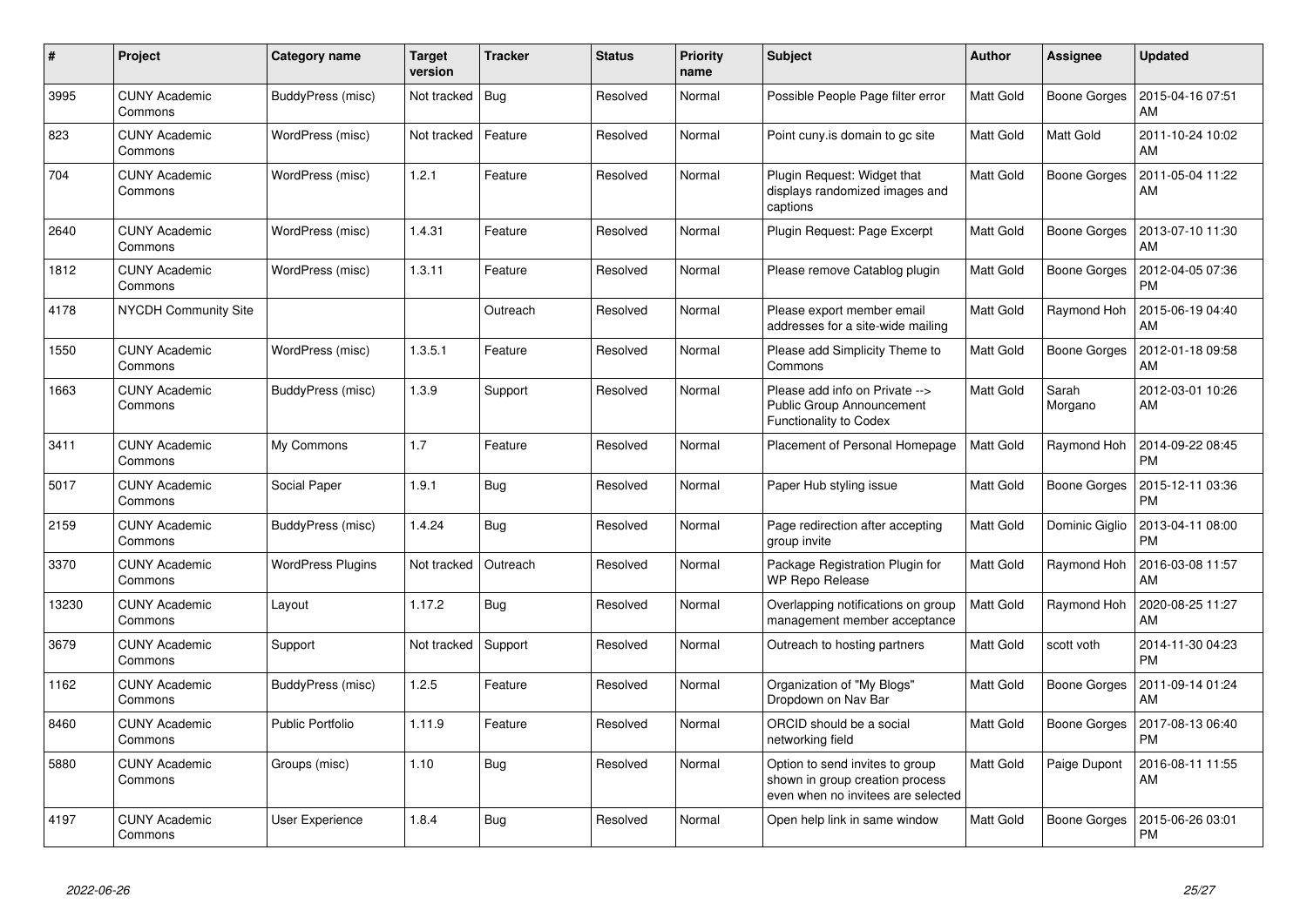| $\#$  | Project                         | Category name              | <b>Target</b><br>version | <b>Tracker</b> | <b>Status</b> | Priority<br>name | <b>Subject</b>                                                                  | <b>Author</b>    | Assignee            | <b>Updated</b>                |
|-------|---------------------------------|----------------------------|--------------------------|----------------|---------------|------------------|---------------------------------------------------------------------------------|------------------|---------------------|-------------------------------|
| 9124  | <b>CUNY Academic</b><br>Commons | Reply By Email             | 1.12.8                   | <b>Bug</b>     | Resolved      | Normal           | Old RBE new topic email address<br>appears on post editing screen               | <b>Matt Gold</b> | Raymond Hoh         | 2018-02-13 10:49<br>AM        |
| 4676  | <b>CUNY Academic</b><br>Commons | Events                     | 1.9.12                   | Feature        | Resolved      | Normal           | Offer silent option (no email<br>notification) for events calendar in<br>groups | Matt Gold        | Daniel Jones        | 2016-03-28 03:57<br><b>PM</b> |
| 4736  | <b>NYCDH Community Site</b>     |                            |                          | Bug            | Resolved      | Normal           | NYCDH email notifications don't<br>list attachments                             | Matt Gold        | Raymond Hoh         | 2015-10-08 09:35<br><b>PM</b> |
| 12545 | <b>CUNY Academic</b><br>Commons | <b>Email Notifications</b> | Not tracked              | <b>Bug</b>     | Resolved      | Normal           | Notifications of replies by email not<br>able to be posted                      | <b>Matt Gold</b> | Raymond Hoh         | 2020-03-24 10:27<br>AM        |
| 1143  | <b>CUNY Academic</b><br>Commons | BuddyPress (misc)          | 1.2.5                    | <b>Bug</b>     | Resolved      | Normal           | Notifications of Old Posts                                                      | Matt Gold        |                     | 2011-08-30 09:56<br><b>PM</b> |
| 458   | <b>CUNY Academic</b><br>Commons | BuddyPress (misc)          | 1.1.3                    | <b>Bug</b>     | Resolved      | Normal           | Notifications Not Received for Own<br>Messages                                  | <b>Matt Gold</b> | <b>Boone Gorges</b> | 2010-12-13 08:28<br><b>PM</b> |
| 3346  | <b>CUNY Academic</b><br>Commons | BuddyPress (misc)          | 1.8                      | Design/UX      | Resolved      | Normal           | Notification page option ordering                                               | Matt Gold        | Daniel Jones        | 2015-03-13 05:25<br><b>PM</b> |
| 3693  | <b>CUNY Academic</b><br>Commons | Reply By Email             |                          | <b>Bug</b>     | Resolved      | Normal           | notification of RBE double posting                                              | Matt Gold        | Raymond Hoh         | 2014-12-03 02:40<br><b>PM</b> |
| 108   | <b>CUNY Academic</b><br>Commons | Upgrades                   |                          | Feature        | Resolved      | Normal           | Note CUNY email address<br>requirement on signup page                           | Matt Gold        | <b>Boone Gorges</b> | 2009-12-08 11:25<br>AM        |
| 1371  | <b>CUNY Academic</b><br>Commons | WordPress (misc)           | 1.2.6                    | Support        | Resolved      | Normal           | Not allowed to create accounts for<br><b>Non-CUNY Members</b>                   | Matt Gold        | <b>Boone Gorges</b> | 2011-11-21 02:49<br><b>PM</b> |
| 1498  | <b>CUNY Academic</b><br>Commons | BuddyPress (misc)          | 1.3.3                    | <b>Bug</b>     | Resolved      | Normal           | Non-Logged in User Redirect<br>Feature not working                              | Matt Gold        | Boone Gorges        | 2012-01-11 04:57<br><b>PM</b> |
| 1614  | <b>CUNY Academic</b><br>Commons | BuddyPress (misc)          | 1.3.11                   | <b>Bug</b>     | Resolved      | Normal           | Non-CUNY Sign-Up Code<br><b>Disappears After Creation</b>                       | <b>Matt Gold</b> | <b>Boone Gorges</b> | 2012-04-05 01:50<br>AM        |
| 9748  | <b>CUNY Academic</b><br>Commons | Onboarding                 | Not tracked              | Support        | Resolved      | Normal           | Non-CUNY codes and the new<br>invitation system                                 | <b>Matt Gold</b> | Boone Gorges        | 2018-05-14 12:54<br><b>PM</b> |
| 12351 | CUNY Academic<br>Commons        | <b>Email Notifications</b> | 1.16.5                   | Bug            | Resolved      | Normal           | No email notification for forum post                                            | Matt Gold        | Boone Gorges        | 2020-02-03 02:33<br><b>PM</b> |
| 12499 | <b>CUNY Academic</b><br>Commons | <b>Email Notifications</b> | 1.16.7                   | <b>Bug</b>     | Resolved      | Normal           | no email notification                                                           | Matt Gold        | Raymond Hoh         | 2020-03-03 09:31<br><b>PM</b> |
| 1482  | <b>CUNY Academic</b><br>Commons | WordPress (misc)           | 1.3.3                    | Bug            | Resolved      | Normal           | News page twitter feed error                                                    | Matt Gold        | <b>Boone Gorges</b> | 2012-01-10 06:53<br>PM        |
| 1483  | <b>CUNY Academic</b><br>Commons | WordPress (misc)           | 1.3.3                    | Bug            | Resolved      | Normal           | News page not showing posts from<br>News blog                                   | <b>Matt Gold</b> | <b>Boone Gorges</b> | 2012-01-10 06:55<br><b>PM</b> |
| 538   | <b>CUNY Academic</b><br>Commons | BuddyPress (misc)          | 1.1.8                    | <b>Bug</b>     | Resolved      | Normal           | News feed assigns incorrect<br>trackback origins                                | Matt Gold        | <b>Boone Gorges</b> | 2011-02-02 11:22<br>AM        |
| 3497  | CUNY Academic<br>Commons        | Publicity                  | Not tracked              | Bug            | Resolved      | Normal           | News blog post & hero slide on<br>free software contributions                   | Matt Gold        | scott voth          | 2016-03-09 06:48<br><b>PM</b> |